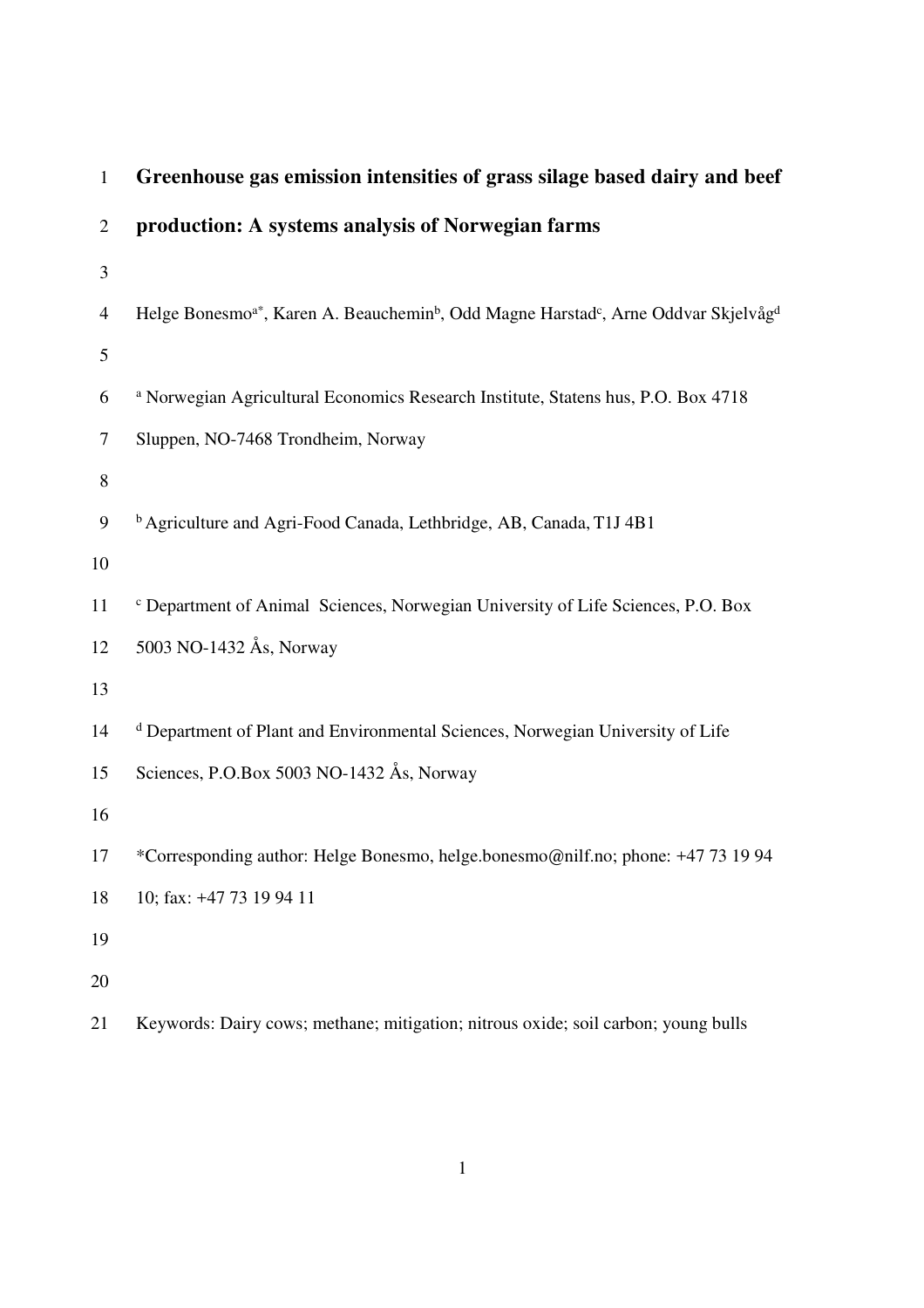### 22 **ABSTRACT**

23 To increase food production while minimizing its influence on climate change, 24 farming systems in future will need to reduce greenhouse gas (GHG) emissions per unit 25 of product (i.e., GHG intensity). To assess the level and variation in GHG emissions 26 intensity among Norwegian dairy farms, we conducted an analysis of 30 dairy farms to 27 calculate farm scale emissions of GHGs, expressed as  $CO<sub>2</sub>$  equivalents ( $CO<sub>2</sub>$ eq) per kg fat 28 and protein corrected milk (FPCM), and  $CO<sub>2</sub>$ eq per kg carcass weight (CW) sold. A 29 model, HolosNor, was developed to estimate net GHG emissions, including soil C 30 changes, from dairy farms. The model requires farm scale input data of soil physical 31 characteristics, weather, and farm operations. Based on data from 2008 the estimated 32 level of GHG intensity was 1.02 kg  $CO_2$ eq kg<sup>-1</sup> FPCM, 21.67 kg  $CO_2$ eq kg<sup>-1</sup> CW sold as 33 culled cows and heifers, and 17.25 kg  $CO_2$ eq kg<sup>-1</sup> CW sold as young bulls. On average, 34 enteric CH4 was the largest emission source both per unit FPCM and CW, accounting for 35 0.39 kg  $CO_2$ eq kg<sup>-1</sup> FPCM, 8.34 kg  $CO_2$ eq kg<sup>-1</sup> CW sold as culled cows and heifers, and 6.84 kg CO<sub>2</sub>eq kg<sup>-1</sup> CW sold as young bulls. Variation in the estimated soil N<sub>2</sub>O 37 emissions was the source that contributed the most to the total variation among the farms; 38 the difference between the minimum and the maximum levels was estimated to be 0.30 39 kg kg CO<sub>2</sub>eq kg<sup>-1</sup> FPCM, and 6.43 and 6.49 kg CO<sub>2</sub>eq kg<sup>-1</sup> CW sold as culled 40 cows/heifers and young bulls, respectively. Other GHG emission sources also varied 41 considerably among the farms; similar to the  $N_2O$  emissions, higher emissions of enteric 42 CH4, indirect energy use due to manufacturing of farm inputs, and soil C change all 43 contributed to the higher GHG intensity of some farms. Our study estimates large 44 variation in GHG intensity among dairy farms in Norway and indicates a sensitivity of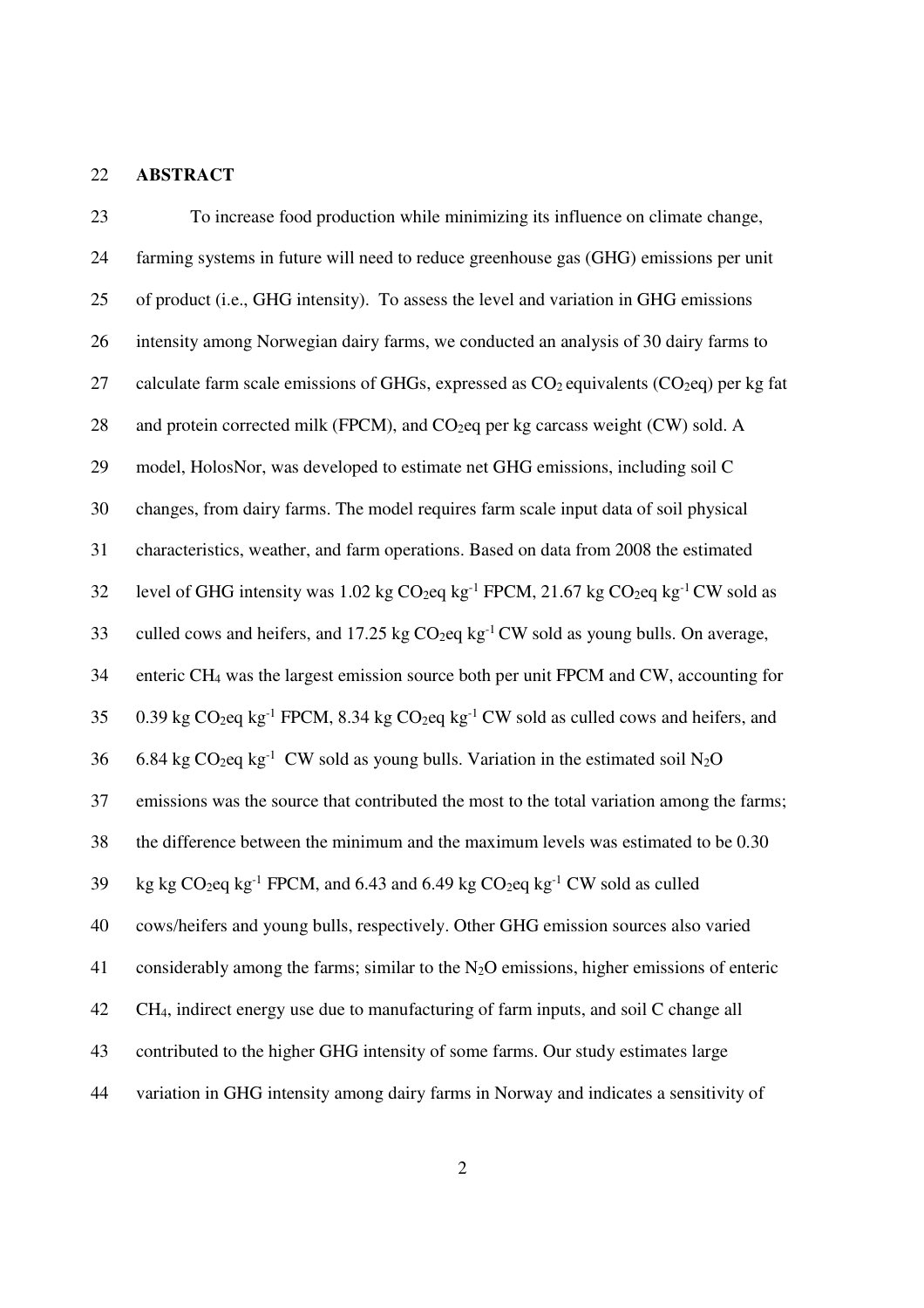| 45 | the emissions to mitigation measures. Production of milk and beef is a complex            |
|----|-------------------------------------------------------------------------------------------|
| 46 | biological system, thus mitigation options are likely to be most successful when applied  |
| 47 | in small steps. Thus, the most valuable contribution of the current work is the framework |
| 48 | of an on-farm tool for assessing farm-specific mitigation options of Norwegian dairy and  |
| 49 | beef production.                                                                          |

- 50
- 51

### 52 **1. Introduction**

53 Livestock production has significant environmental impacts including greenhouse 54 gas (GHG) emissions (Standford University, 2010). As assessed by IPCC accounting, 55 animal agriculture is responsible for 8 – 10.8% of global GHG emissions and the 56 emissions are closely related to ruminant numbers, particularly dairy and beef cattle 57 numbers (O'Mara, 2011). There is a growing consensus that global GHG emissions, 58 including those from dairy and beef cattle, will need to be substantially reduced to 59 minimize the risk of unpleasant climate change (Godfray et al., 2011). As the global 60 demand of beef and milk are expected to rise 72% and 82%, respectively, by 2050 61 compared with 2000 (FAO, 2006), GHG emission intensities (i.e., kg CO2 equivalents  $62$  [CO<sub>2</sub>eq] per unit of food produced) have to be reduced considerably. 63 The Norwegian Parliament has set targets that will require a reduction in the 64 nation's GHG emissions of 15 to 17 Gg of CO2eq by 2020; a 30% reduction from 1990. 65 The agricultural sector is required to contribute 1.2 Gg of  $CO<sub>2</sub>$ eq to this reduction, which 66 is more than 20% of the sector's current emission (Climate and Pollution Agency, 2010). 67 A significant part of the agricultural contribution is to be achieved through reducing the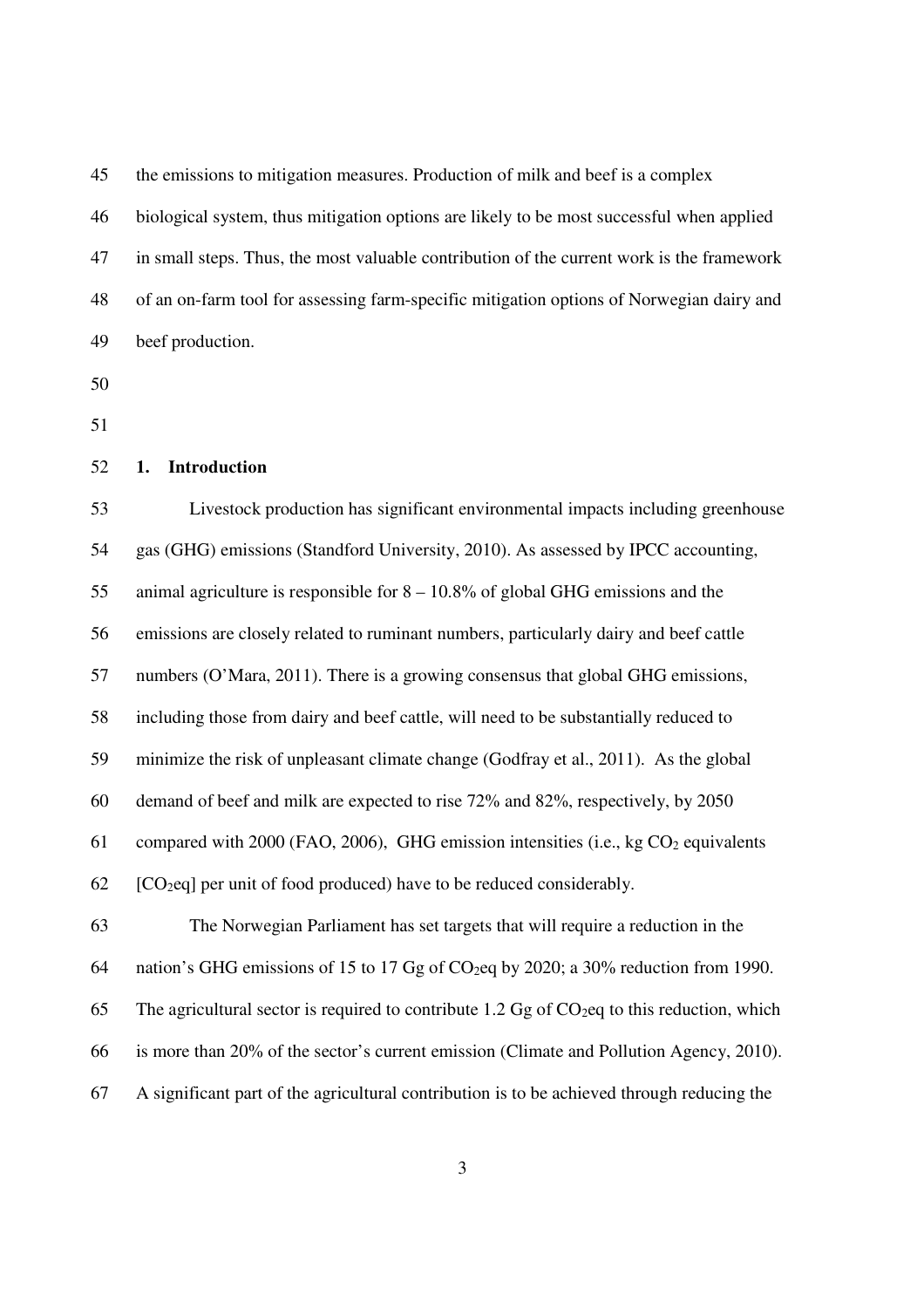68 GHG emissions per unit of milk and beef (The Ministry of Agriculture and Food, 2009). 69 As is the case globally, reduction in milk and beef production is not an option, as the 70 population of Norway is expected to increase, albeit at a slower growth rate (20% 71 increase by 2030; Statistics Norway, 2010) than the global average. Norwegian dairy 72 farms are typically small-scale and combine milk production and bull-finishing. Thus, 73 meat (beef) production is mainly a coproduct of the dairy industry, with culled dairy 74 cows and young dairy bulls representing the major beef sources. More than 95% of the 75 dairy cows are of the dual purpose Norwegian Red breed, a dairy breed in which beef 76 production capacity accounts for about one-tenth of the combined selection index 77 (Ødegard, 2000). The predominant feeds are timothy (*Phleum pratense*) and meadow 78 fescue (*Festuca pratensis*) grass silages complemented by barley (*Hordeum vulgare*) 79 based concentrates.

80 In general, dairy production is characterized by variation among farms and this 81 variation implies variation in GHG emission intensities (Kristensen et al., 2011; Vellinga 82 et al., 2011). The development and use of simulation models or simpler calculators for 83 estimation of GHG emissions at the farm level has in many countries been useful in 84 detecting tactical mitigation options (i.e., options within a production season that do not 85 require a change of the whole farm strategy) (Shils et al., 2007; Beauchemin et al., 2010; 86 Christie et al., 2011). Similar development and use of a whole farm model for estimating 87 GHG emission intensities from Norwegian dairy and beef production would be helpful in 88 identifying suitable GHG mitigation options. Thus, our objectives were to: (1) develop a 89 whole farm model for estimating GHG emission intensities of milk and meat production 90 that encompasses the farms' natural resource bases and management; (2) estimate the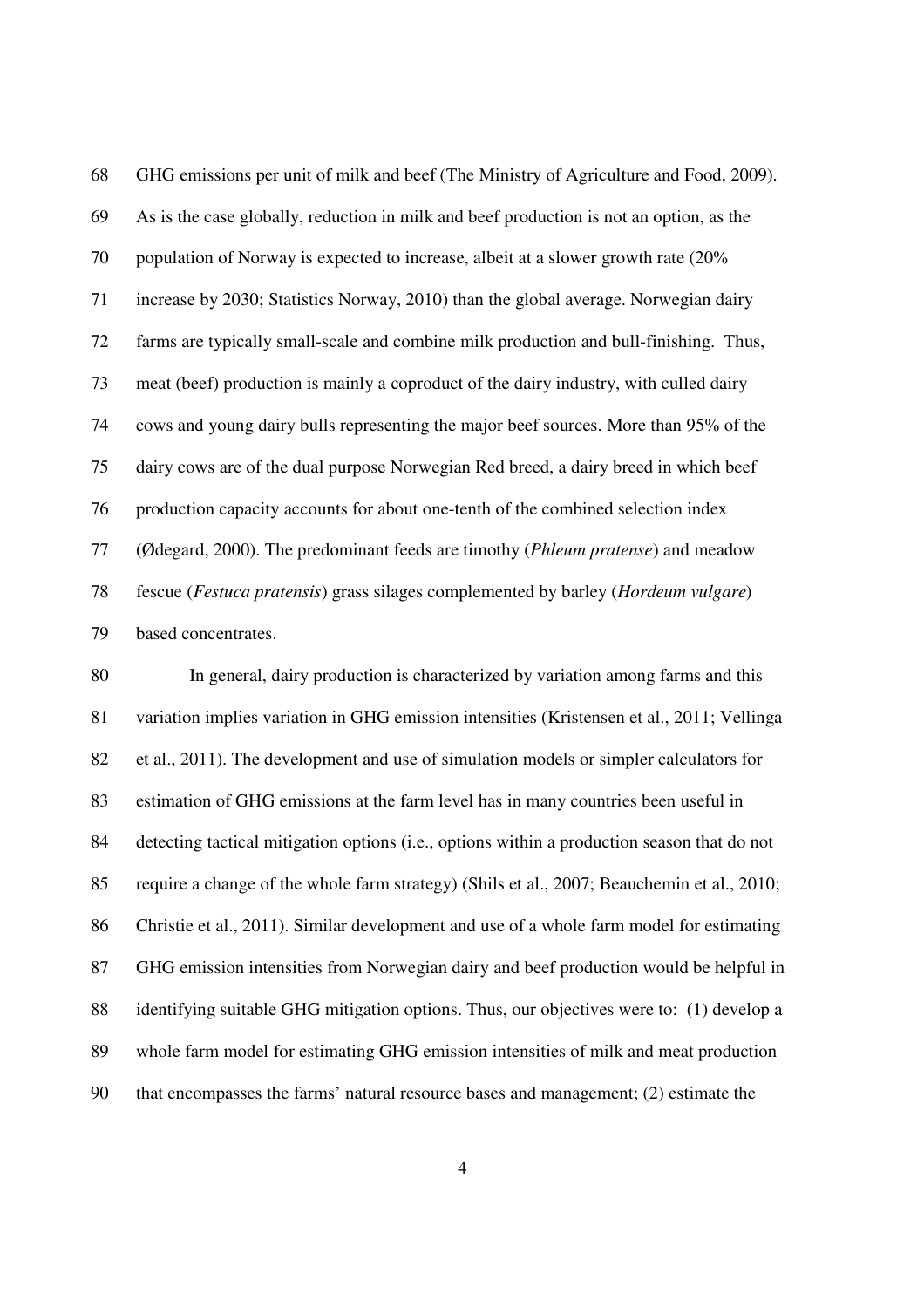| 91 | variation in GHG emission intensities of meat and milk production among Norwegian            |
|----|----------------------------------------------------------------------------------------------|
| 92 | dairy farms; and (3) identify opportunities for mitigating GHG emission intensities of       |
| 93 | meat and milk production from Norwegian dairy farms to provide insights pertinent to         |
| 94 | agricultural policy makers in fulfilling the goals of emission reduction as specified by the |
| 95 | Climate and Pollution Agency (2010).                                                         |
|    |                                                                                              |

#### 97 **2. Materials and methods**

98 In the following section we first describe the model; thereafter, the farm specific

99 operational and natural resource base data are described.

100

101 *2.1. The whole-farm model* 

102 A farm scale model, the HolosNor model, was developed to estimate net GHG emissions 103 from dairy production systems, including soil C changes, on the basis of robust, reliable, 104 and easily available on-farm data. It is an empirical model based on the Holos model 105 (Little et al., 2008) and the methodology of the Intergovernmental Panel on Climate 106 Change (IPCC, 2006) with modifications that recognize the distinctness of Norwegian 107 conditions. The following GHG sources are considered: enteric CH4 and manure-derived 108 CH<sub>4</sub> and N<sub>2</sub>O; on-farm N<sub>2</sub>O emissions from soils; off-farm N<sub>2</sub>O emissions from N 109 leaching, run-off and volatilization (indirect  $N_2O$  emissions); on-farm  $CO_2$  emissions or 110 carbon sequestration due to soil C changes;  $CO<sub>2</sub>$  emissions from energy used on-farm; 111 and off-farm CO<sub>2</sub> and N<sub>2</sub>O emissions from supply of inputs. All GHG emissions are 112 expressed as CO<sub>2</sub>eq to account for the global warming potential of the respective gases 113 given a time horizon of 100 years: CH<sub>4</sub> kg  $\times$  25 + N<sub>2</sub>O kg  $\times$  298 + CO<sub>2</sub> kg  $\times$  1 (IPCC,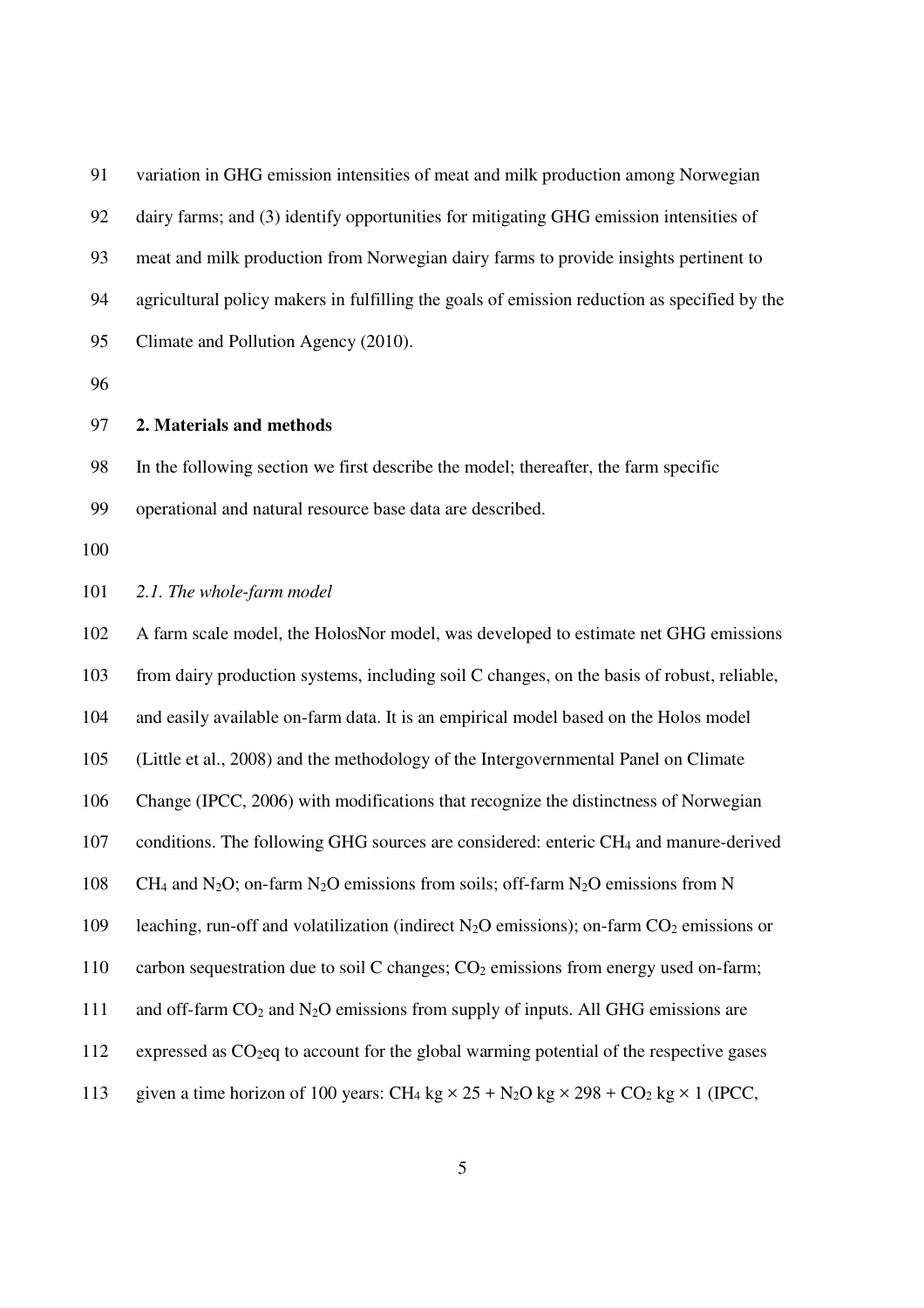114 2007). The GHG emission intensities are reported as  $kg \text{ }CO_2$ eq kg<sup>-1</sup> fat and protein

115 corrected milk (FPCM) and kg  $CO<sub>2</sub>$ eq kg<sup>-1</sup> carcass weight (CW) sold. 116 Enteric CH4 emissions are calculated for each class of cattle according to the 117 IPCC (2006) Tier 2 methodology. Daily net energy requirements for cattle at each stage 118 of production are estimated from energy expenditures for maintenance, activity, growth, 119 pregnancy and lactation as appropriate. The gross energy intake required to meet 120 requirements is then estimated taking into account the energy density of the diet and 121 enteric CH4 emissions are calculated from gross energy intake using the CH4 conversion factor (Ym = 0.065; IPCC, 2006) divided by the energy content of CH<sub>4</sub> (55.64 MJ kg<sup>-1</sup>) 123 (Table 1). The Ym is adjusted to account for the digestibility of the dietary dry matter 124 (DM) as suggested by Little et al. (2008) and Beauchemin et al. (2010) (Table 1). 125 Manure management CH<sub>4</sub> emissions estimates are based on volatile solids (VS) 126 production, according to IPCC (2006), taking into account the gross energy intake of the 127 animal and the digestibility of the diet. The VS production is multiplied by a maximum 128 CH<sub>4</sub> producing capacity of the manure (Bo =  $0.24 \text{ m}^3 \text{ CH}_4 \text{ kg}^{-1} \text{ VS}$  for cows and  $0.18 \text{ m}^3$ )  $C_1$   $CH_4$  kg<sup>-1</sup> VS for heifers and young bulls), a conversion factor from volume to mass (0.67 130  $\,$  kg m<sup>-3</sup>) and a CH<sub>4</sub> conversion factor specific to the manure management practice (Table 131 1). 132 Estimates of direct soil N<sub>2</sub>O emissions are based upon the IPCC (2006) emission

factor of 0.01 kg N<sub>2</sub>O-N kg<sup>-1</sup> of total N input, defined as the sum of N fertilizer applied, 134 grass and crop residual N, and mineralized N (Table 1). The residue N is calculated as the 135 sum of above ground and below ground residue N (Janzen et al., 2003). The mineralised 136 N is derived from an N:C ratio of soil organic matter of 0.1 (Little et al., 2008). The N<sub>2</sub>O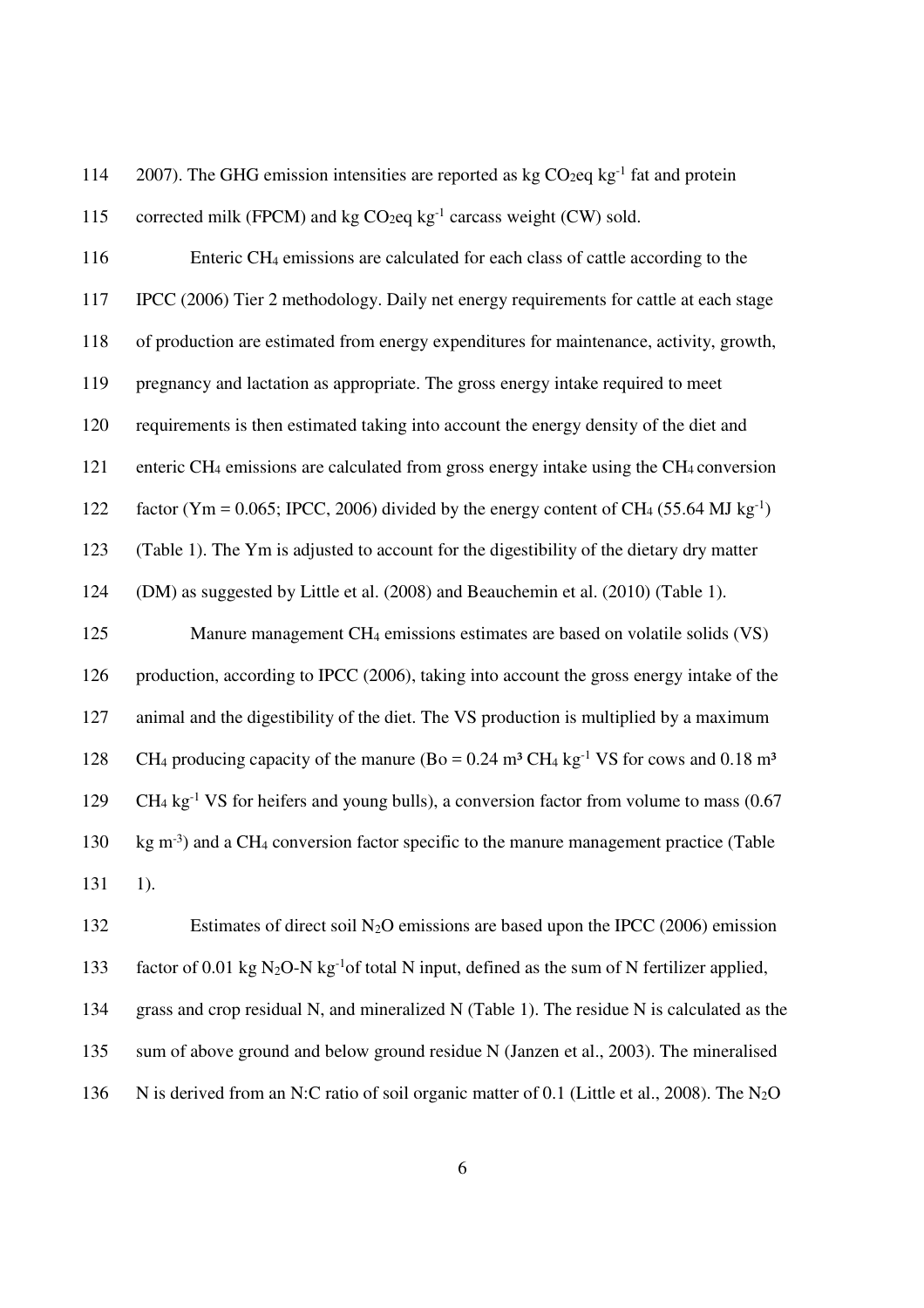137 emission is strongly affected by soil moisture and temperature conditions (Watts and 138 Hanks, 1978). Relative effects of % water filled pore space of top soil (WFPS) and of 139 soil temperature at 30 cm depth (ts30 ºC) are derived from Sozanska et al. (2002) as 140 described by Bonesmo et al. (2012) (Table 1). The seasonal variation in direct soil  $N_2O$ 141 emissions is taken into account by dividing the year into four seasons, spring (April-142 May), summer (June-August), fall (September-November), and winter (December-143 March), with their respective values of total N input, WFPS, and ts30. This approach 144 allows for a simple description of the seasonal interaction between the fertilization rate 145 and the current soil moisture and temperature conditions. 146 Direct N<sub>2</sub>O emissions from manure are calculated by multiplying the manure N 147 content by an emission factor for the manure handling system (stored manure, liquid/

148 slurry with natural crust cover, or deposited on pasture) (Table 1). The manure N is

149 estimated from DM intake (DMI), the crude protein  $(CP = 6.25 N)$  content of the diet,

150 and N retention by the animals based on IPCC (2006) and NRC (2000). The DMI and CP

151 where calculated for each animal category based on the feed characteristics and animal 152 requirements.

153 The indirect soil  $N_2O$  emissions due to leaching and runoff are calculated 154 according to IPCC (2006); the leaching fraction is set to 0.3, and the emission factor for 155 leaching and runoff was set to 0.0075 kg N<sub>2</sub>O-N kg<sup>-1</sup> (Table 1). Emissions of N<sub>2</sub>O due to 156 volatilisation are calculated using the IPCC (2006) constants of 0.1 for the volatilisation 157 fraction and 0.01 the emission factor (Table 1). 158 The estimates of soil C change are based upon the Introductory Carbon Balance

159 Model (ICBM) of Andrén et al. (2004). The ICBM is a two-component model,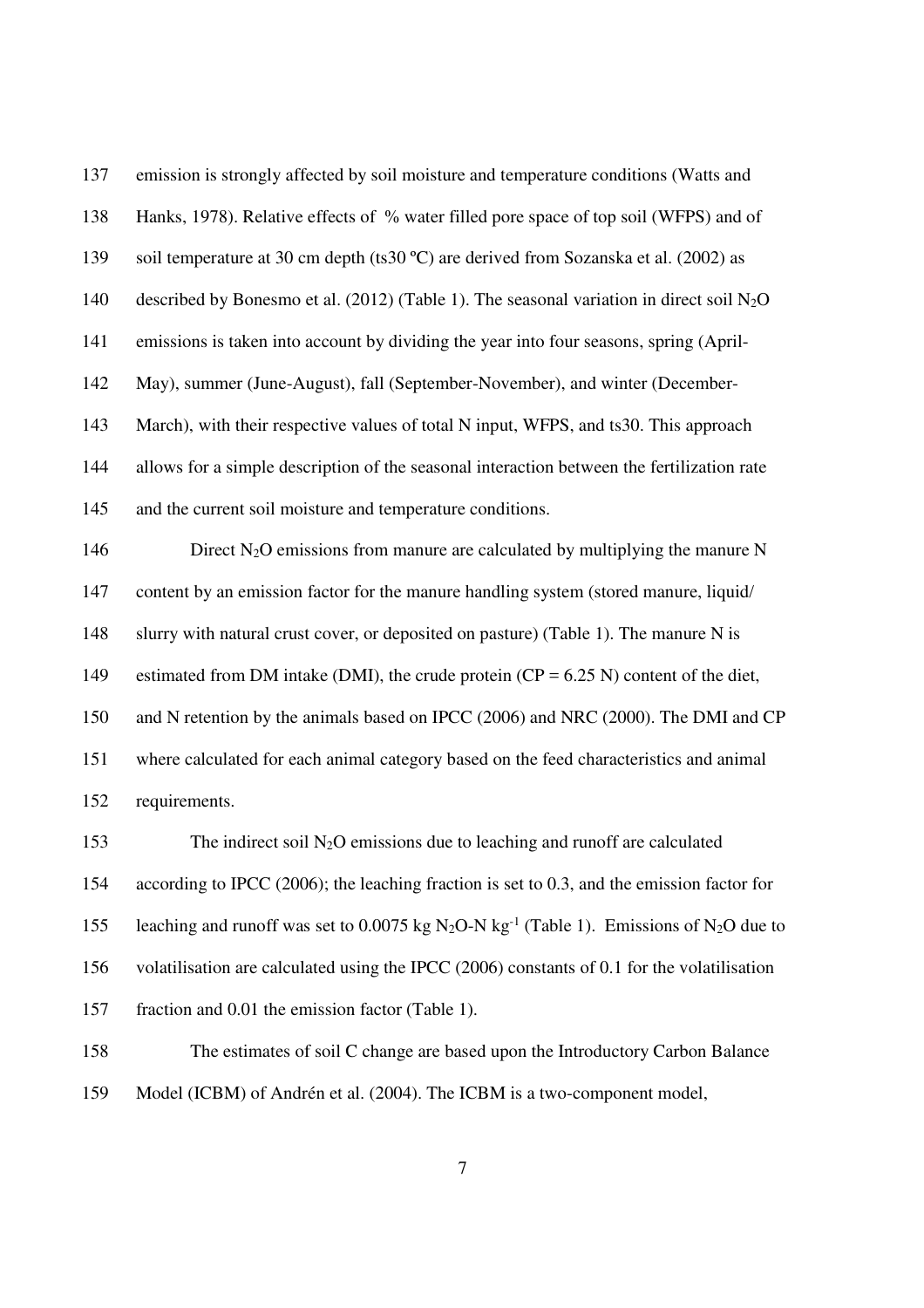160 comprising young (*Y*) and old (*O*) soil C, input of total C from crop residues and manure 161 (i), two decay constants (*k1* and *k2*; Table 1), a humification coefficient (*h*; Table 1), a 162 farm specific index (re) accounting for the relative effects of soil moisture  $(r_w)$  and soil 163 temperature ( $r_T$ ), and finally a soil cultivation factor ( $r_c$ ). For the individual farm, the  $r_w$ 164 and  $r<sub>T</sub>$  indices and their product ( $r<sub>w</sub> \times r<sub>T</sub> = r<sub>e</sub>$ ) are all estimated on a daily basis and 165 averaged over the year (cf. section 2.2). The  $r_c$  is used to calculate the combined 166 environmental and managerial effect,  $r = r_e \times r_c$ . The differential equations of Andrén and 167 Kättrer (1997) describing the yearly C fluxes are:

$$
\frac{dY}{dt} = i - k_1 rY
$$

$$
\frac{dY}{dt} = hk_1 rY - k_2 rO
$$

170

171 As grasslands at the investigated farms had been maintained over several farming 172 generations, the ICBM estimates of soil C change in the 100th year with continuous grass 173 and arable cropping are used. Farm specific data for 2008 are used as inputs for the 174 variables *i* and re of the ICBM throughout the 100-year period. A companion study for 175 2000-2009 confirmed climatic representativeness of the year 2008 (Skjelvåg et al., 2013). 176 The normalised root mean square error, weighted by the number of dairy farms from each 177 region in the present study, was less than five percentage units of the  $r_e$  index for 2008. 178 Direct emissions from diesel fuel and off-farm emissions of the manufacturing 179 and production of farm inputs are estimated using appropriate emissions factor for 180 Norway or Northern Europe (Bonesmo et al., 2012) (Table 1). Emissions related to 181 purchased concentrates are estimated by first calculating the amount of energy and CP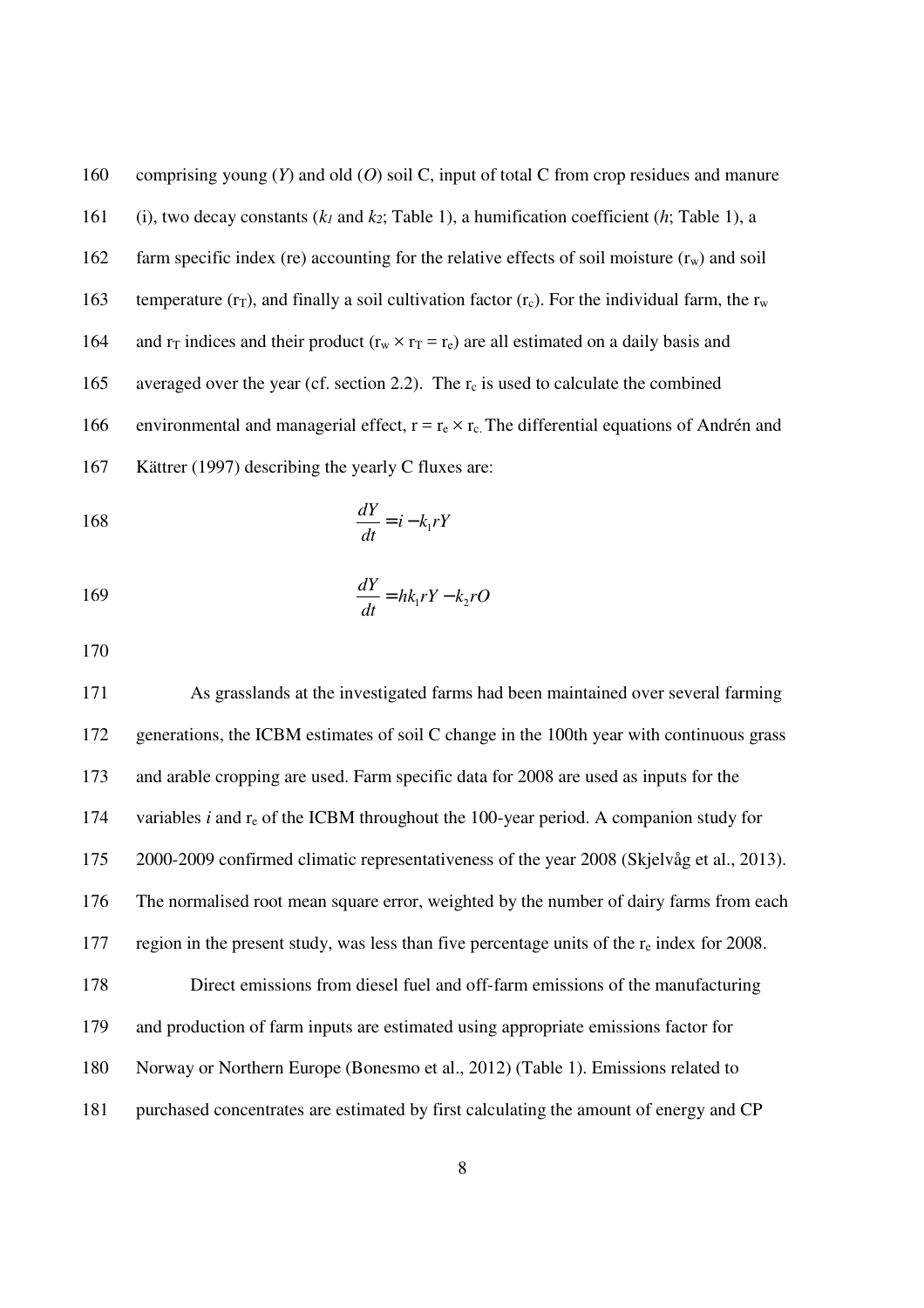| 182 | they supplied in order to estimate the amount of grain and soybean meal comprised by               |
|-----|----------------------------------------------------------------------------------------------------|
| 183 | the concentrates. It is assumed that the grain replaced farm produced grain crops (barley          |
| 184 | and oats) and that the soybean meal was imported from South America. The emissions                 |
| 185 | for purchased concentrates were then assessed as on-farm emissions from the individual             |
| 186 | farm's production of barley and oats (including soil $N_2O$ , soil C change, and indirect and      |
| 187 | direct energy use), and off-farm emissions from the production and import soybean meal             |
| 188 | (Table 1). If grains are not grown on the farm, then an average emission for barley and            |
| 189 | oats grown in Norway is used (Bonesmo et al., 2012) (Table 1). Emissions of soil N <sub>2</sub> O, |
| 190 | soil C change, and indirect and direct energy from excess on-farm feed crop production             |
| 191 | are, similar to emissions from the farms' food crop production, not included in the total          |
| 192 | farm emissions related to milk and meat production.                                                |
| 193 |                                                                                                    |
| 194 | <b>INSERT TABLE 1 HERE</b>                                                                         |
| 195 |                                                                                                    |
| 196 | 2.2. Farm operational and natural resource base data                                               |
| 197 | The effects of variation in farm management practices on GHG emissions was                         |
| 198 | explored by running the model with data from 30 Norwegian dairy farms for the year                 |
| 199 | 2008. The data set was established by combining individual farm operational data from              |
| 200 | The Norwegian Farm Accountancy Survey (NILF, 2009) and the Norwegian dairy                         |
| 201 | product cooperative (Tine, 2009) with farm level data for soil characteristics, provided by        |
| 202 | the Norwegian Forest and Landscape Institute, and farm level weather data for the year             |
| 203 | 2008 provided by the Norwegian Meteorological Institute. This combination resulted in a            |
| 204 | consistent farm data set of 30 dairy farms.                                                        |
|     |                                                                                                    |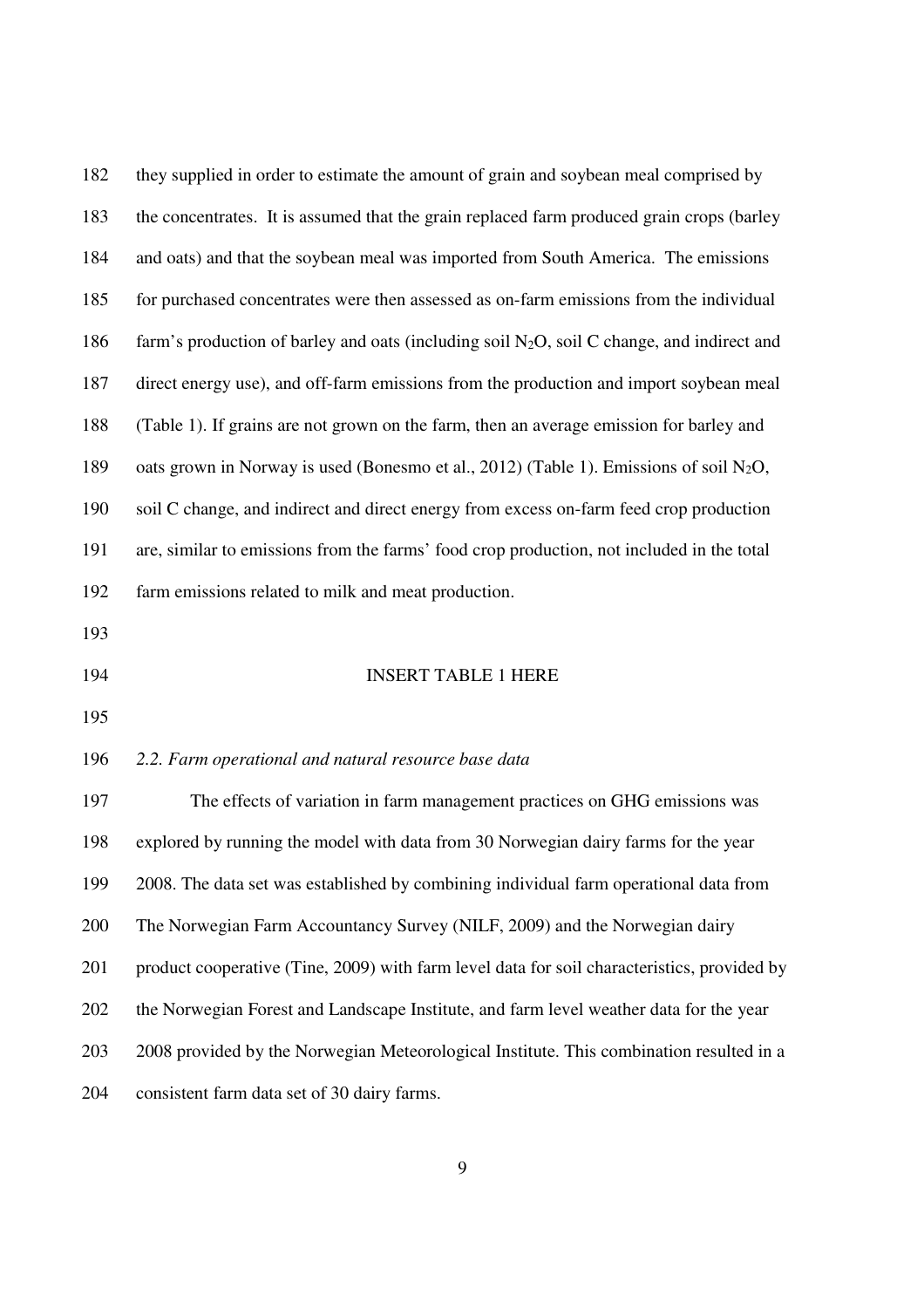205 The animal related input data were obtained from the Norwegian Farm 206 Accountancy Survey (NILF, 2009) and the Tine (2009) statistics (Table 2). The farms 207 were all in stable production, and thus the yearly average farm specific characteristics and 208 numbers of animals in each class were used as model inputs. Estimates of the time that 209 the animals spent on pasture for each class of cattle were from NILF (2009). The areas (ha) and yields (kg ha<sup>-1</sup>) of barley, oats, spring and winter wheat were specified in the 211 Norwegian Farm Accountancy Survey (NILF, 2009) (Table 2). The areas and the 212 farmers' estimates of grass silage yields were also available from the accountancy survey. 213 For some farms, however, the farmers' estimated grass silage yields from leys were less 214 than the animals' needs as calculated by our model because the leys also were grazed. In 215 those cases, the individual farm's grass yield was assessed as the calculated animal needs. 216 An additional 10% (DM basis) was added to all estimated grass yields to account for 217 losses due to ensilaging (IGER DOW, 2012) (Table 2). Nine farms also had smaller areas 218 of low productivity native pasture in addition to the grass leys. The DM yields of these 219 pastures were calculated as the difference between total grass DM intake of animals and 220 grass silage DM. The farm specific cost of mineral fertilizer was available from the 221 accountancy survey. The on-farm use of mineral fertilizer was distributed among the 222 crops based on the Norwegian recommendations for N application levels for the various 223 crops; the relative rate of fertilizer application was: barley, 1.0; oats, 0.9; spring wheat, 224 1.2; winter wheat, 1.5; and grass production, 1.5. Based on these relative rates, the crop 225 areas (ha) and the typical mineral fertilizer types and their prices, the farm specific levels 226 of N, P, and K applied were estimated for the different field crops and the grassland. The 227 farm specific cost of pesticides was available from NILF (2009). The distribution of the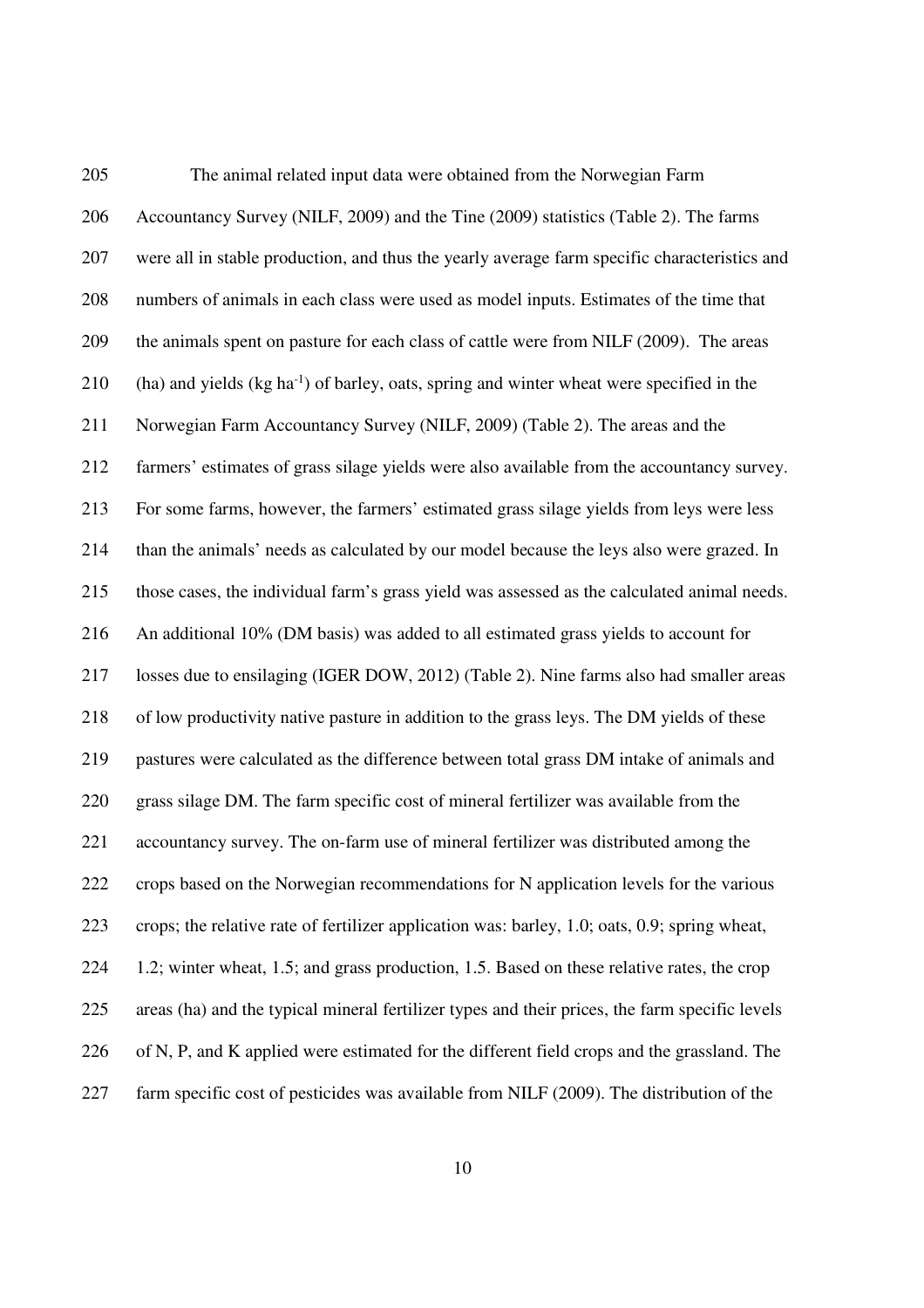| 228 | pesticide costs to the various crops was calculated using relative weighting factors:                 |
|-----|-------------------------------------------------------------------------------------------------------|
| 229 | barley, 1.00; oats, 0.51; spring wheat, 1.05; winter wheat, 1.71; and grass production,               |
| 230 | 0.15. These weighting factors were derived from the typical types and mean application                |
| 231 | rates for each crop by pesticide category (glyphosates, other herbicides, insecticides,               |
| 232 | fungicides, and growth regulators for cereals) as determined according to a survey                    |
| 233 | conducted in 2008 (Aarstad et al., 2009). From this information, the pesticide energy use             |
| 234 | (MJ ha <sup>-1</sup> ) was estimated according to Audsley et al. (2009). Farms that received regional |
| 235 | payments for maintaining land under reduced tillage are specified in the accountancy                  |
| 236 | survey (NILF, 2009), and from the payments received, the area with reduced tillage was                |
| 237 | estimated for each farm (Bonesmo et al., 2012). As no straw was sold from the farms                   |
| 238 | (NILF, 2009), all straw was assumed to be left on the field. The farm expenditures for                |
| 239 | fuel and electricity (NILF, 2009) were distributed to the grassland and field crops                   |
| 240 | according to their respective areas, and the energy use was calculated by dividing by the             |
| 241 | 2008 average consumer price of electricity (Statistics Norway, 2010) or the 2008 average              |
| 242 | on-farm price of fuel (BFJ, 2010) (Table 2).                                                          |
| 243 |                                                                                                       |
| 244 | <b>INSERT TABLE 2 HERE</b>                                                                            |
| 245 |                                                                                                       |
| 246 | Soil survey records for the 30 farms, 59 to 71°N, were provided by the Norwegian                      |
| 247 | Forest and Landscape Institute for homogenous soil type mapping units down to 0.4 ha,                 |
| 248 | each with specifications of top soil and subsoil layers. From these records soil moisture             |
| 249 | capacities were derived by pedotransfer functions of Riley (1996). The 2008 daily                     |
| 250 | weather data from the network of the Norwegian Meteorological Institute were                          |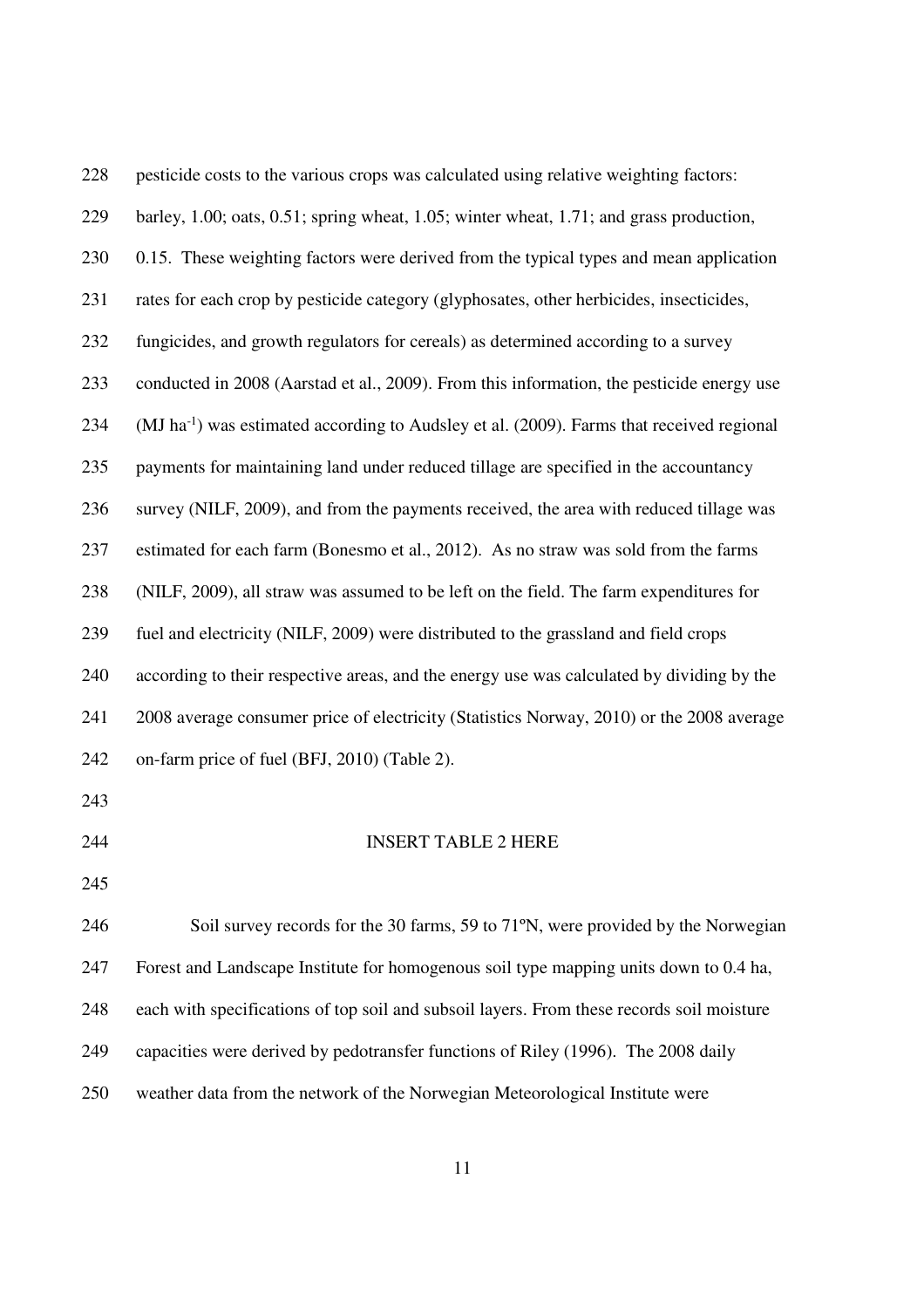| 251 | interpolated to each farm's geographical midpoint and altitude (Tveito et al., 2005). From        |
|-----|---------------------------------------------------------------------------------------------------|
| 252 | these data, daily values and annual means of $r_w \times r_T$ of ICBM and seasonal values for     |
| 253 | WFPS and ts30 were calculated (Table 3). A detailed description of the processing of the          |
| 254 | farm's natural resource base data for field crops is given by Bonesmo et al. (2012).              |
| 255 | Additional steps for grasslands were: (1) the initial day of grass growth in spring was set       |
| 256 | to the first day after April 1st that the 7-d mean temperature exceeded $5.0^{\circ}$ C; (2) from |
| 257 | January 1st to the initial day of growth, leaf area index (LAI) was arbitrarily set to 0.1        |
| 258 | and root depth to 10 cm; (3) after the initial day of growth, LAI was calculated from             |
| 259 | estimates of harvestable herbage DM yield according to the FORPRO model (Torssell                 |
| 260 | and Kornher, 1983), adjusted for the gradual photoperiodic effect on growth cessation             |
| 261 | during autumn (Wu et al. 2004); (4) initial root depth was set to 10 cm after each harvest        |
| 262 | and increased linearly with LAI to maximum 70 cm at LAI = 7.0, except for the last                |
| 263 | harvest when current root depth was retained and increased according to LAI                       |
| 264 | development until day of growth cessation; (5) the first harvest of the spring growth was         |
| 265 | taken at heading, estimated by the photothermal model of Bonesmo (1999), the second               |
| 266 | and the third harvests were taken when their estimated DM yields reached 70% of the               |
| 267 | DM yields of their preceding harvests, respectively.                                              |
| 268 | Three farms in the mountainous areas of Southern Norway and one in Northern                       |
| 269 | Norway had climatic conditions for two harvests only. All farms had estimates of small            |
| 270 | DM production from the last harvest to growth cessation in fall. Time of end cessation            |

271 was set to the day when 7-d mean temperature was below  $5^{\circ}$ C. Thereafter LAI remained 272 at about 0.8.

273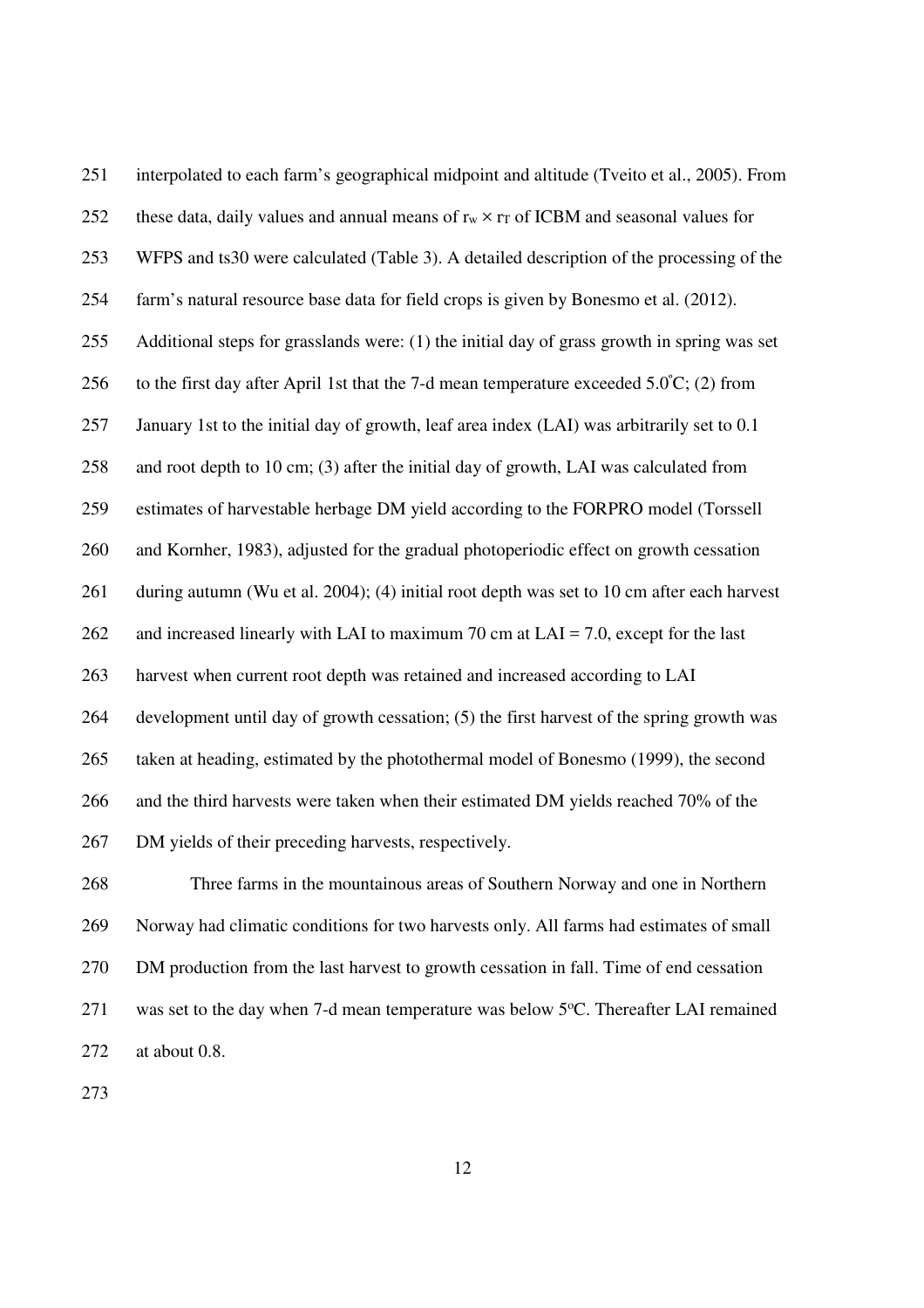### 274 INSERT TABLE 3 HERE

275

### 276 *2.3. The GHG emissions intensities and sensitivity tests*

277 The GHG emission intensities were calculated for individual farms by relating the 278 estimated total farm GHG emissions  $(CO_2eq)$  to the main products of milk (kg FPCM; 279 Tyrell and Reid, 1965) and meat (kg CW) from culled cows and young bulls. The model 280 estimated enteric CH<sub>4</sub>, and manure CH<sub>4</sub> and N<sub>2</sub>O for each category of animal: 281 multiparous lactating cows, primiparous cows, non-lactating (dry) cows, heifers < 1 year, 282 heifers > 1 year, finishing bulls < 1 year, finishing bulls > 1 year, and calves. The 283 emissions for each individual class of animal were then assigned to two groups: (1) cows 284 and replacement heifers (includes lactating and non-lactating primi- and multiparous 285 cows and all heifers and calves up to 100 kg liveweight, LW), and (2) finishing bulls > 286 100 kg LW. The N<sub>2</sub>O emissions from soil, CO<sub>2</sub> emissions or sequestration related to soil  $287$  C change, the  $CO<sub>2</sub>$  emissions related to direct and indirect energy use, and the total 288 CO2eq for purchased feed were distributed to the two animal groups according to the 289 proportions of feed resources consumed by each group. These proportions were 290 calculated based on DMI and the proportions of forage and concentrate in the diet of the 291 groups. The emissions from the calves within group 1 were split between the females and 292 males, with the emissions for the male calves transferred to group 2, which comprised the 293 finishing bulls.

294 Within group 1 the fraction allocated to milk (AR<sub>milk</sub>) was determined based on 295 the proportion of the herd's DMI required to supply the net energy required for FPCM 296 production  $(F_L, kg DMI year^{-1})$  relative to the total DMI required to the supply the energy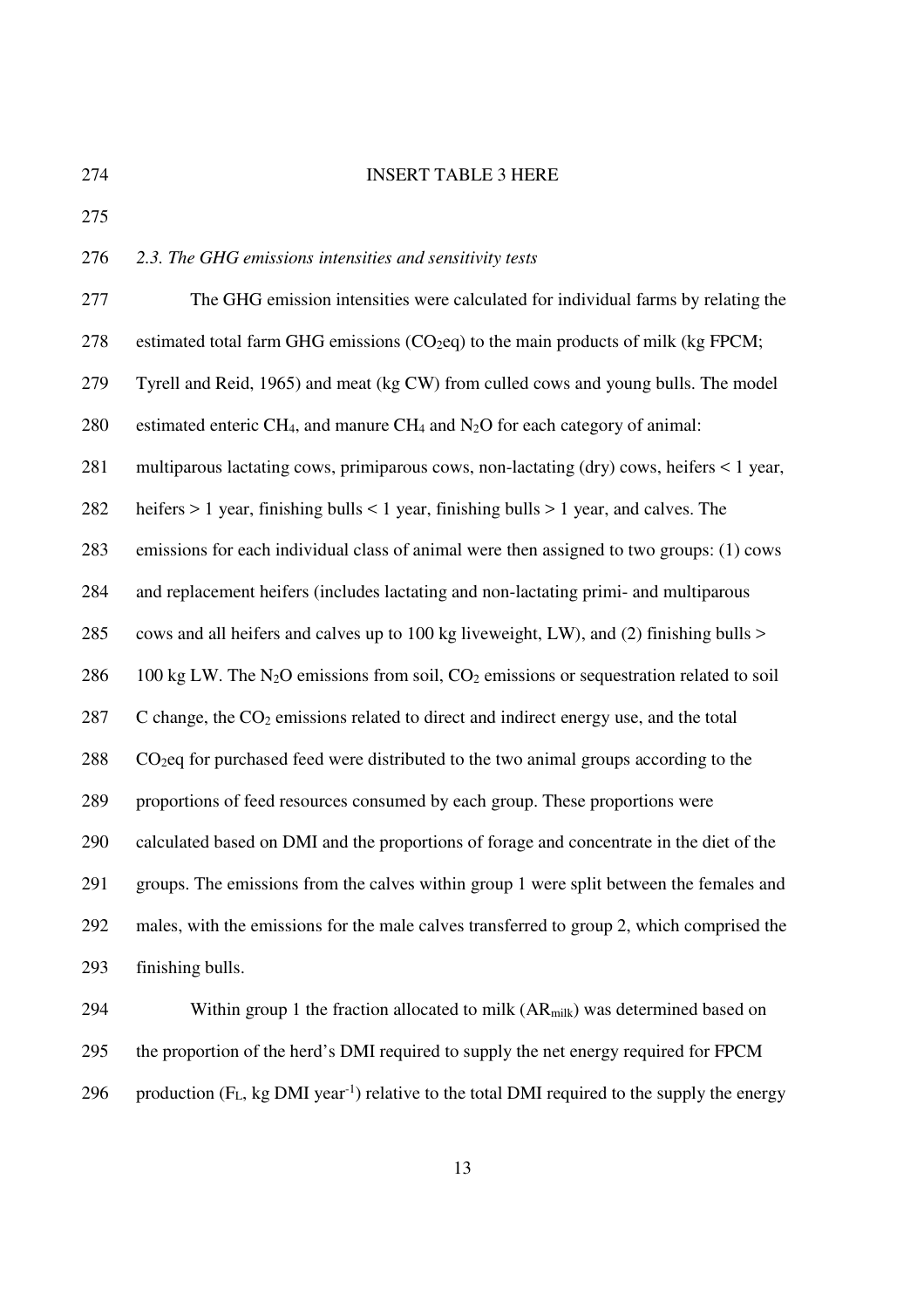297 for milk production plus the energy required for pregnancy and weight gain  $(F_G, kg\text{ DMI})$  $298$  vear<sup>-1</sup>), similar to the basis for the empirical relationship of IDF (2010) according to 299 Thoma et al. (2012):

300

301 
$$
AR_{milk} = \sum_{\substack{lactating \\ \text{herd}}} F_L / \left( \sum_{\substack{lactating \\ \text{herd}}} F_L + \sum_{\substack{bref \\ \text{cells}}} F_G \right)
$$

302

303 The calculated ARmilk were compared with the allocation ratios (AR) to milk determined 304 by empirical relationships of IDF (2010), in which AR to milk were predicted from the 305 beef milk ratio (BMR) as defined as kg beef (LW) sold per kg FPCM;  $AR_{IDF} = 1 -$ 306  $5.7714 \times BMR$ .

307 To explore causes of variation in the estimated GHG emission intensities among 308 farms, simple linear regressions were calculated between the estimated intensities and the 309 largest sources of emission, selected model input data, and gross margin per kg milk sold 310 (not corrected for fat and protein concentrations) and gross margin per kg CW sold. The 311 gross margins specified for milk production and finishing of young bulls were obtained 312 for the individual farms from Tine (2009). The gross margins were calculated separately 313 for milk production and finishing of young bulls as the gross income minus production 314 costs. The on-farm gross incomes used were exclusive of governmental payments. 315 A sensitivity analysis was performed to evaluate the impacts of possible errors 316 and changes in selected emission factors perceived to be most important: CH4 conversion 317 factor (Ym), IPCC (2006) manure N2O emission factor, IPCC (2006) N2O emission 318 factor, ICBM yearly  $rw \times rT$  index for external influence on soil C change, the emission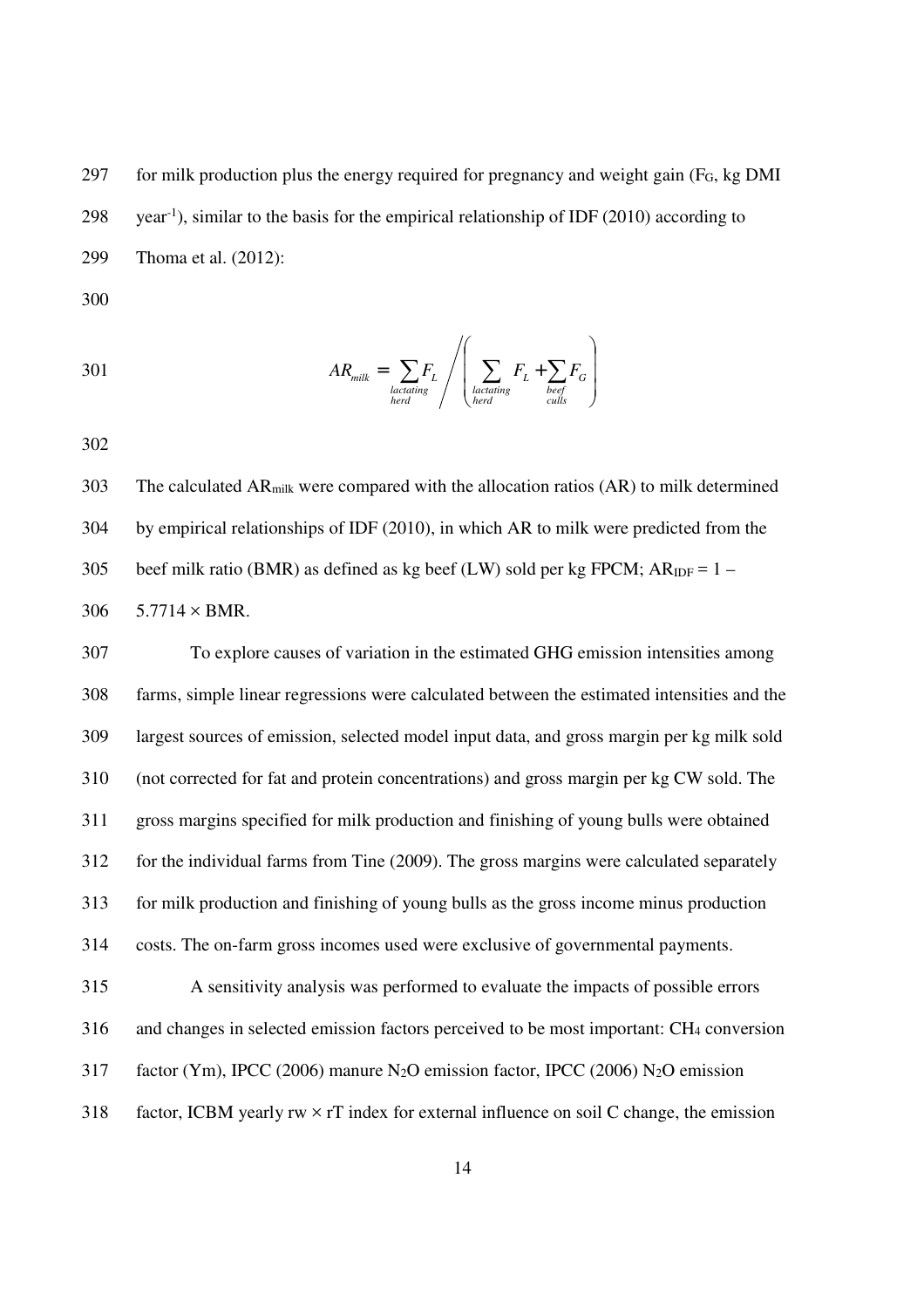319 factor for fertiliser manufacturing (DNV, 2010), and the combined direct and indirect 320 emission factor for fuel use. As a base-case for the sensitivity analysis, the farm with the 321 emission intensity closest to the average GHG emission intensity was chosen. By varying 322 one parameter at a time, the emission intensities were re-estimated and related to the 323 base-case output. This approach enabled calculation of sensitivity elasticities expressed 324 as the percentage change in the GHG emission intensities caused by a one percentage  $325$  change in the selected key model parameters. The sensitivity of AR<sub>milk</sub>, including its 326 impact on the GHG emission intensities, to level of milk production was calculated for 327 the base-case farm by varying milk production per cow without changing the feed 328 conversion efficiencies for milk production and growth.

329

### 330 **3. Results**

331 The average GHG intensities for the 30 dairy farms were estimated as: 1.02 kg  $CO<sub>2</sub>$ eq kg<sup>-1</sup> FPCM, 21.67 kg  $CO<sub>2</sub>$ eq kg<sup>-1</sup> CW sold as culled cows and heifers, and 17.25 333 kg CO<sub>2</sub>eq kg<sup>-1</sup> CW sold as young bulls (Table 4). On average, enteric CH<sub>4</sub> contributed 334 most to total GHG emissions; it was the largest source both for milk and meat production, 335 accounting for 0.39 kg  $CO_2$ eq kg<sup>-1</sup> FPCM, 8.34 kg  $CO_2$ eq kg<sup>-1</sup> CW for culled cows and 336 heifers, and 6.84 kg  $CO_2$ eq kg<sup>-1</sup> CW for young bulls. The second largest source was soil  $N_2O$ , accounting for 0.21 kg CO<sub>2</sub>eq kg<sup>-1</sup> FPCM, 4.37 kg CO<sub>2</sub>eq kg<sup>-1</sup> CW sold as culled 338 cows and heifers, and 3.08 kg  $CO_2$ eq kg<sup>-1</sup> CW sold as finished young bulls. The total  $339$  direct emissions from manure were similar in magnitude to soil N<sub>2</sub>O emissions. The soil 340 C balance was on average slightly positive (i.e., sequestration). The on-farm emission 341 from fuel use was on average the smallest GHG emission source, accounting for 0.05 kg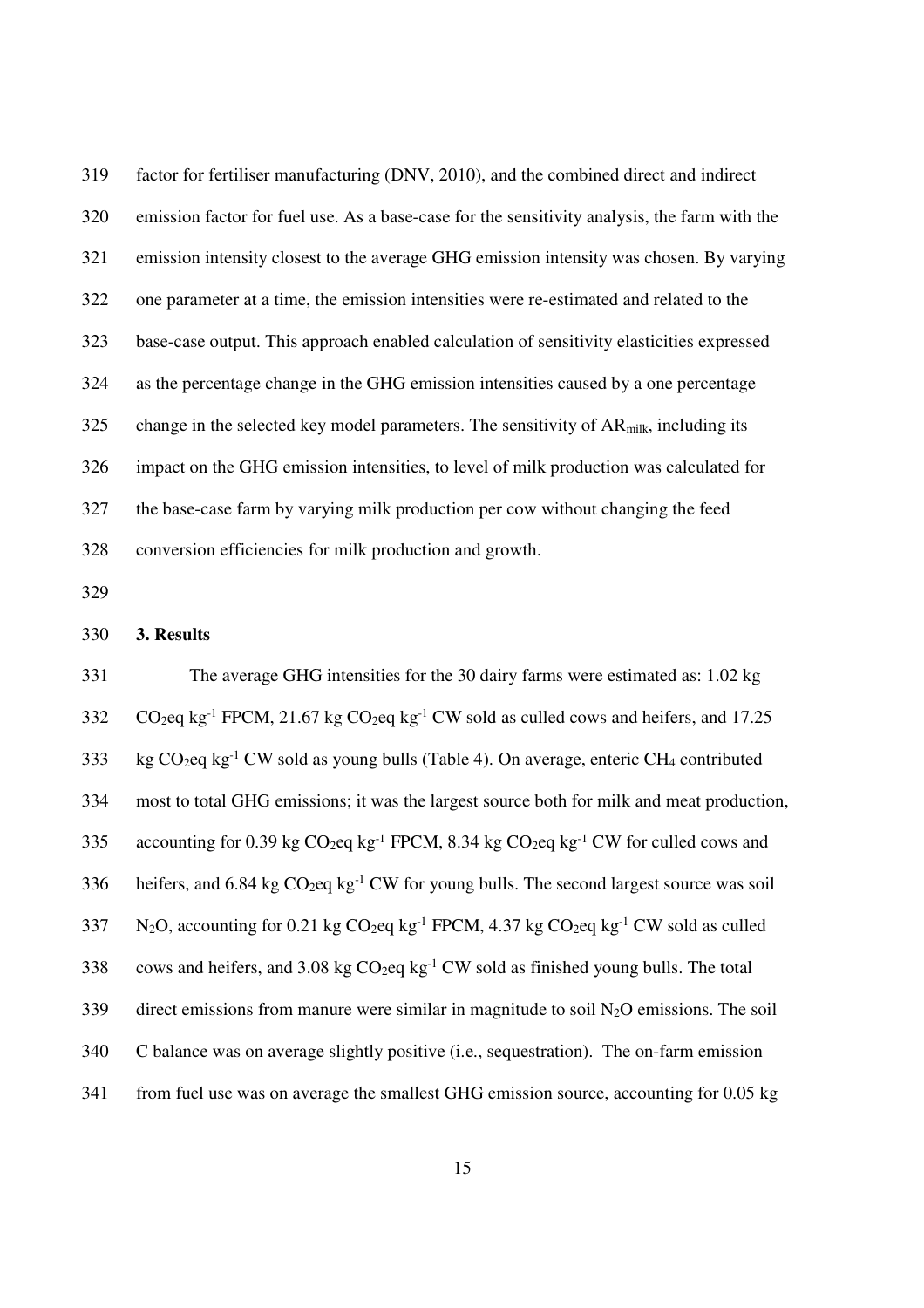| 342 | CO <sub>2</sub> eq kg <sup>-1</sup> FPCM, 1.09 kg CO <sub>2</sub> eq kg <sup>-1</sup> CW sold as culled cows and heifers, and 0.75 kg |
|-----|---------------------------------------------------------------------------------------------------------------------------------------|
| 343 | $CO$ <sub>2</sub> eq kg <sup>-1</sup> CW sold as finished young bulls. Of the total farm GHG emissions, the direct                    |
| 344 | emissions from animals, including enteric CH <sub>4</sub> and manure CH <sub>4</sub> and N <sub>2</sub> O, accounted for              |
| 345 | about 56% of the estimated emissions.                                                                                                 |
| 346 |                                                                                                                                       |
| 347 | <b>INSERT TABLE 4 HERE</b>                                                                                                            |
| 348 |                                                                                                                                       |
| 349 | The calculated AR were close to those estimated using the IDF $(2010)$ equation;                                                      |
| 350 | for $60\%$ of the farms the deviations were equal to or less than $5\%$ (Fig 1). Thus, the use                                        |
| 351 | of the IDF (2010) predicted AR would on average give an estimate of $CO2eq kg-1$ FPCM                                                 |
| 352 | close to our estimates using a DMI based calculated AR <sub>milk</sub> .                                                              |
| 353 | <b>INSERT FIG 1 HERE</b>                                                                                                              |
| 354 |                                                                                                                                       |
| 355 | There was large variation in estimated GHG emission intensities among farms                                                           |
| 356 | (Table 4). The maximum GHG emission per kg FPCM was 1.7 times higher than the                                                         |
| 357 | minimum, a difference of 0.56 kg $CO2$ eq kg <sup>-1</sup> FPCM. For the GHG emissions per kg CW                                      |
| 358 | sold, the maximum levels were three and two times higher than the maximum levels for                                                  |
| 359 | culled cows/heifers and young bulls, respectively, with differences of 25.5 and 11.2 kg                                               |
| 360 | $CO_2$ eq kg <sup>-1</sup> CW sold, respectively. The variation in the estimated soil N <sub>2</sub> O emissions was                  |
| 361 | the source that contributed most to the total variation in GHG emissions among the                                                    |
| 362 | farms. The difference between the minimum and the maximum levels for soil $N_2O$                                                      |
| 363 | emissions was 0.31 kg $CO_2$ eq kg <sup>-1</sup> FPCM, and 6.44 and 6.48 kg $CO_2$ eq kg <sup>-1</sup> CW sold as                     |
| 364 | culled cows/ heifers and young bulls, respectively. Soil C change was the second largest                                              |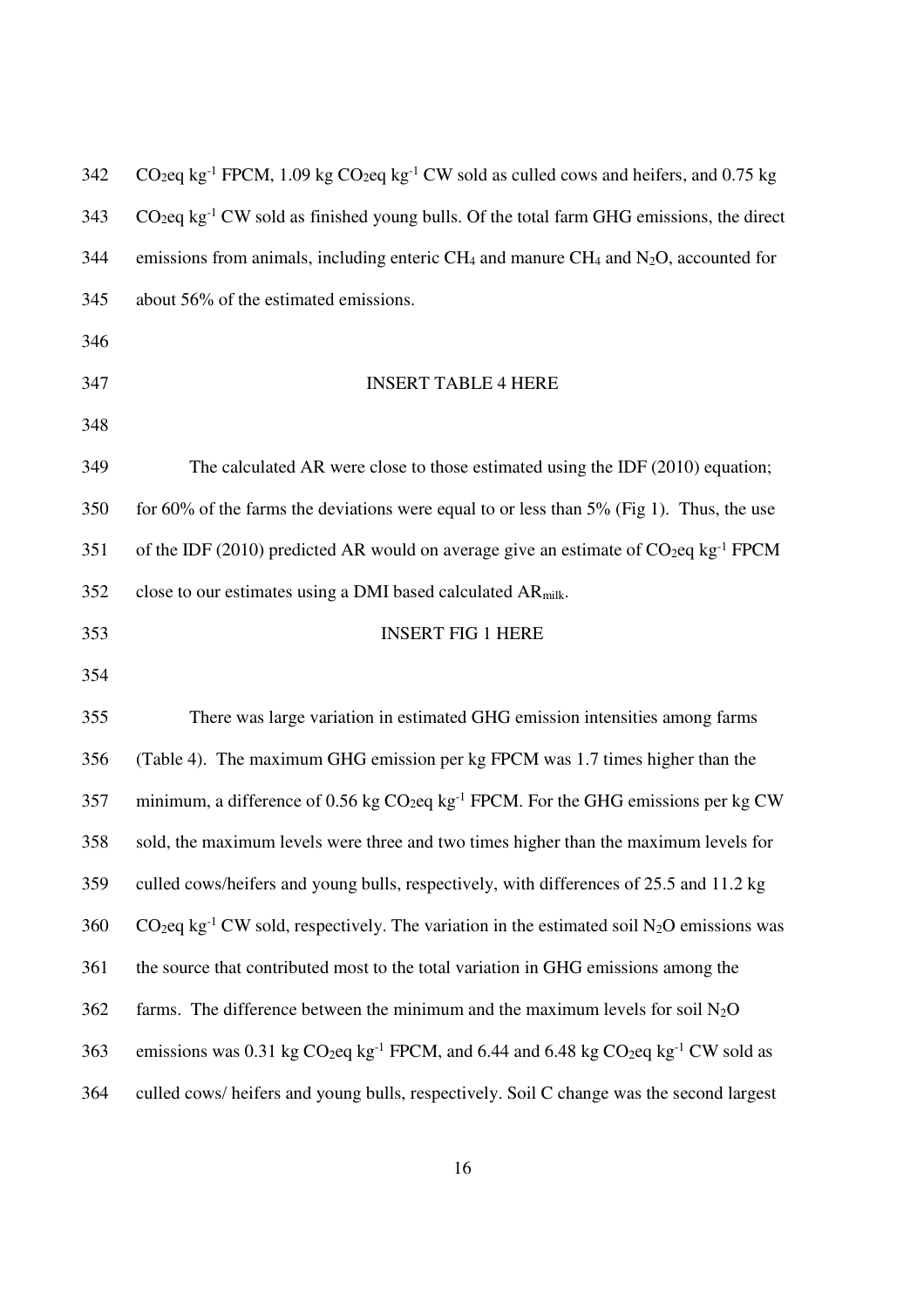365 cause of variation, with differences between the minimum and the maximum levels of

366 0.23 kg CO<sub>2</sub>eq kg<sup>-1</sup> FPCM, 6.87 kg CO<sub>2</sub>eq kg<sup>-1</sup> CW sold as culled cows and heifers, and

 $367$  3.10 kg CO<sub>2</sub>eq kg<sup>-1</sup> CW sold as finished bulls.

368 In general, higher GHG emissions per kg FPCM could be explained by higher 369 emissions from soil N<sub>2</sub>O (regression slope 0.40,  $r^2 = 0.55$ ), soil C loss (regression slope 370 0.32,  $r^2 = 0.49$ ), and indirect energy use (regression slope 0.18,  $r^2 = 0.51$ ) (Fig 2 A), 371 whereas the variation in enteric CH4 was not significantly correlated to the variation in 372 total GHG emissions per kg FPCM (regression slope 0.04,  $r^2 = 0.06$ ). The consequence 373 of this is that the proportion of emissions caused by enteric CH4 was lower at the farms 374 with higher GHG emissions per kg FPCM. Despite the decline in the relative contribution 375 of enteric CH4 with increased GHG intensity of FPCM, enteric CH4 emissions remained 376 the highest among sources. Similar trends were estimated for the GHG emission per kg 377 CW sold of finished young bulls (Fig 2 B). The relative increase in emissions from soil  $N_2$ O was the highest (regression slope 0.39,  $r^2 = 0.54$ ), followed by indirect energy use 379 (regression slope 0.16,  $r^2 = 0.72$ ), and soil C loss (regression slope 0.14,  $r^2 = 0.19$ ), 380 whereas enteric CH<sub>4</sub> only increased slightly (regression slope 0.05,  $r^2 = 0.01$ ) with 381 increasing GHG emission per kg CW sold as young bulls. 382 383 INSERT FIG 2 HERE 384 385 Examination of the correlations between selected farm data and the estimated 386 emission intensities per kg FPCM or per kg CW sold as young bulls revealed few strong

387 relationships (Fig 3). There was an increase in GHG emission intensity per kg FPCM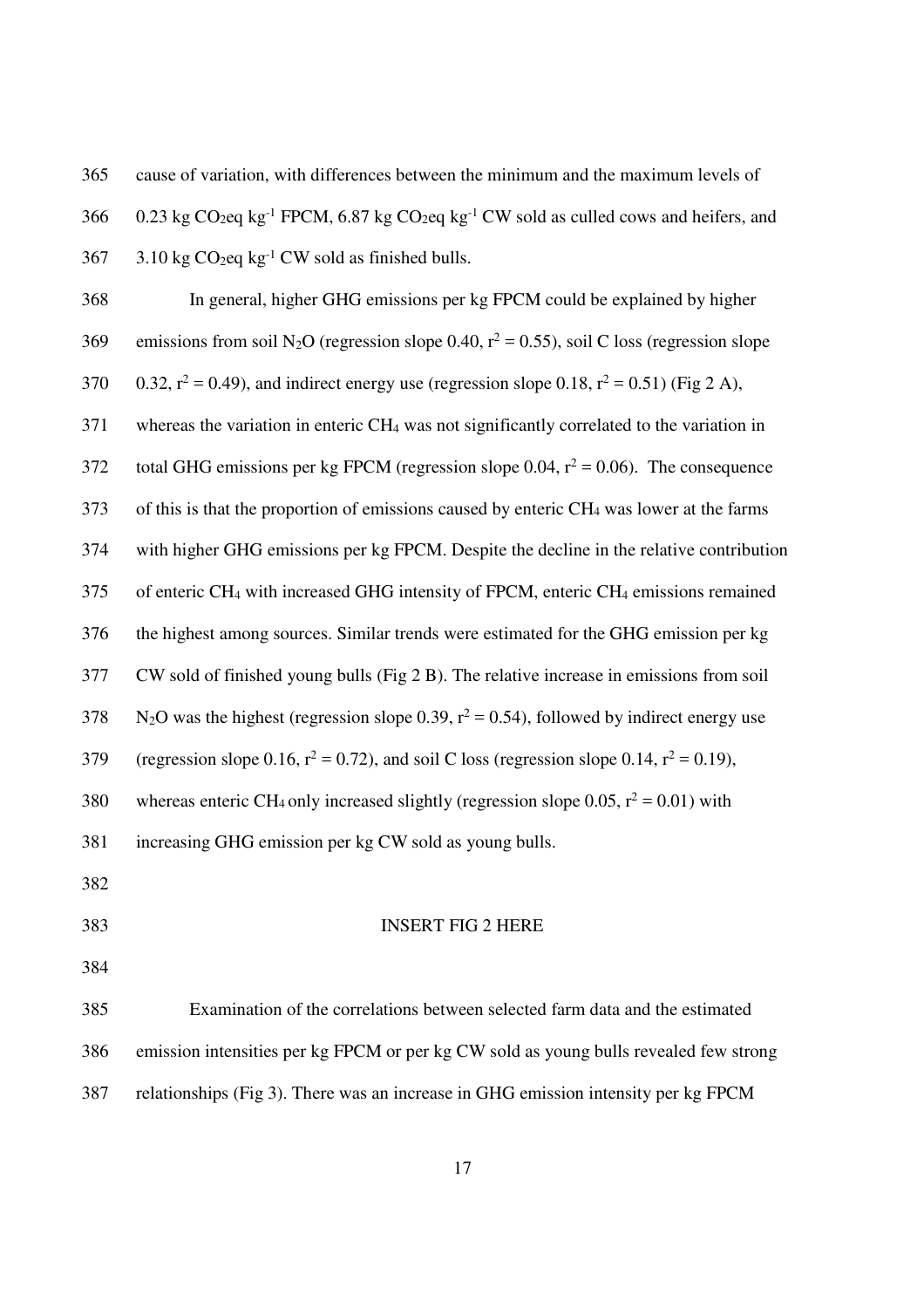| 388 | with increased use of N fertilizer per ha of grass forage production ( $r^2$ = 0.16), but no                                                   |
|-----|------------------------------------------------------------------------------------------------------------------------------------------------|
| 389 | significant relationship was observed between GHG emission intensity per kg FPCM and                                                           |
| 390 | milk yield per cow or gross margin per litre of milk. Similar relationships were found for                                                     |
| 391 | the estimated emission intensities per kg CW sold as young bulls (Fig 3). There was an                                                         |
| 392 | increasing emission intensity with a higher rate of N fertilizer per ha in grass forage                                                        |
| 393 | production ( $r^2$ = 0.28), whereas no relationship was observed for daily LW gain or gross                                                    |
| 394 | margin per kg CW sold as young bulls.                                                                                                          |
| 395 |                                                                                                                                                |
| 396 | <b>INSERT FIG 3 HERE</b>                                                                                                                       |
| 397 |                                                                                                                                                |
| 398 | A farm that had GHG emission intensities close to the mean levels was chosen as                                                                |
| 399 | a base-case for the sensitivity analysis. The emission intensities of that farm were 1.02 kg                                                   |
| 400 | CO <sub>2</sub> eq kg <sup>-1</sup> FPCM, 18.65 kg CO <sub>2</sub> eq kg <sup>-1</sup> CW culled cows/heifers, and 20.84 kg CO <sub>2</sub> eq |
| 401 | $\text{kg}^{-1}$ CW young bulls sold; the farm's AR <sub>milk</sub> was 0.67.                                                                  |
| 402 |                                                                                                                                                |
| 403 | <b>INSERT TABLE 5 HERE</b>                                                                                                                     |
| 404 |                                                                                                                                                |
| 405 | Among the sensitivity elasticities the highest one was in the CH <sub>4</sub> conversion                                                       |
| 406 | factor (i.e., Ym) (Table 5). Reliable estimates of Ym for a given farm are thus very                                                           |
| 407 | crucial for the assessment of the farm's GHG emission intensities. Moreover, diets and                                                         |
| 408 | additives that reduce Ym are therefore effective measures to mitigate the whole farm                                                           |
| 409 | GHG emission intensities; e.g., a measure that reduces the Ym by 20% reduces the GHG                                                           |
| 410 | per kg FPCM by 7.4% and the GHG per kg CW young bulls sold by 7.8%. Estimated                                                                  |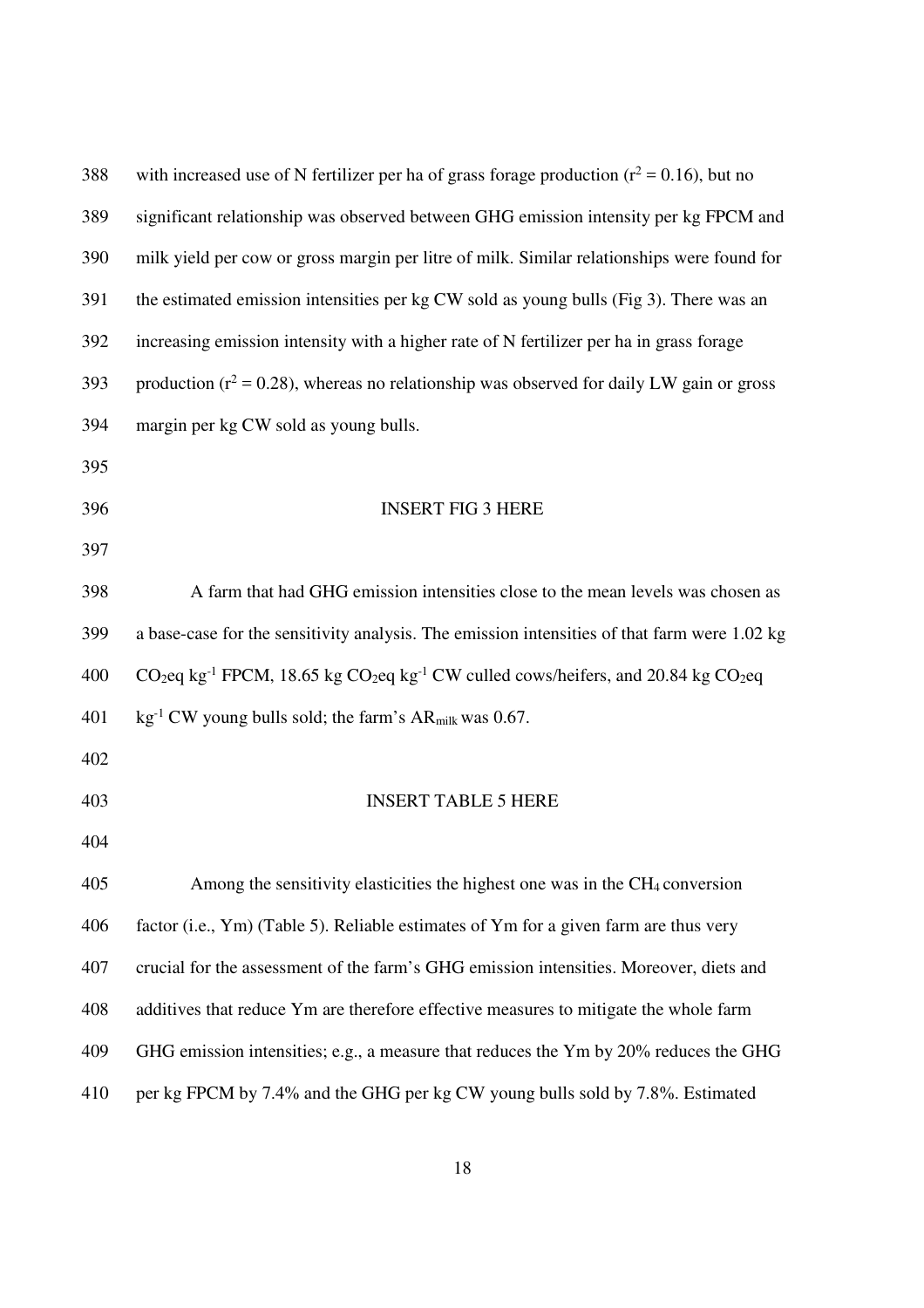| 411 | GHG per kg FPCM was moderately sensitive to changes in the IPCC (2006) manure $N_2O$                     |
|-----|----------------------------------------------------------------------------------------------------------|
| 412 | emission factor, IPCC (2006) soil N <sub>2</sub> O emission factor, and the ICBM yearly $r_w \times r_T$ |
| 413 | index of external influence on soil C change, ranging from 0.10 to 0.17% change in                       |
| 414 | intensity per one percentage change in those parameters. Whereas the error in the $r_w \times r_T$       |
| 415 | factor might not be larger than $\pm$ 5 %, the range of error of the IPCC (2006) soil N <sub>2</sub> O   |
| 416 | factor is considered to be as large as $\pm$ 95%. As the effect of a change in the soil N <sub>2</sub> O |
| 417 | emission factor in our model is linear, the effect of $a \pm 95\%$ error can be estimated to             |
| 418 | cause an error of $\pm$ 14.3% in the total GHG emission per kg FPCM. The sensitivity                     |
| 419 | elasticities of the emissions factors related to fuel use and manufacturing were small. A                |
| 420 | 10% error in one of these factors (i.e., a combined emission factor for fuel of 3.3 instead              |
| 421 | of 3.0 kg $CO2$ per litre or an emission factor for manufacturing of 4.4 instead of 4.0 kg               |
| 422 | $CO2$ per kg N in fertiliser) would increase the GHG emission intensity by 0.4% and 0.5%                 |
| 423 | for FPCM and kg CW of young bulls sold, respectively.                                                    |
| 424 |                                                                                                          |
| 425 | <b>INSERT FIG 4 HERE</b>                                                                                 |
| 426 |                                                                                                          |
| 427 | There was a non-linear response in the AR <sub>milk</sub> for changes in the level of milk               |
| 428 | production (Fig. 4). A 10% increase in herd milk yield gave an increase in the $ARmilk$ of               |
| 429 | 3% accompanied by a decrease in the GHG emissions intensities both for milk and beef                     |
| 430 | by 5% as the emissions related to animal maintenance were distributed to a larger                        |
| 431 | quantity of product.                                                                                     |
| 432 |                                                                                                          |

433 **4. Discussion**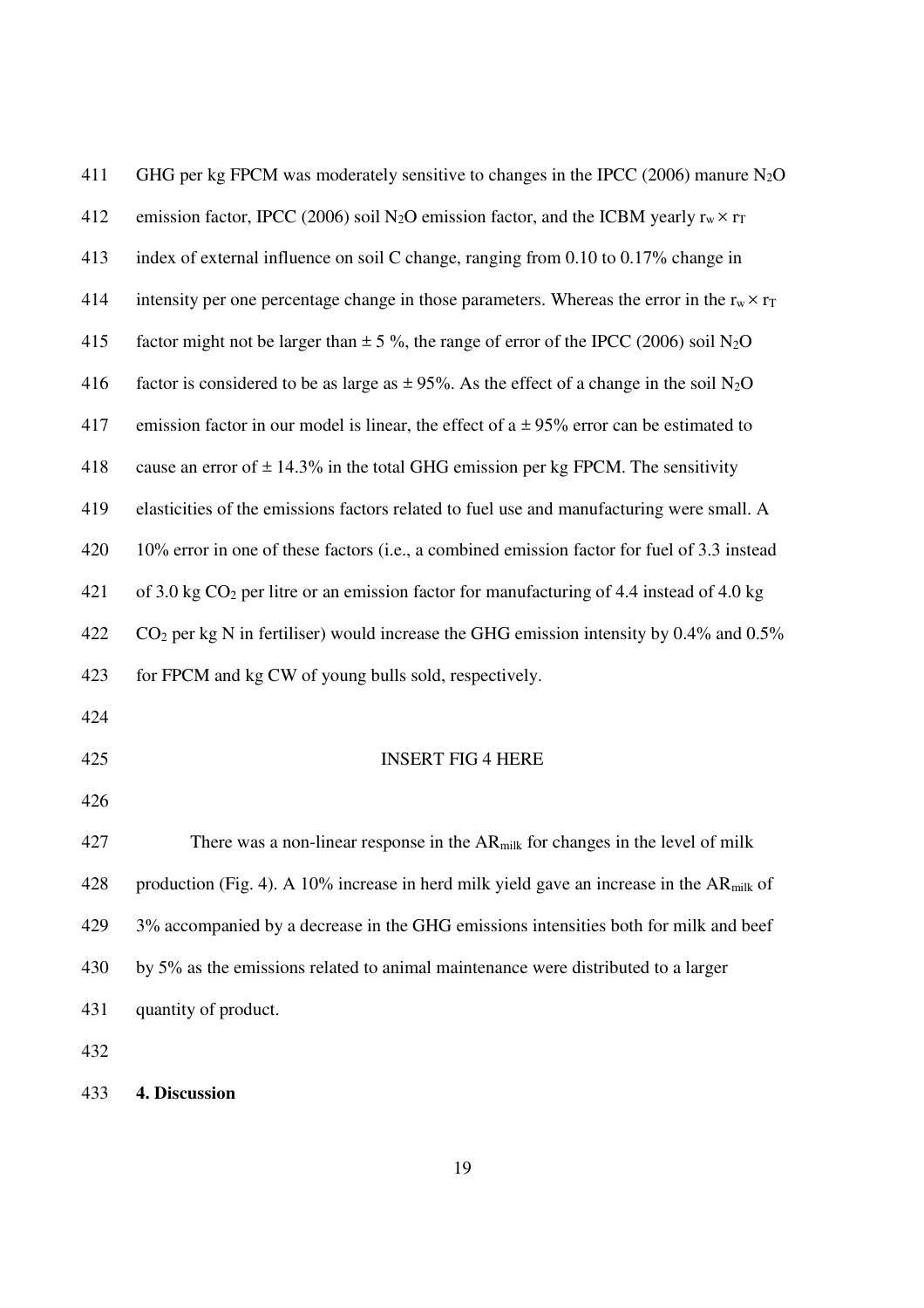434 The foundation of the HolosNor model presented herein derives from approaches 435 developed by the IPCC for estimating country specific GHG inventories. Further the 436 holistic approach of livestock farms discussed by Janzen (2011) on the basis of the 437 Canadian Holos model has provided inspiration and guidelines. The IPCC approach has 438 been used by most whole farm GHG models of dairy and beef production systems 439 (Crosson et al., 2011). Thus, our results can be compared with the range of estimates of 440 GHG emissions per kg product as presented by Crosson et al. (2011), who summarized 441 the findings of 35 whole farm modelling studies (from 31 published papers) of beef and 442 dairy cattle production systems. However, it must be recognized that there are inevitable 443 differences in quality of farm data, boundaries assumed, emission factors applied and co-444 production allocation approaches among the studies. The average GHG emission per kg 445 milk reported by Crosson et al. (2011) was 1.02 and the median value was 1.00, which is 446 similar to the average (1.02 kg  $CO_2$ eq kg<sup>-1</sup> FPCM) and median (1.01 kg  $CO_2$ eq kg<sup>-1</sup> 447 FPCM) we report for the 30 Norwegian farms. Of the studies reported by Crosson et al. 448 (2011), those by Cederberg and Stadig (2003) and Casey and Holden (2005) are the most 449 relevant ones for comparison with our results as these studies represent grass-based dairy 450 production systems of north-western Europe, Sweden and Ireland, respectively. Our 451 average GHG is very similar to theirs; 1.05 and 1.08 kg  $CO<sub>2</sub>eq$  kg<sup>-1</sup> energy corrected 452 milk [ECM; Tyrrell and Reid, 1965], respectively, for Swedish and Irish milk production. 453 The main difference is that their estimates do not include soil C change. By excluding 454 soil C change from our estimate the average GHG emission per kg FPCM would be 1.05 455 kg  $CO<sub>2</sub>$  eq. The recent study of Vellinga et al. (2011) of 24 grass-based Dutch dairy farms 456 estimated an average of 1.08 kg  $CO<sub>2</sub>$ eq kg<sup>-1</sup> milk (not corrected to ECM or FPCM), not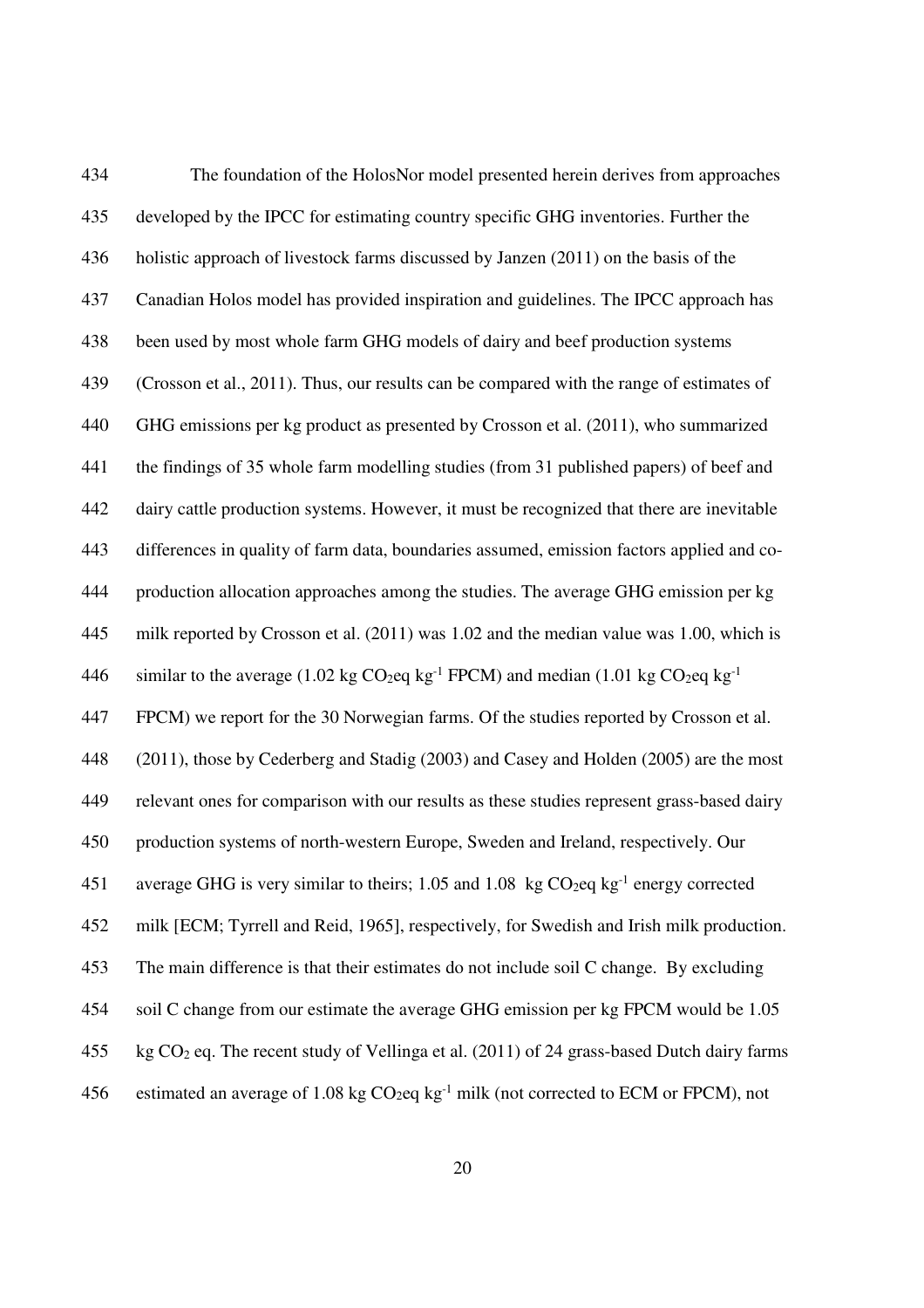457 including soil C change and without allocation. Similarly, in a study of Danish dairy 458 production the emission intensity of was 1.05 kg  $CO_2$ eq kg<sup>-1</sup> ECM, with allocation to 459 meat and milk (Kristensen et al., 2011). These two European studies were based on 460 actual data from individual farms, similar to our study.

461 The range of the 35 estimates of emission intensity of milk production reported by 462 Crosson et al. (2011) was from 0.46 to 1.57 kg  $CO_2$ eq kg<sup>-1</sup> milk, a range that is much 463 wider than that estimated for our 30 Norwegian farms (Table 4). However, it must be 464 recognized that studies reported by Crosson et al. (2011) were based on slightly different 465 methodologies than that used in our study and represented different farming systems 466 world-wide, whereas our systems analysis represents grass-based dairy production in 467 northern Europe. Thus, the range of our estimates  $0.82 - 1.36$  kg CO<sub>2</sub>eq kg<sup>-1</sup> FPCM 468 reflects a considerable mitigation potential for Norwegian dairy farms. This variation in 469 GHG emission intensity is similar to ranges reported by Casey and Holden (2005; 0.92 – 470  $1.51 \text{ kg CO}_2$ eq kg<sup>-1</sup> ECM) for grass-based Irish dairy farms, Vellinga et al. (2011; 0.90 – 471 1.30 kg  $CO_2$ eq kg<sup>-1</sup> milk) for grass-based Dutch dairy farms; and Kristensen et al. (2011; 472 – 0.83 – 1.22 kg  $CO<sub>2</sub>$ eq kg<sup>-1</sup> ECM) for grass-maize-based Danish dairy farms. 473 Few investigations of GHG emission per kg CW of finishing dairy bulls have 474 been undertaken (Crosson et al., 2011); estimates range from 15.6 (Cederberg and Stadig, 475  $2003$ ) to 19.9 kg CO<sub>2</sub> eq kg<sup>-1</sup> CW (Nguyen et al., 2010). Other estimates of kg CO<sub>2</sub> eq per 476 kg CW reported for the finishing of dairy bulls are 15.8 (Williams et al., 2006), and 16.0 477 and 17.9 (Nguyen et al., 2010). Casey and Holden (2006) estimated kg  $CO<sub>2</sub>eq$  kg<sup>-1</sup> LW of 478 the finishing of dairy bulls to range from 7.2 to 11.3 which is similar to those of Nguyen 479 et al. (2010) if scaled to the functional unit of kg CW. None of these estimates included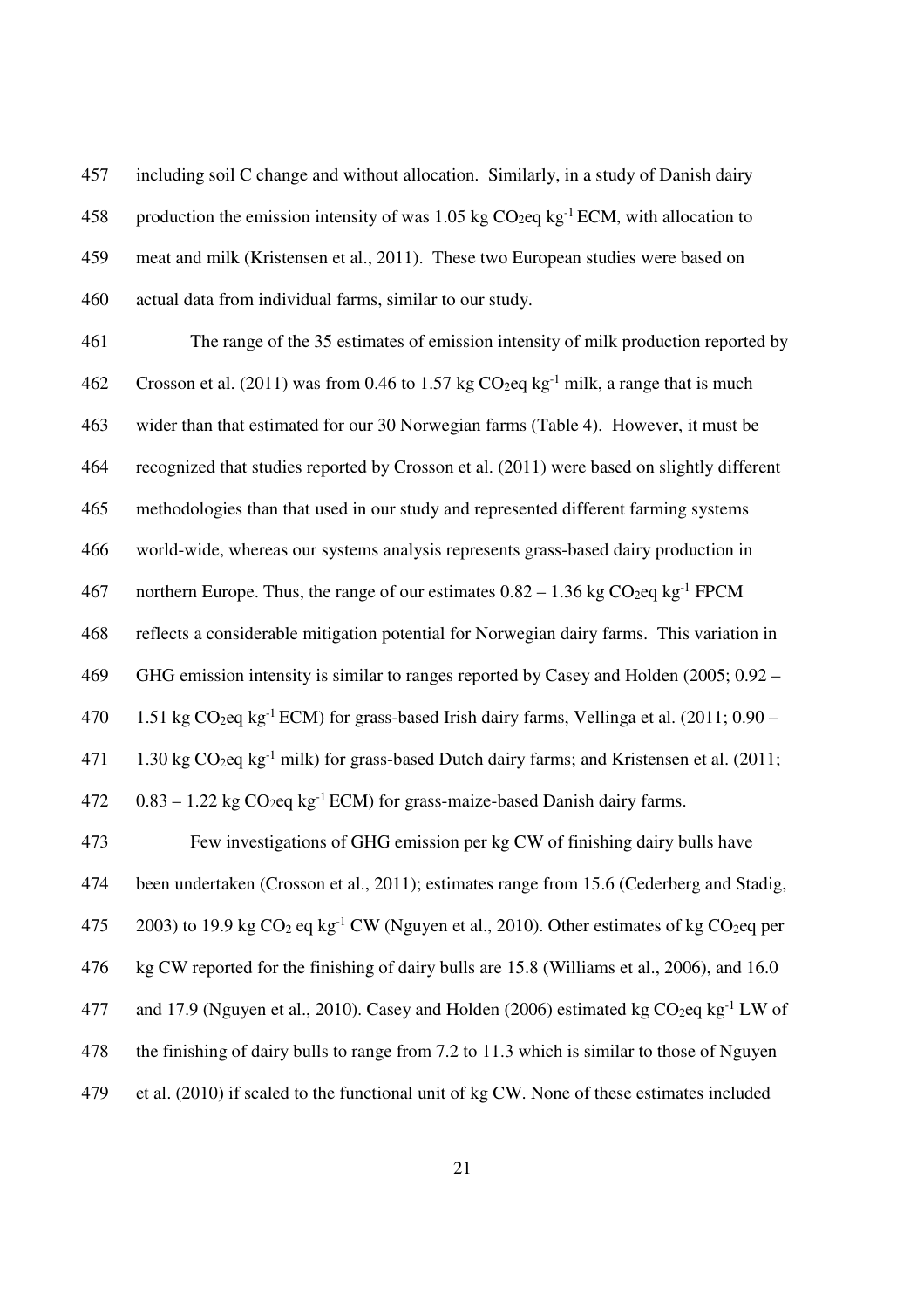| 480 | soil C change. The average GHG emissions per kg CW estimated for our Norwegian                                     |
|-----|--------------------------------------------------------------------------------------------------------------------|
| 481 | farms of 17.8 kg $CO_2$ eq kg <sup>-1</sup> CW, excluding soil C change (Table 4), fits well into the              |
| 482 | range of those western European estimates. The average over the 31 modelling studies                               |
| 483 | presented by Crosson et al. (2011) was 21.85 kg $CO2eq$ kg <sup>-1</sup> CW and the median was                     |
| 484 | 21.57 kg $CO_2$ eq kg <sup>-1</sup> CW, which is close to the average (21.67 kg $CO_2$ eq kg <sup>-1</sup> CW) and |
| 485 | median (19.79 kg $CO_2$ eq kg <sup>-1</sup> CW) values for culled cows and heifers for the 30                      |
| 486 | Norwegian farms (Table 4). Similar to the observation for GHG emission intensities of                              |
| 487 | FPCM, GHG emission intensity of CW is strongly affected by the AR <sub>milk</sub> . Without any                    |
| 488 | allocation to beef the average GHG emission intensity for FPCM would have been 1.45                                |
| 489 | kg CO <sub>2</sub> eq kg <sup>-1</sup> FPCM and the GHG emission intensity of CW sold of culled cows and           |
| 490 | heifers would have been zero, which would have been unreasonable. As the BMR for our                               |
| 491 | farms were out of the range used to establish the empirical relationship used by IDF                               |
| 492 | (2010) we calculated AR <sub>milk</sub> based on a general method suggested by Thoma et al.                        |
| 493 | $(2012)$ . When the empirical relationships of IDF $(2010)$ were extrapolated to include the                       |
| 494 | BMR observed for our farms, our calculated AR <sub>milk</sub> values were close to that of IDF                     |
| 495 | (2010). This suggests IDF (2010) to be appropriate for Norwegian farms, if such an                                 |
| 496 | empirical relationship should be used.                                                                             |
| 497 | The IDF (2010) allocation approach was used in our study because it has been                                       |
| 498 | recommended by the global dairy industry; it was not our intent to develop a new                                   |
| 499 | approach. As the Norwegian red cattle is bred as a dual purpose breed (Sodeland et al.,                            |

500 2011), it was necessary to allocate emissions between meat and milk. The dual purpose of

- 501 the Norwegian red cattle is of importance as meat from dairy herds (males, surplus
- 502 heifers and culled dairy cows) constitutes as much as 75% of beef production in Norway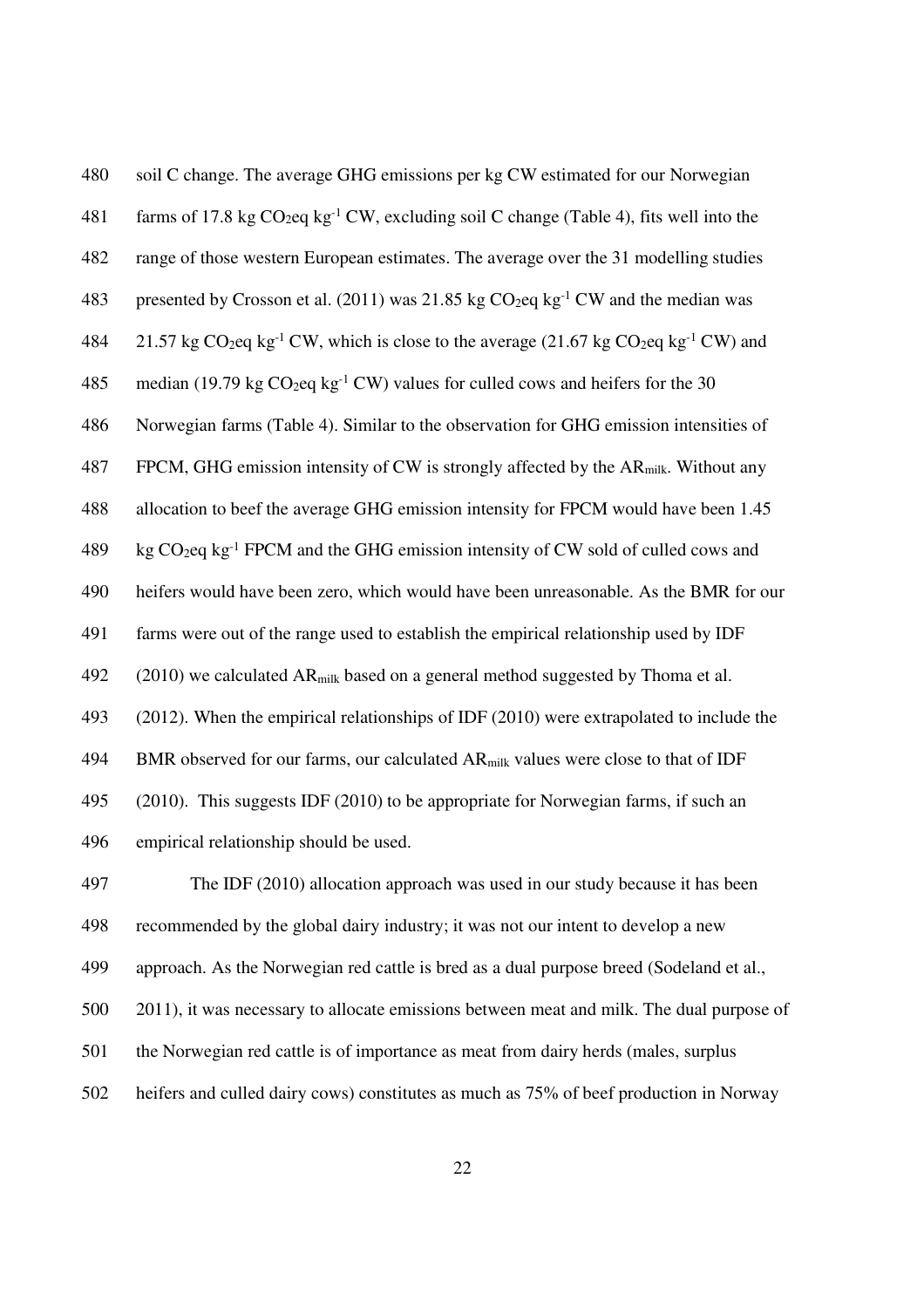503 (Statistics Norway, 2010). However, it must be recognized that IDF (2010) biophysical 504 approach implies a bias towards allocation of GHG emissions from milk production to 505 beef production from culled cows and heifers. The calculation of AR attributes all the net 506 energy required for pregnancy to beef (for calf development), yet parturition is a 507 prerequisite for lactation. In theory, mitigation of GHG emission per kg milk and beef 508 can be achieved by increasing productivity (i.e., milk yield per cow and year or increased 509 CW per cow and year). For example, based on the responses in Fig. 4 an increase of milk 510 yield by ten per cent would reduce the emission to 0.97 and 16.39 kg  $CO<sub>2</sub>eq$  kg<sup>-1</sup> product 511 as FPCM and CW sold as culled cows, respectively. As the milk yield per cow and year 512 is considerably lower in Norway than under similar production systems in Sweden and 513 Finland and the finishing of young dairy bulls on Norwegian farms is far from optimal 514 (Bonesmo and Randby, 2011) mitigation options for both in milk production and beef 515 production from the dairy herds are feasible. However, in a country with milk quotas, as 516 in Norway, an increase in milk yield would result in fewer dairy cows and less calves for 517 beef production. If this loss in beef production were to be replaced by a suckler cow type 518 beef production system, the net result may not actually lower total GHG emissions from 519 Norwegian agriculture. As the variation among the farms was higher for the GHG per kg 520 product for beef production than for milk production (Table 4), a large mitigation 521 potential may be possible for meat production under this system. 522 Although theoretically, increasing animal productivity should reduce GHG

523 emission per kg milk and beef, studies that use real farm data indicate that this is not 524 always the case. Using farm data, Vellinga et al. (2011) found no reduction in GHG per 525 kg milk when production exceeded 6500 kg milk per cow and year. Similarly, our study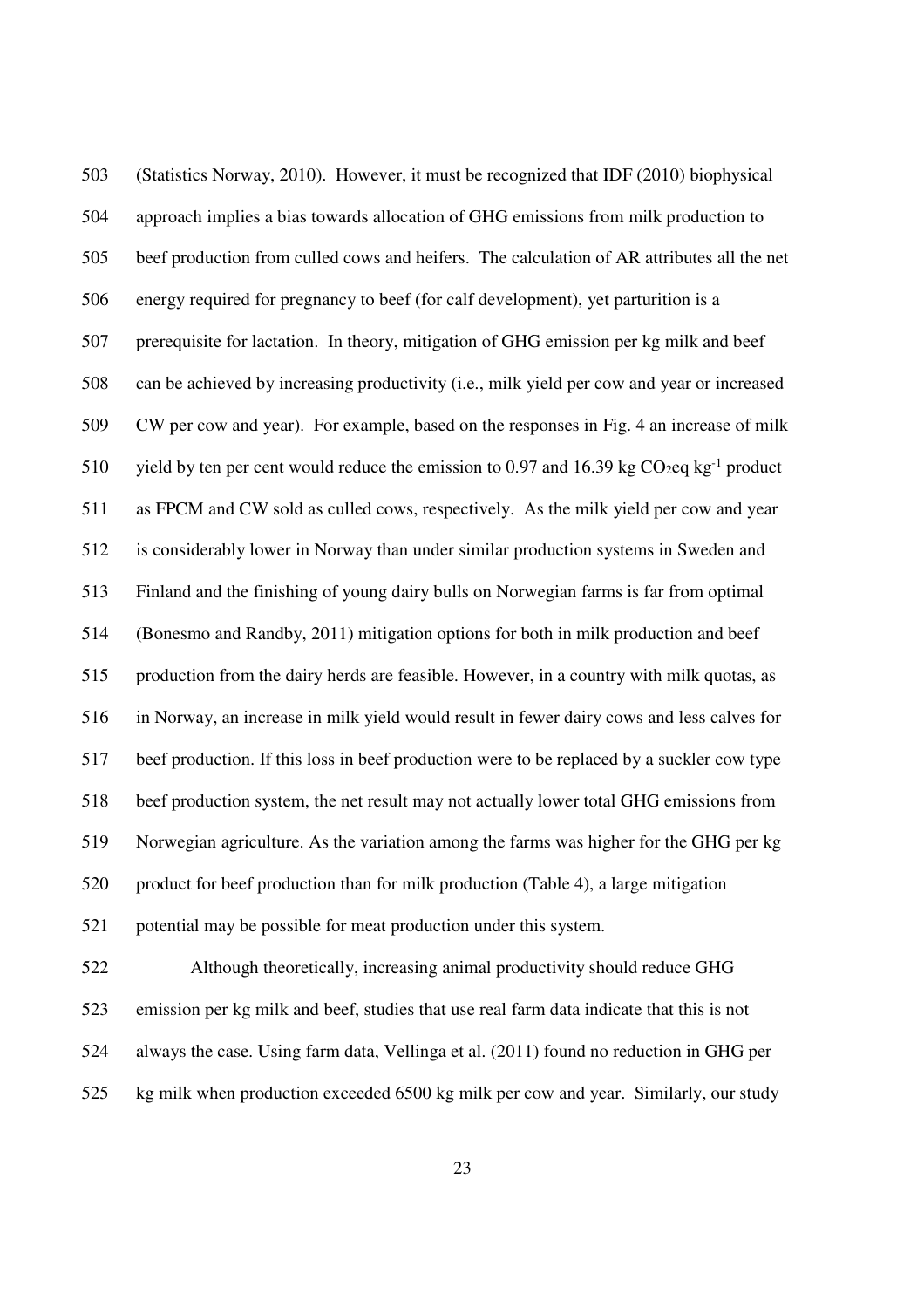526 showed no significant relationship between milk yield and GHG emission intensity or 527 between daily LW gain and GHG emission intensity (Fig. 3). Contradictory to what was 528 observed at Norwegian crop farms (Bonesmo et al., 2012), no significant relationship 529 between gross margin per unit of product and GHG emission was found for the 30 dairy 530 farms. In crop production, the direct soil  $N_2O$  emission is the largest GHG and N 531 fertilizer is the major input factor and cost. Dairy production is more complex and no 532 single input is dominant for the net GHG emissions.

533 The range of enteric CH<sub>4</sub> emissions  $(0.36 - 0.45 \text{ CO}_2$ eq kg<sup>-1</sup> FPCM), were within 534 the range of  $0.35 - 0.58 \text{ CO}_2$ eq kg<sup>-1</sup> ECM reported for Irish dairy production (Casey and 535 Holden, 2005). Our estimated Ym value for milking cows was on average 0.058 which 536 was considerably higher than that of 0.054 found by Patel et al. (2011) for cows fed with 537 70% (DM basis) silage of timothy and meadow fescue and 30% barley based concentrate. 538 For the 30 farms in our study, the average percentage of concentrate in the dietary DM 539 was 35%, but the silage qualities used by these farms were lower than that used in the 540 experiments of Patel et al. (2011). Bannink (2011) estimated enteric CH<sub>4</sub> from dairy cows 541 fed grass and concentrate using a dynamic, mechanistic model of the fermentation 542 process in the rumen and large intestine. Based on the result of Bannink (2011), a 543 relationship between enteric CH4 g per kg FPCM and kg fat corrected milk (FCM) can be 544 derived: 24.12 - 0.386  $\times$  kg<sup>-1</sup> FCM cow<sup>-1</sup> d<sup>-1</sup>, r<sup>2</sup> = 0.90. Using this equation, our estimates 545 would on average be 7% higher than those we reported using the IPCC (2006) 546 methodology (as adapted by Little et al., 2008 and Beauchemin et al., 2010); average 547 enteric CH<sub>4</sub> production for our farms was 15.61 g CH<sub>4</sub> kg<sup>-1</sup> FPCM. Taking into account 548 the uncertainty in DMI and the Ym value, and the difference in the approaches, a 7%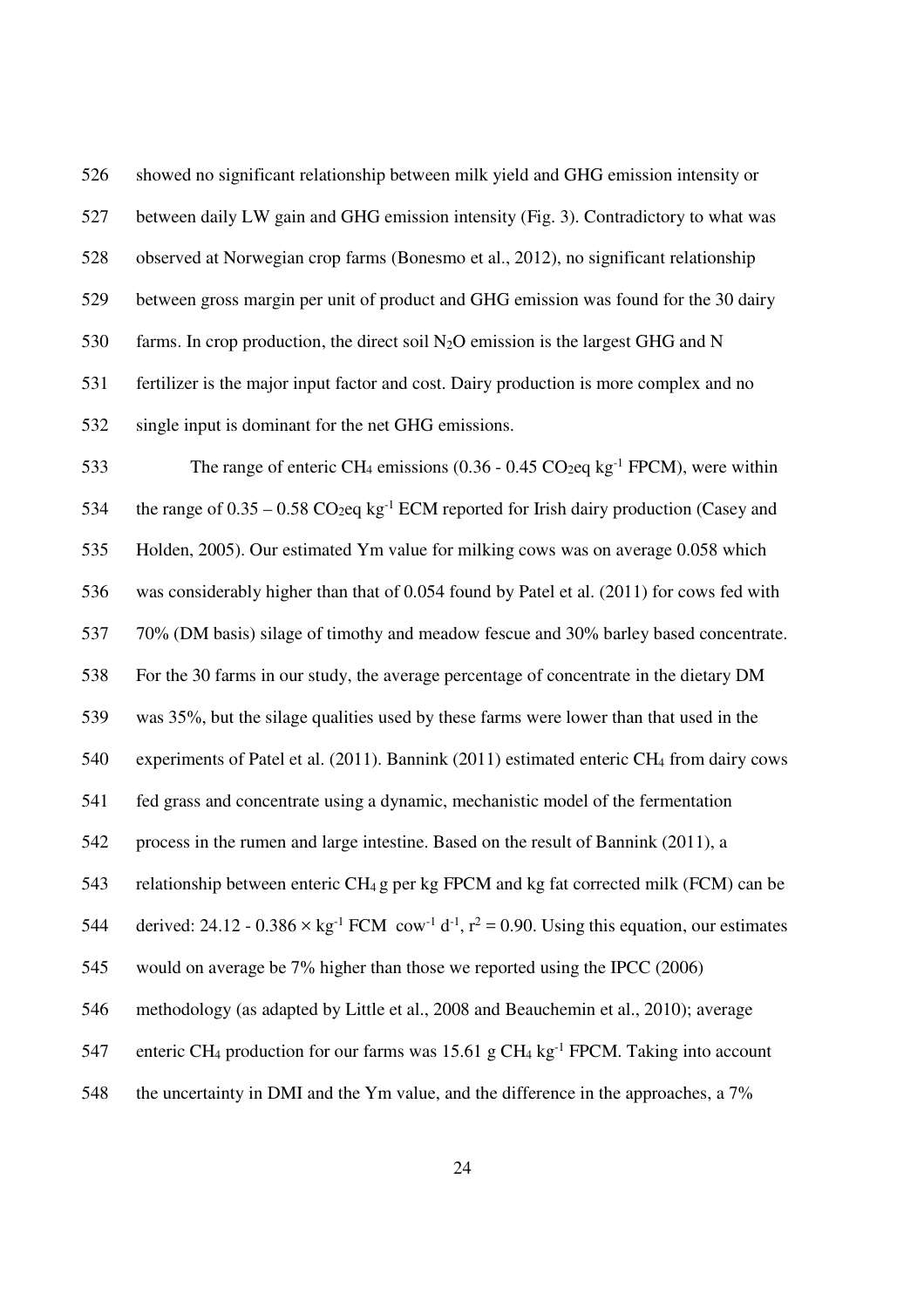549 divergence is acceptable. The variation in CH4 emissions among farms demonstrates 550 potential for mitigation. However, as stated by Vellinga et al. (2011) the mitigation 551 options in a complex biological production of milk and beef must be carefully evaluated. 552 For example, using our estimated sensitivity elasticity for the change in Ym, a significant 553 increase in the grass silage digestibility such that Ym reaches the level of those estimated 554 for grass silage by Patel et al. (2011) would reduce the emissions by to 0.97 – 1.01 kg 555 CO<sub>2</sub>eq kg<sup>-1</sup> FPCM and 16.44 – 17.02 kg CO<sub>2</sub>eq kg<sup>-1</sup> CW sold as young bulls depending 556 on the proportion of concentrate fed.

557 Both the level of, and the variation in, the total  $N_2O$  emission among farms were 558 higher in our study than in those reported by others; the ranges of  $0.1 - 0.4$  kg total N<sub>2</sub>O 559 emissions in CO<sub>2</sub>eq per kg milk for Dutch farms (Vellinga et al., 2011) and of  $0.2 - 0.4$ 560 kg total N2O emissions in CO2eq per kg ECM for Danish farms (Kristensen et al., 2011) 561 were comparable with the range of the soil  $N_2O$  (not including  $N_2O$  from manure storage) 562 per kg FPCM for our farms (Table 4). The N fertilizer use per area unit is higher in 563 Norway than in most other European countries (Eurostat, 2011). Yet the high variation in 564 direct  $N_2O$  emissions among farms, and also the significant relationship between N 565 fertilizer application per ha and the GHG emission intensities (Fig. 4), suggests options 566 for mitigation. However, the effect of a reduction in N fertilization rate is hard to predict 567 as it depends on how close the farm is to optimum N use (Vellinga et al., 2011). Using 568 our method for estimating farm specific soil  $N_2O$  emissions (Table 1), the estimates were 569 2% lower than using the IPCC emission factor of 0.01 kg  $N_2O$  kg<sup>-1</sup> N supplied to soil. 570 The soils were cold, lowering the  $N_2O$  emissions, and wet, increasing the  $N_2O$  emission, 571 such that the multiplicative soil moisture and temperature index of the farms was on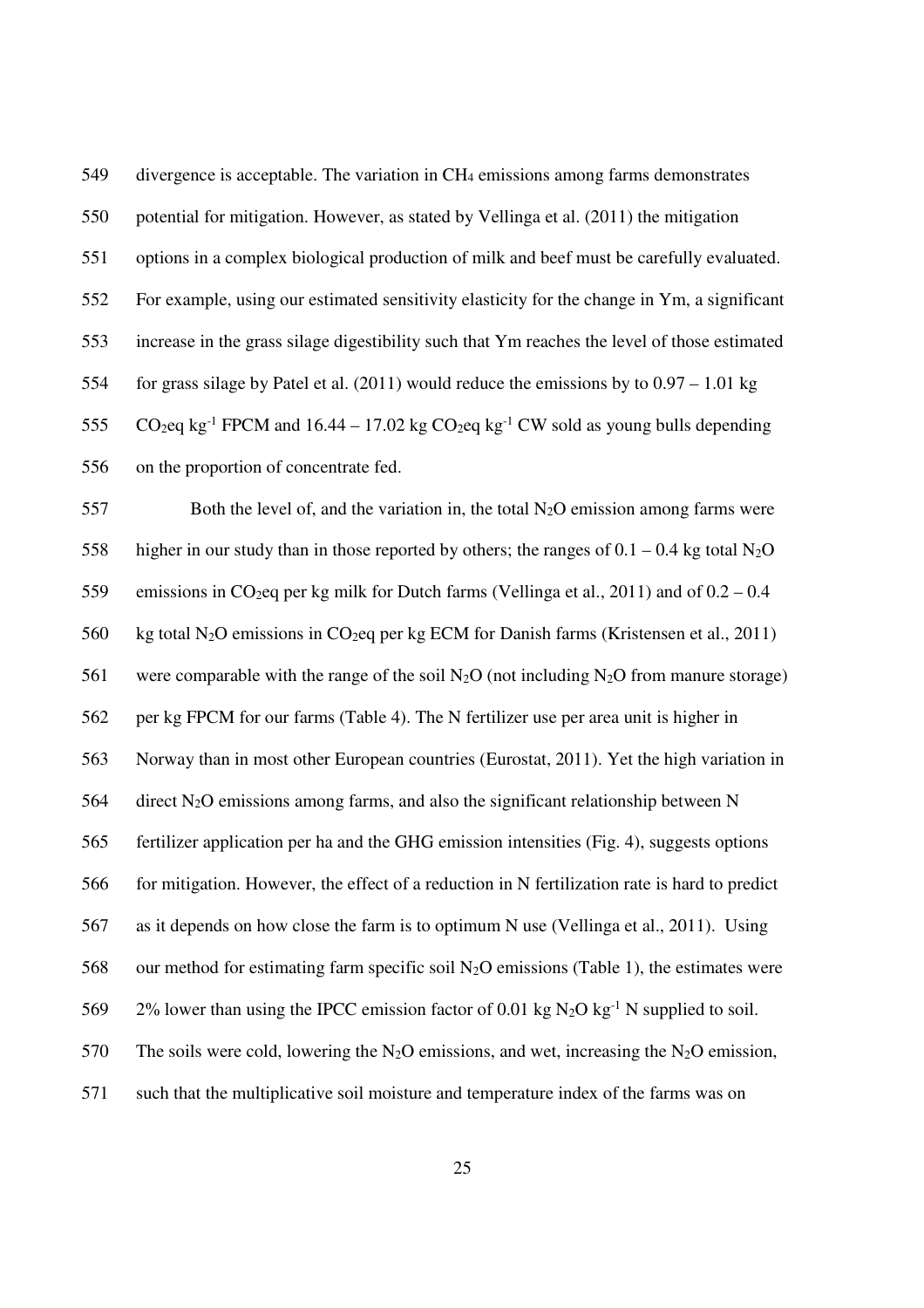572 average 0.95, ranging from 0.78 in winter to 1.12 in summer, resulting in a 2% lower 573 estimate compared with use of the IPCC emission factor because more N was supplied to 574 the soil in summer than in winter. Although the average impact was small, the farm 575 specific impact was significant; the farm specific index ranged from 0.73 to 1.14.  $576$  Emissions of CH<sub>4</sub> and N<sub>2</sub>O from manure storage were together the third largest 577 source (Table 4). Using our approach (Table 1), estimates of CH4 emissions from manure 578 storage were 4% higher than if estimated using the emission factor (average annual rate) 579 of Sommer et al. (2004), and the estimates of manure N<sub>2</sub>O emissions were  $1\%$  lower than 580 had the emission factor of Hansen et al. (2006) been used. As the work of Sommer et al. 581 (2004) and Hansen et al. (2006) are specific to manure management emissions including 582 measurements and the development of detail models, it is reassuring that our estimates 583 are close to those obtained by using the recommendations from their works. Further, the 584 average (0.18 kg CO<sub>2</sub>eq kg<sup>-1</sup> FPCM) and range (0.13 - 0.23 kg CO<sub>2</sub>eq kg<sup>-1</sup> FPCM) of 585 manure related emissions were comparable with those of Irish dairy production (Casey 586 and Holden, 2005); average 0.22 and range  $0.16 - 0.35$  kg CO<sub>2</sub>eq kg<sup>-1</sup> ECM. 587 By integrating the ICBM model of Andrén et al. (2004) into our model, soil C 588 change of the individual farms could be estimated (Table 4, Fig. 2). Use of the ICBM 589 factors for ley was appropriate in our study because the ICMB factors refer to a classical 590 Scandinavian grass-crop rotation of only a few years in length (usually 2 to 6 years with 591 grass). In the current study, farms that had perennial grass production only had soil C 592 gain accounting for -0.08 kg CO2 eq per kg FPCM, whereas for the farms that also grew 593 crops (annual grain crops) had soil C loss accounting for 0.01 kg  $CO<sub>2</sub>$  eq per kg FPCM 594 (p < 0.01). On average, soil C change for the farms in our study was close to zero, which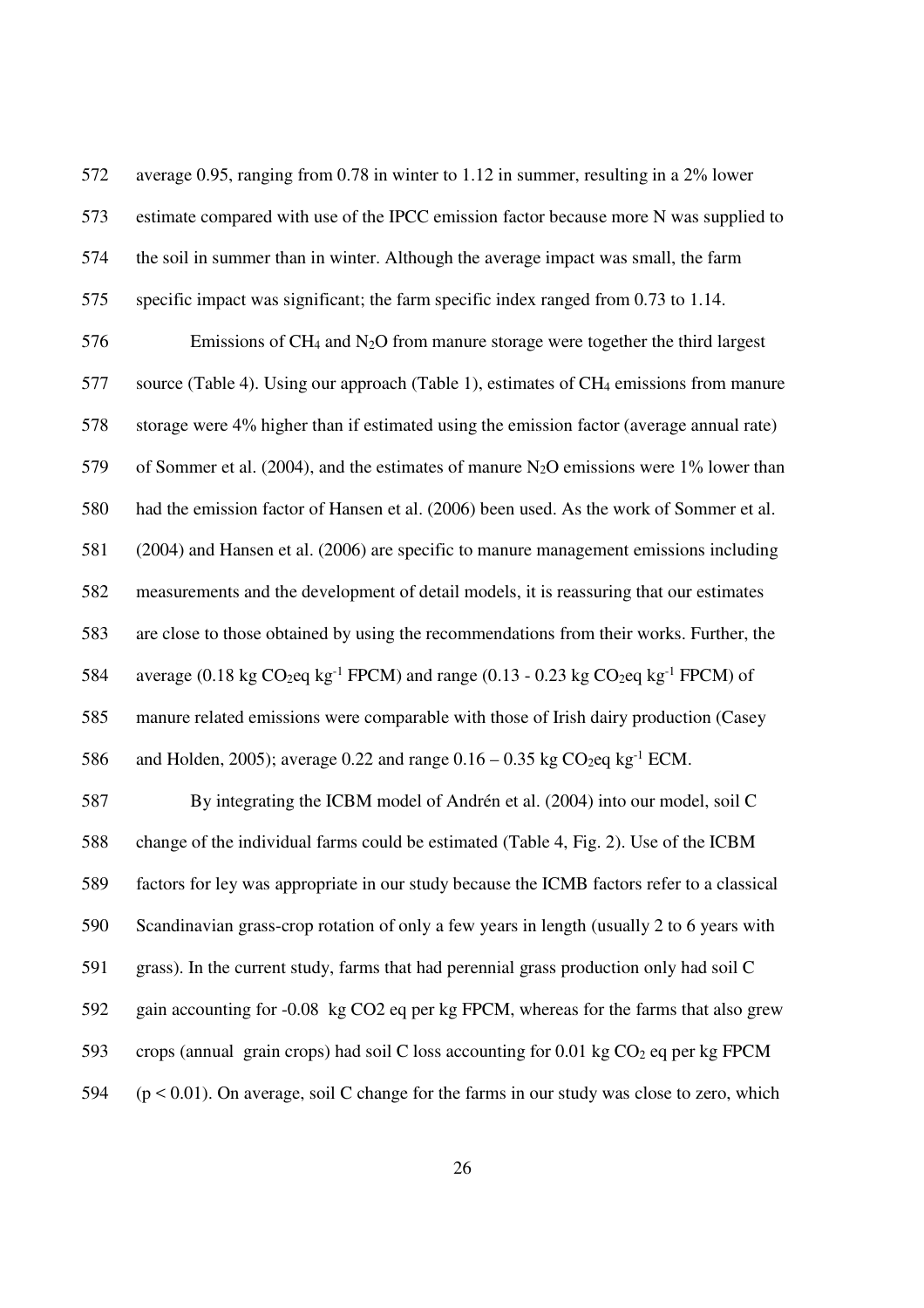| 595 | corresponds to equilibrium, and was due to the assumption of continuous grass or crop-                         |
|-----|----------------------------------------------------------------------------------------------------------------|
| 596 | grass rotation for 100 years. Thus, the variation among farms was mostly caused by the                         |
| 597 | weather conditions of the specific year. Based on similar assumptions, most other studies                      |
| 598 | do not include soil C change (Crosson et al., 2011) although the steady-state concept for                      |
| 599 | soil C for farms growing grass has been questioned (e.g., Soussana et al., 2007).                              |
| 600 | On-farm emissions due to use of fuel was the smallest source (Table 4). The                                    |
| 601 | estimated average of 0.05 and range of 0.01 - 0.14 kg $CO2$ kg <sup>-1</sup> FPCM was similar to that          |
| 602 | of Irish dairy production (Casey and Holden, 2005: average 0.1 and range 0.06 - 0.15 kg                        |
| 603 | $CO2$ kg <sup>-1</sup> ECM). Although the lowest emission source, fuel use per kg FPCM is not                  |
| 604 | unimportant as it is consumption of a non-renewable energy source.                                             |
| 605 |                                                                                                                |
| 606 |                                                                                                                |
| 607 | 5. Conclusion                                                                                                  |
| 608 |                                                                                                                |
| 609 | The study estimated large variation in GHG emission intensity among dairy farms                                |
| 610 | in Norway (0.82-1.36 kg $CO_2$ eq kg <sup>-1</sup> FPCM and kg 11.75-22.90 $CO_2$ eq kg <sup>-1</sup> CW young |
| 611 | bulls), and further it indicated a sensitivity of the emissions to mitigation measures.                        |
| 612 | Application of tactical mitigation options (i.e., options tailored to the strategy of a                        |
| 613 | specific farm) to lower GHG emission intensity of meat and milk production assumes a                           |
| 614 | significant variation within the production system. Thus, estimating this variation is                         |
| 615 | considered more important than exact quantification of an average GHG emission                                 |
| 616 | intensity of dairy farming as such.                                                                            |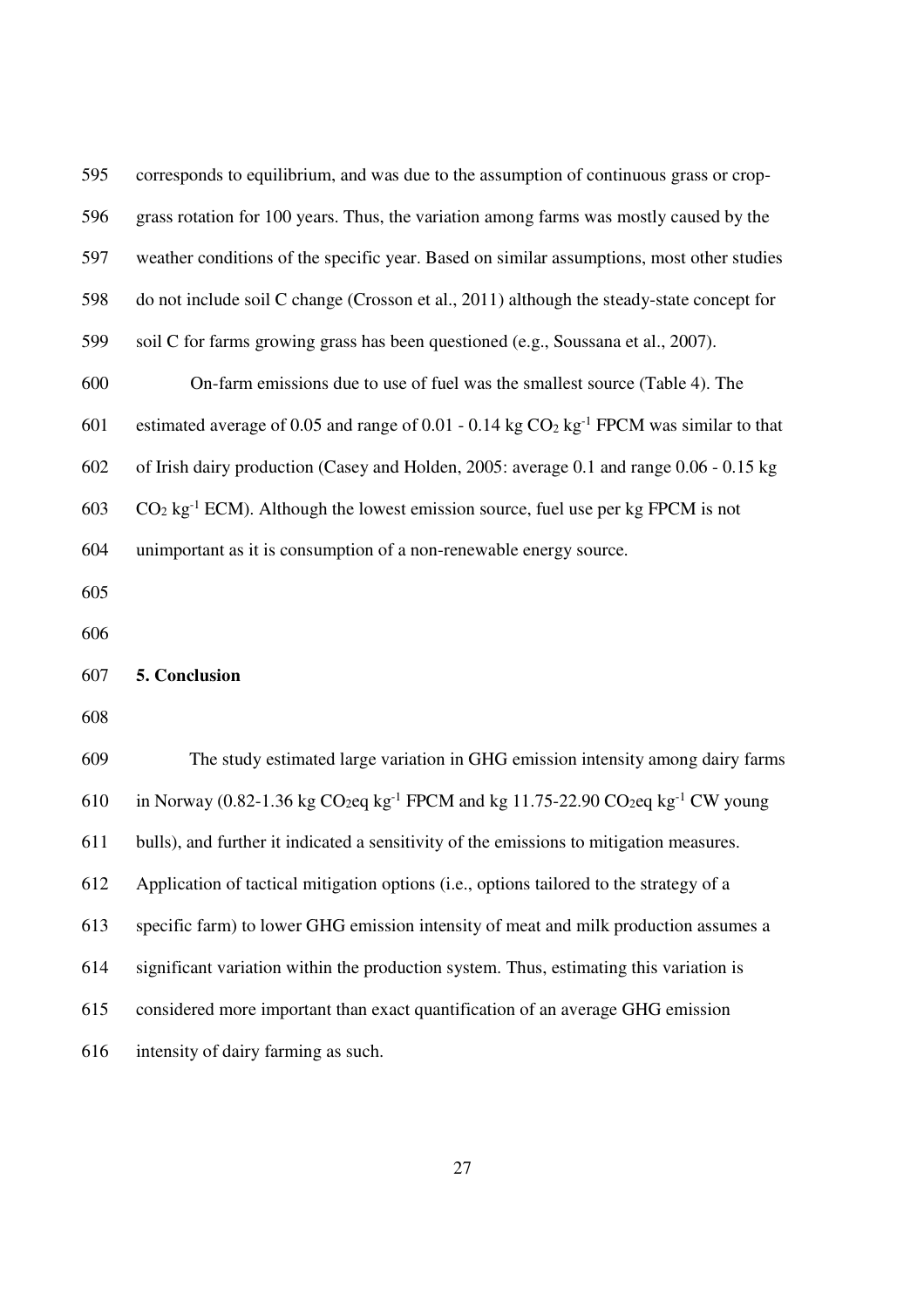617 Production of milk and beef is a complex biological system, and mitigation 618 measures invariably involve trade-offs at the farm level. These trade-offs may not be 619 accounted for in single sensitivity analyses. Therefore, mitigation options are likely to be 620 most successful when introduced gradually. Accordingly, we conclude that rather than 621 focusing on single measures, a holistic system approach, based on the distinctness of each 622 production system, is needed. 623 The HolosNor model takes into account the interactions between the farm's 624 natural resource base and its management. Thus, the most valuable contribution of the 625 current work is the framework of an on-farm tool for assessing farm-specific mitigation

626 options of Norwegian dairy and beef production.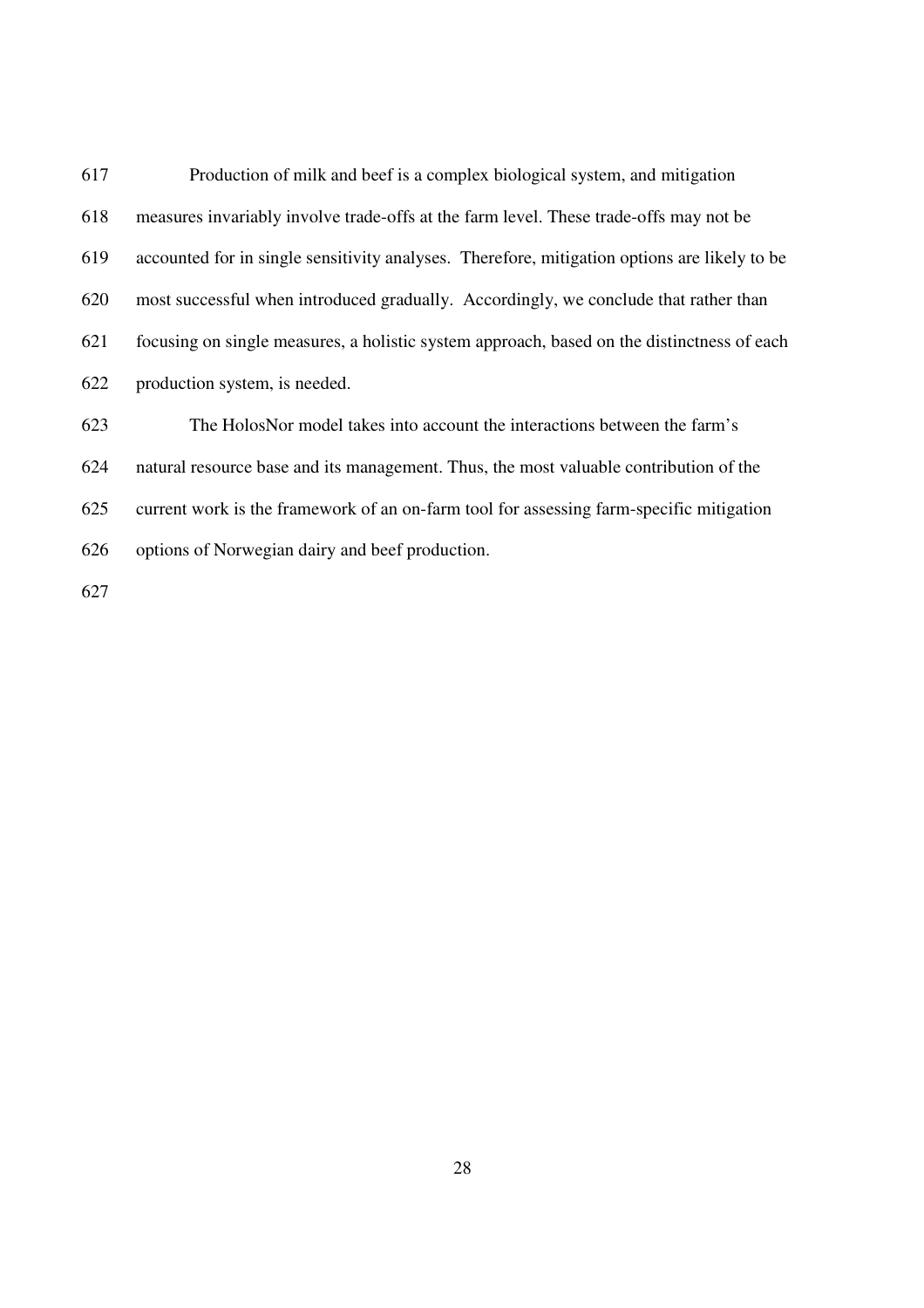# 629 **Acknowledgements**

| 630                                    | This work has been financed by the Norwegian Research Council and the                                                                                                                                                                                                                                                                                   |
|----------------------------------------|---------------------------------------------------------------------------------------------------------------------------------------------------------------------------------------------------------------------------------------------------------------------------------------------------------------------------------------------------------|
| 631                                    | companies TINE BA, Felleskjøpet Fôrutvikling BA, Animalia. The authors are grateful                                                                                                                                                                                                                                                                     |
| 632                                    | to Mr. Otto Sjelmo and Mr. Kjell Staven at the Norwegian Agricultural Economics                                                                                                                                                                                                                                                                         |
| 633                                    | Research Institute for organising the data and computer programming.                                                                                                                                                                                                                                                                                    |
| 634                                    |                                                                                                                                                                                                                                                                                                                                                         |
| 635<br>636                             | <b>References</b>                                                                                                                                                                                                                                                                                                                                       |
| 637<br>638<br>639                      | Aarstad, P.A., Bjørlo, B., Gundersen, G.I., 2009. Pesticide use in agriculture in 2008.<br>Statistics Norway, Oslo-Kongsvinger.                                                                                                                                                                                                                         |
| 640<br>641<br>642                      | Andrén, O., Kätterer, T., 1997. ICBM: The introductory carbon balance model for<br>exploration of soil carbon balances. Ecological Applications 7, 1226-1236.                                                                                                                                                                                           |
| 643<br>644<br>645                      | Andrén, O., Kätterer, T., Karlsson, T., 2004. ICBM regional model for estimations of<br>dynamics of agricultural soil carbon pools. Nutr. Cycl. Agroecosyst. 70, 231-239.                                                                                                                                                                               |
| 646<br>647<br>648<br>649               | Audsley, E., Stacey, K., Parsons, D.J., Williams, A.G., 2009. Estimation of the<br>greenhouse gas emissions from agricultural pesticide manufacture and use. Cranfield<br>University. 20 pp.                                                                                                                                                            |
| 650<br>651<br>652<br>653<br>654<br>655 | Bannink, A., 2011. Methane emissions from enteric fermentation by dairy cows, 1990-<br>2008; Background document on the calculation method and uncertainty analysis for<br>the Dutch National Inventory Report on Greenhouse Gas Emissions. Wageningen,<br>Statutory Research Tasks Unit for Nature and the Environment. WOtwerkdocument<br>265, 63 pp. |
| 656<br>657<br>658<br>659               | Beauchemin, K.A., Janzen, H.H., Little, S.M., McAllister, T.A., McGinn, S.M., 2010.<br>Life cycle assessment of greenhouse gas emissions from beef production in western<br>Canada: A case study. Agric. Syst. 103, 371-379.                                                                                                                            |
| 660<br>661<br>662<br>663               | Berglund, M., Cederberg, C., Clason, C., Henriksson, M., Törner, L., 2009. Jordbrukets<br>klimatpåverkan – underlag för att bärekna växthusgasutsläpp på gårdsnivå och<br>nulägesanalyser av exempelgårdar. Delrapport i JOKER-projektet,<br>Hushållingsselskapet, Sweden. 117pp. (in Swedish)                                                          |
| 664<br>665<br>666                      | BFJ, 2010. Totalkalkylen for jordbruket. Jordbrukets totalregnskap 2008 og 2009 og<br>budsjett for 2010. Budsjettnemnda for jordbruket, Oslo (in Norwegian)                                                                                                                                                                                             |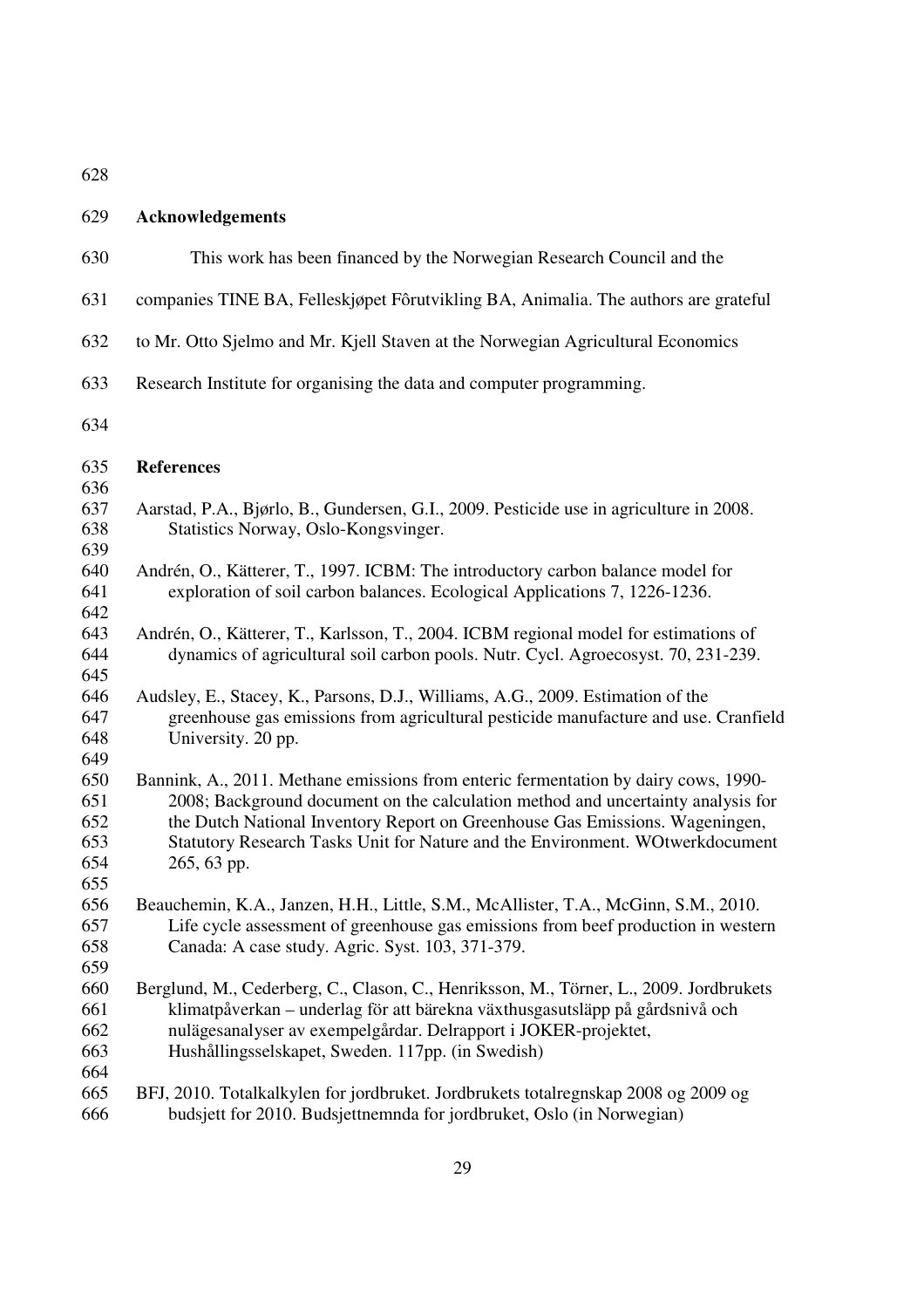| 667 |                                                                                         |
|-----|-----------------------------------------------------------------------------------------|
| 668 | Bonesmo, H., 1999. Modeling spring growth of timothy and meadow fescue by an            |
| 669 | expolinear growth equation. Acta Agric. Scand., Sect. B, Soil Plant Sci. 49, 216–       |
| 670 | 224.                                                                                    |
| 671 |                                                                                         |
| 672 | Bonesmo, H., Randby, Å. T., 2011. The effect of silage energy concentration and price   |
| 673 | on finishing decisions for young dairy bulls. Grass For. Sci. 66, 78–87.                |
| 674 |                                                                                         |
| 675 | Bonesmo, H., Skjelvåg, A.O., Janzen, H.H., Klakegg, O., Tveito, O.E., 2012. Greenhouse  |
| 676 | gas emission intensities and economic efficiency in crop production: a systems          |
| 677 | analysis of 95 farms. Agr. Syst. 110, 142-151.                                          |
| 678 |                                                                                         |
| 679 | Casey, J.W., Holden, N.M., 2005. The relationship between greenhouse gas emissions      |
| 680 | and the intensity of milk production in Ireland. J. Environ. Qual. 34:429–436.          |
| 681 |                                                                                         |
| 682 |                                                                                         |
| 683 | Casey, J.W., Holden, N.M., 2006. Quantification of GHG emissions from suckler-beef      |
| 684 | production in Ireland. Agr. Syst. 90, 79–98.                                            |
| 685 | Cederberg, C., Stadig, M., 2003. System expansion and allocation in Life Cycle          |
|     | Assessment of milk and beef production. Int. J. LCA 8, 350–356.                         |
| 686 |                                                                                         |
| 687 |                                                                                         |
| 688 | Climate and Pollution Agency, 2010. Climate cure 2020, measures and instruments for     |
| 689 | achieving Norwegian climate goals by 2020, TA 2678/2010. Oslo. 28 pp                    |
| 690 |                                                                                         |
| 691 | Christie, K.M., Rawnsley, R.P., Eckard, R.J. 2011. A whole farm systems analysis of     |
| 692 | greenhouse gas emissions of 60 Tasmanian farms. Anim. Feed Sci.Technol. 166-167,        |
| 693 | 653-662.                                                                                |
| 694 |                                                                                         |
| 695 | Crosson, P., Shalloo, L., O'Brien, D., Lanigan, G.J., Foley, P.A., Boland, T.M., Kenny, |
| 696 | D.A., 2011. A review of whole farm systems models of greenhouse gas emissions           |
| 697 | from beef and dairy cattle production systems. Anim. Feed Sci. Technol. 166-167,        |
| 698 | $29 - 45.$                                                                              |
| 699 |                                                                                         |
| 700 | DNV, 2010. Verification Statement No.: 76265-2010-OTH-NOR, Yara International           |
| 701 | ASA. Det Norske Veritas Certification, Høvik, Norway.                                   |
| 702 |                                                                                         |
| 703 | Eurostat, 2011. Fertiliser consumption and nutrient balance statistics.                 |
| 704 | http://epp.eurostat.ec.europa.eu/statistics_explained/index.php/Fertiliser_consumptio   |
| 705 | n_and_nutrient_balance_statistics                                                       |
| 706 |                                                                                         |
| 707 | FAO, 2006. World Agriculture: Towards 2030/2050, Food and Agriculture Organization      |
| 708 | of the United Nations, Rome.                                                            |
| 709 |                                                                                         |
| 710 | Flysjö A, Cederberg C, Strid I. LCA-databas för konventionella fodermedel [LCA data     |
| 711 | regarding conventional animal feed products]. SIK-report 772. Göteborg, Sweden:         |
| 712 | The Swedish Institute for Food and Biotechnology; 2008 [in Swedish]. 125 pp             |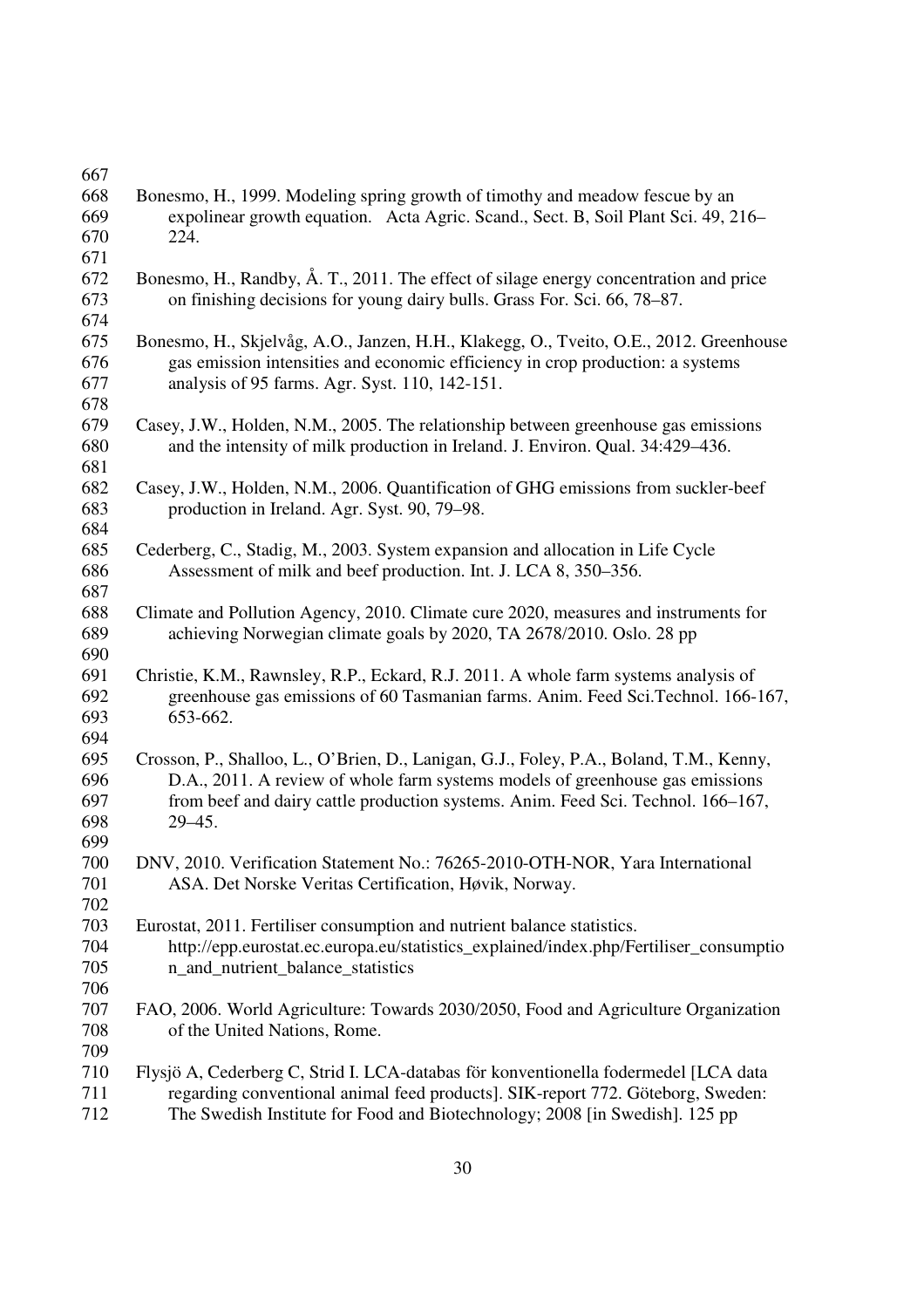| 713 |                                                                                               |
|-----|-----------------------------------------------------------------------------------------------|
| 714 | Godfray, H. C. J., Pretty, J., Thomas, S. M., Warham E. J., Beddington, J. R., 2011.          |
| 715 | Linking Policy on Climate and Food. Science 331, 1013–1014.                                   |
| 716 |                                                                                               |
| 717 | IDF, 2010. A common carbon footprint approach from dairy. The IDF guide to standard           |
| 718 | lifecycle assessment methodology for the dairy sector. Bulletin 445/2010 of the               |
| 719 | International Dairy Federation (http://www.fil-idf.org)                                       |
| 720 |                                                                                               |
| 721 | IGER DOW, 2012. Assessing On-Farm Dry Matter Losses in Silage Making. Website:                |
| 722 | http://msdssearch.dow.com/PublishedLiteratureDOWCOM/dh_012a/0901b8038012a                     |
| 723 | 40f.pdf?filepath=silage/pdfs/noreg//003-09101.pdf&fromPage=GetDoc.                            |
|     |                                                                                               |
| 724 |                                                                                               |
| 725 | IPCC, 2006. Guidelines for national greenhouse gas inventories. In: Eggleston H.S.,           |
| 726 | Buendia L., Miwa K., Ngara T., Tanabe K. (Eds.), Prepared by the National                     |
| 727 | Greenhouse Gas Inventories Programme, IGES Japan.                                             |
| 728 |                                                                                               |
| 729 | IPCC, 2007. The Physical Science Basis, Contribution of Working Group I to the Fourth         |
| 730 | Assessment Report of the Intergovernmental Panel on Climate Change [Solomon, S.,              |
| 731 | D. Qin, M. Manning, Z. Chen, M. Marquis, K.B. Averyt, M. Tignor and H.L. Miller               |
| 732 | (eds.)]. Cambridge University Press, Cambridge, United Kingdom and New York,                  |
| 733 | NY, USA, 996 pp., (http://www.ipcc.ch/pdf/assessment-report/ar4/wg1/ar4-wg1-                  |
| 734 | errata.pdf).                                                                                  |
| 735 |                                                                                               |
| 736 | Hansen, M.N., Henriksen, K., Sommer, S.G., 2006. Observations of production and               |
| 737 | emission of greenhouse gases and ammonia during storage of solids separated from              |
| 738 | pig slurry: effects of covering. Atmosph. Environ. 40, 4172–4181.                             |
| 739 |                                                                                               |
| 740 | Janzen, H.H., 2011. What place for livestock on a re-greening earth? Anim. Feed Sci           |
| 741 | Technol. 166-167, 783-796.                                                                    |
| 742 |                                                                                               |
| 743 | Janzen, H.H., Beauchemin K.A., Bruinsma, Y., Campbell, C.A., Desjardins, R.L., Ellert,        |
| 744 | B.H., Smith, E.G., 2003. The fate of nitrogen in agroecosystems: an illustration using        |
| 745 | Canadian estimates. Nutr. Cycl. Agroecosyst. 67, 85-102.                                      |
| 746 |                                                                                               |
| 747 | Kätterer, T., Andrén, O., 2009. Predicting daily soil temperature profiles in arable soils in |
| 748 | cold temperate regions from air temperature and leaf area index. Acta Agric. Scand.,          |
| 749 | Sect. B: Soil Plant Sci.59, 77-86.                                                            |
| 750 |                                                                                               |
| 751 | Kristensen, T., Mogensen, L., Knudsen, M.T., Hermansen, J.E., 2011. Effect of                 |
| 752 | production system and farming strategy on green house gas emission from                       |
| 753 | commercial dairy farms in a life cycle approach. Livest. Sci. 140, 136-148.                   |
| 754 |                                                                                               |
| 755 | Li, C., Frolking, S., Frolking, T.A., 1992. A model of nitrous oxide evolution from soil      |
| 756 | driven by rainfall events: 1. Model structure and sensitivity, J. Geophy. Res. 97,            |
| 757 | 9759-9776.                                                                                    |
| 758 |                                                                                               |
|     |                                                                                               |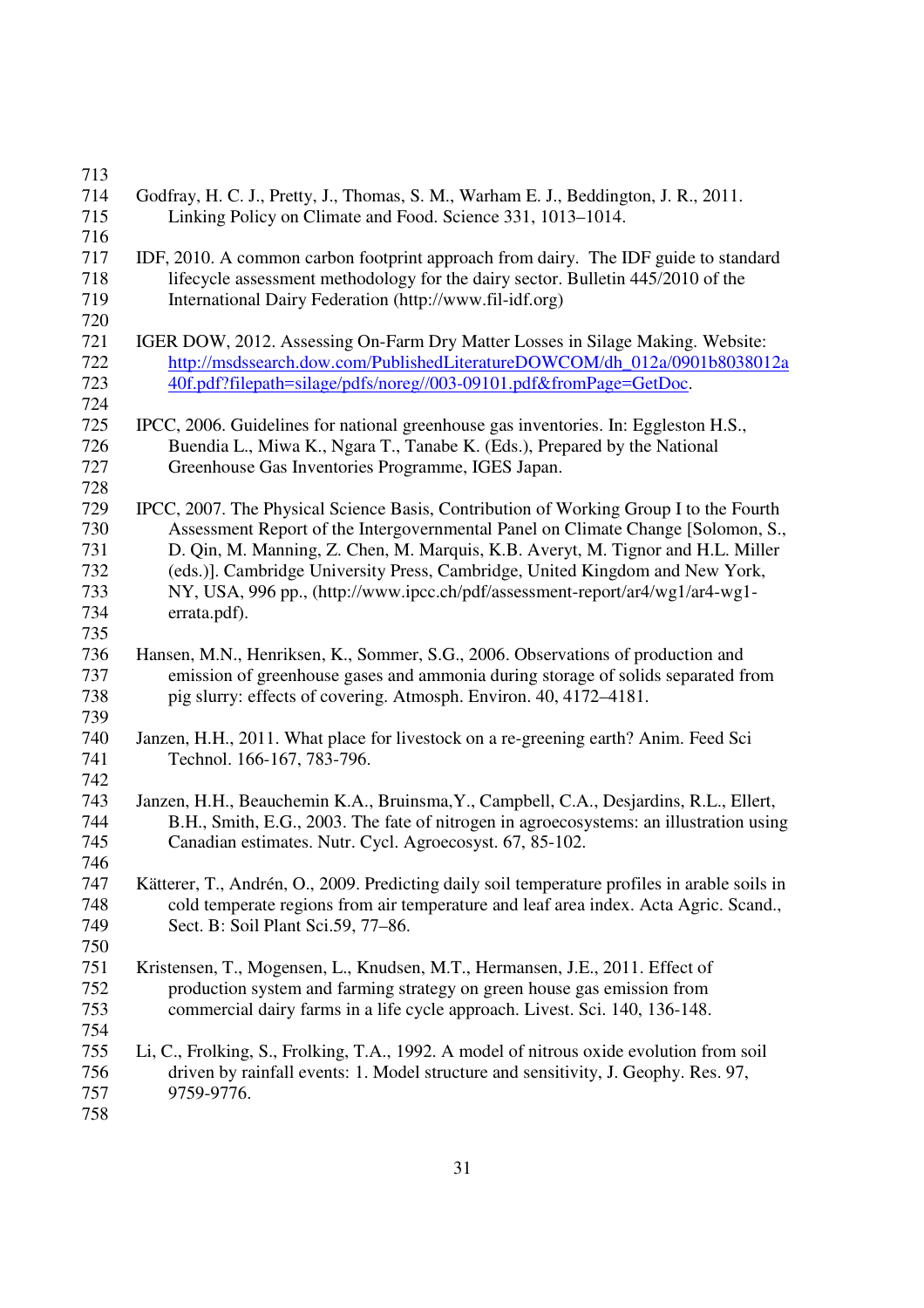| 759        | Little, S., Lindeman, J., Maclean, K., Janzen, H.H., 2008. HOLOS. A tool to estimate and                                                                                  |
|------------|---------------------------------------------------------------------------------------------------------------------------------------------------------------------------|
| 760        | reduce greenhouse gases from farms. Methodology and algorithms for version 1.1.                                                                                           |
| 761        | Agriculture and Agri-Food Canada, Lethbridge, Canada. 162 pp.                                                                                                             |
| 762        |                                                                                                                                                                           |
| 763        | Ministry of Agriculture and Food, 2009. St. meld. nr 39 (2008-2009) Klimautfordringene                                                                                    |
| 764        | - landbruket en del av løsningen. (in Norwegian)                                                                                                                          |
| 765        |                                                                                                                                                                           |
| 766        | Nguyen, T.L.T., Hermansen, J.E., Mogensen, L., 2010. Environmental consequences of                                                                                        |
| 767        | different beef production systems in the EU. J. Clean. Prod. 18, 756-766.                                                                                                 |
| 768        |                                                                                                                                                                           |
| 769        | NILF, 2009. Account results in agriculture and forestry 2008. Norsk institutt for                                                                                         |
| 770        | landbruksøkonomisk forskning, Oslo, Norway. 229 pp                                                                                                                        |
| 771        |                                                                                                                                                                           |
| 772        | Ødegard, A.K., 2000. Avl for alle – NRF-avlen gjennom 40 år. Hamar: Geno, 128 p. (In                                                                                      |
| 773        | Norwegian)                                                                                                                                                                |
| 774        |                                                                                                                                                                           |
| 775        | National Research Council (NRC), 2000. Nutrient requirements of beef cattle: seventh                                                                                      |
| 776        | revised edition. National Academy Press, Washington, USA.                                                                                                                 |
| 777        |                                                                                                                                                                           |
| 778        | Öko-Institut e.V., 2010, Tankstelle\Diesel-DE-2010.                                                                                                                       |
| 779        | http://www.probas.umweltbundesamt.de/php/volltextsuche.php?&prozessid=%7b9F                                                                                               |
| 780        | 010C0D-A18D-4163-B86D-                                                                                                                                                    |
| 781        | 22E8656276F7%7d&id=1&step=1&search=Tankstelle/Diesel-DE&b=1#in-output                                                                                                     |
| 782        | (in German)                                                                                                                                                               |
| 783        |                                                                                                                                                                           |
| 784        | O'Mara, F.P., 2011. Greenhouse gases in animal agriculture – Finding a balance between                                                                                    |
| 785        | food production and emissions. Anim. Feed Sci. Technol. 166-167, 7-15.                                                                                                    |
| 786        |                                                                                                                                                                           |
| 787        | Patel, M., Wredle, E., Börjesson, G., Danielsson, R., Iwaasa, A.D., Spörndly, E.,                                                                                         |
| 788        | Bertilsson, J., 2011. Enteric methane emissions from dairy cows fed different                                                                                             |
| 789        | proportions of highly digestible grass silage. Acta Agric. Scand., Sec A – Anim. Sci.                                                                                     |
| 790        | 61, 128-136.                                                                                                                                                              |
| 791        |                                                                                                                                                                           |
| 792        | Raux, C., 2010. The potential for CO <sub>2</sub> emissions trading in transport: the case of personal                                                                    |
| 793        | vehicles and freight. Energy Efficiency 3, 133-148.                                                                                                                       |
| 794        |                                                                                                                                                                           |
| 795        |                                                                                                                                                                           |
|            | Riley, H., 1996. Estimation of physical properties of cultivated soils in southeast Norway                                                                                |
| 796<br>797 | from readily soil information. Norw. J. Agric. Sci. Suppl. No. 25. 51 pp.                                                                                                 |
|            |                                                                                                                                                                           |
| 798<br>799 | Rochette, P., Worth, D.E., Lemke, R.L., McConkey, B.G., Pennock, D.J., Wagner                                                                                             |
| 800        | Riddle, C., Desjardins, R.L., 2008. Estimation of N2O emissions from agricultural<br>soils in Canada. I. Development of a country specific methodology. Can. J. Soil Sci. |
|            |                                                                                                                                                                           |
| 801        | 88, 641-654.                                                                                                                                                              |
| 802        |                                                                                                                                                                           |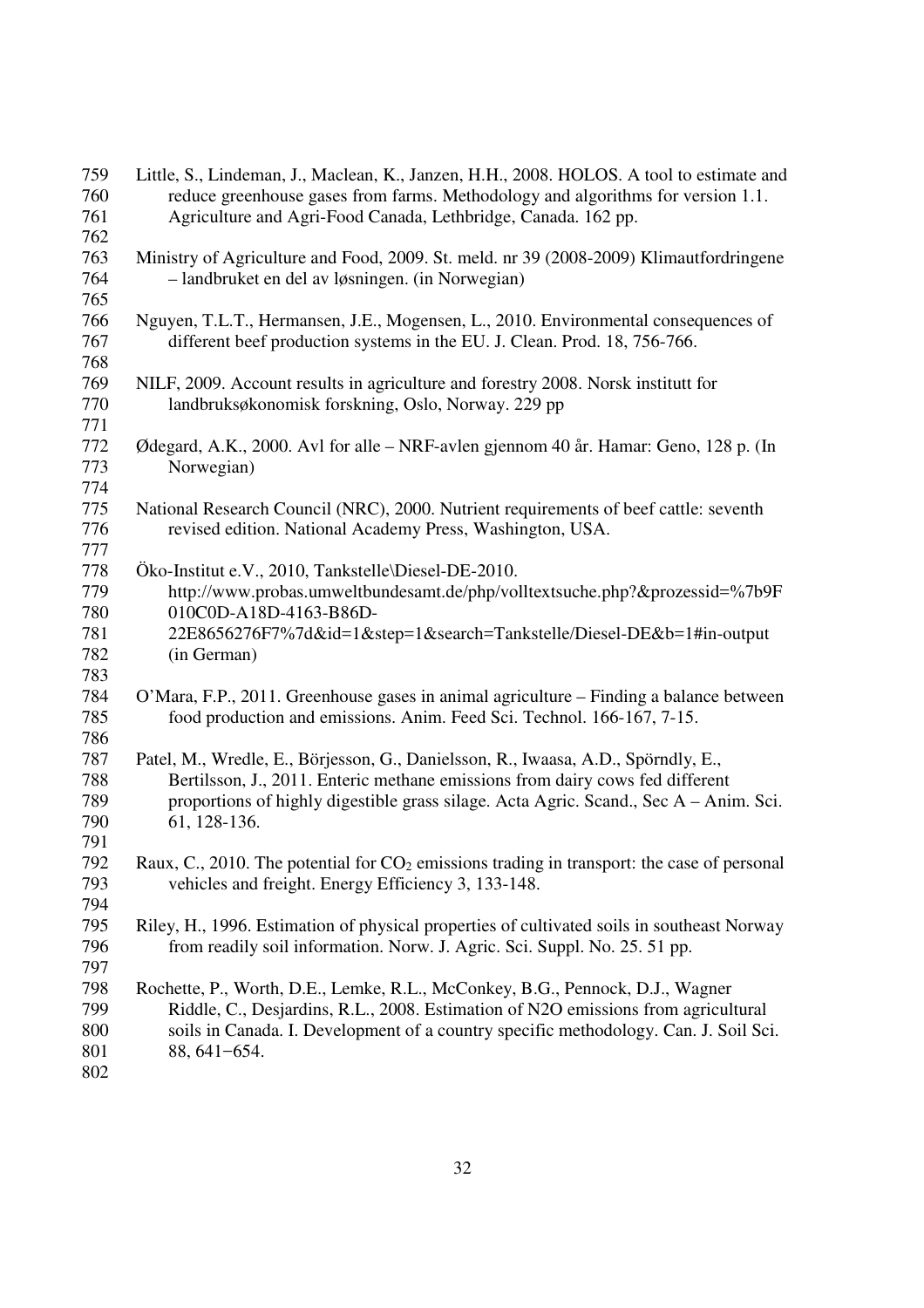| 803 | Schils, R.L.M., Olesen, J.E., delPrado, A., Soussana J.F., 2007. A review of farm level     |
|-----|---------------------------------------------------------------------------------------------|
| 804 | modelling approaches for mitigating greenhouse gas emissions from ruminant                  |
| 805 | livestock systems. Livest. Sci., 112, 240–251.                                              |
| 806 |                                                                                             |
| 807 | Skjelvåg, A.O., Arnoldussen, A., Klakegg, O., Tveito, O.E., 2013. Farm specific natural     |
| 808 | resource base for HolosNor as an advisory tool. Manuscript submitted to Acta Agric.         |
| 809 | Scand. Sect A Animal Sci.                                                                   |
| 810 |                                                                                             |
| 811 | Sommer, S.G., Petersen, S.O., Moller H.B., 2004. Algorithms for calculating methane         |
| 812 | and nitrous oxide emissions from manure management. Nutrient Cycling in                     |
| 813 | Agroecosystems, 69, 143-154.                                                                |
| 814 |                                                                                             |
| 815 | Soussana, J.F., Allard, V., Pilegaard, K., Ambus, P., Amman, C., Campbell, C., Ceschia      |
| 816 | E., Clifton-Brown, J., Czobel, S., Domingues, R., Flechard, C., Fuhrer, J., Hensen,         |
| 817 | A., Horvath., L., Jones, M., Kasper, G., Martin., C., Nagy, Z., Neftel, A., Raschi, A.,     |
| 818 | Baronti, S., Rees, R.M., Skiba, U., Stefani, P., Manca, G., Sutton, M., Tubaf, Z.,          |
| 819 | Valentini. R., 2007. Full accounting of the greenhouse gas $(CO_2, N_2O, CH_4)$ budget      |
| 820 | of nine European grassland sites. Agric. Ecosyst. Environ. 121, 121–134.                    |
| 821 |                                                                                             |
| 822 | Sozanska, M., Skiba U., Metcalfe, S., 2002. Developing an inventory of $N_2O$ emissions     |
| 823 | from British soils. Atmos. Environ. 36, 987-998.                                            |
| 824 |                                                                                             |
| 825 | Stanford University, 2010. Environmental and social impact of the 'livestock revolution'.   |
| 826 | ScienceDaily. Retrieved May 30, 2012, from http://www.sciencedaily.com-                     |
| 827 | /releases/2010/03/100316101703.htm                                                          |
| 828 |                                                                                             |
| 829 | Statistics Norway, 2010. Kraftpris og nettleie for husholdninger. Webpage:                  |
| 830 | http://www.ssb.no/emner/10/08/10/elkraftpris/tab-2010-07-01-02.html, Cited 29               |
| 831 | December 2010.                                                                              |
| 832 |                                                                                             |
| 833 | Thoma, G., Jolliet, O., Wang, Y., 2012. A biophysical approach to allocation of life cycle  |
| 834 | environmental burdens for fluid milk supply chain analysis (pers. com.).                    |
| 835 |                                                                                             |
| 836 | Tine, 2009. Statistikksamling 2008, Oslo, Norway, 72 pp (in Norwegian)                      |
| 837 |                                                                                             |
| 838 | Torsell, B.W.R, Kornher, A., 1983. Validation of a yield predicting model for temporary     |
| 839 | grasslands. Swe. J. Agr. Res. 13, 125-135.                                                  |
| 840 |                                                                                             |
| 841 | Tveito, O.E., Bjørdal, I., Skjelvåg, A.O., Aune, B., 2005. A GIS-based agro-ecological      |
| 842 | decision system based on gridded climatology. Met. Applicat., 12, 57-68                     |
| 843 |                                                                                             |
| 844 | Tyrrell, H.F., Reid, J.T. 1965. Prediction of the energy value of cow's milk. J. Dairy Sci. |
| 845 | 48, 1215-1223.                                                                              |
| 846 |                                                                                             |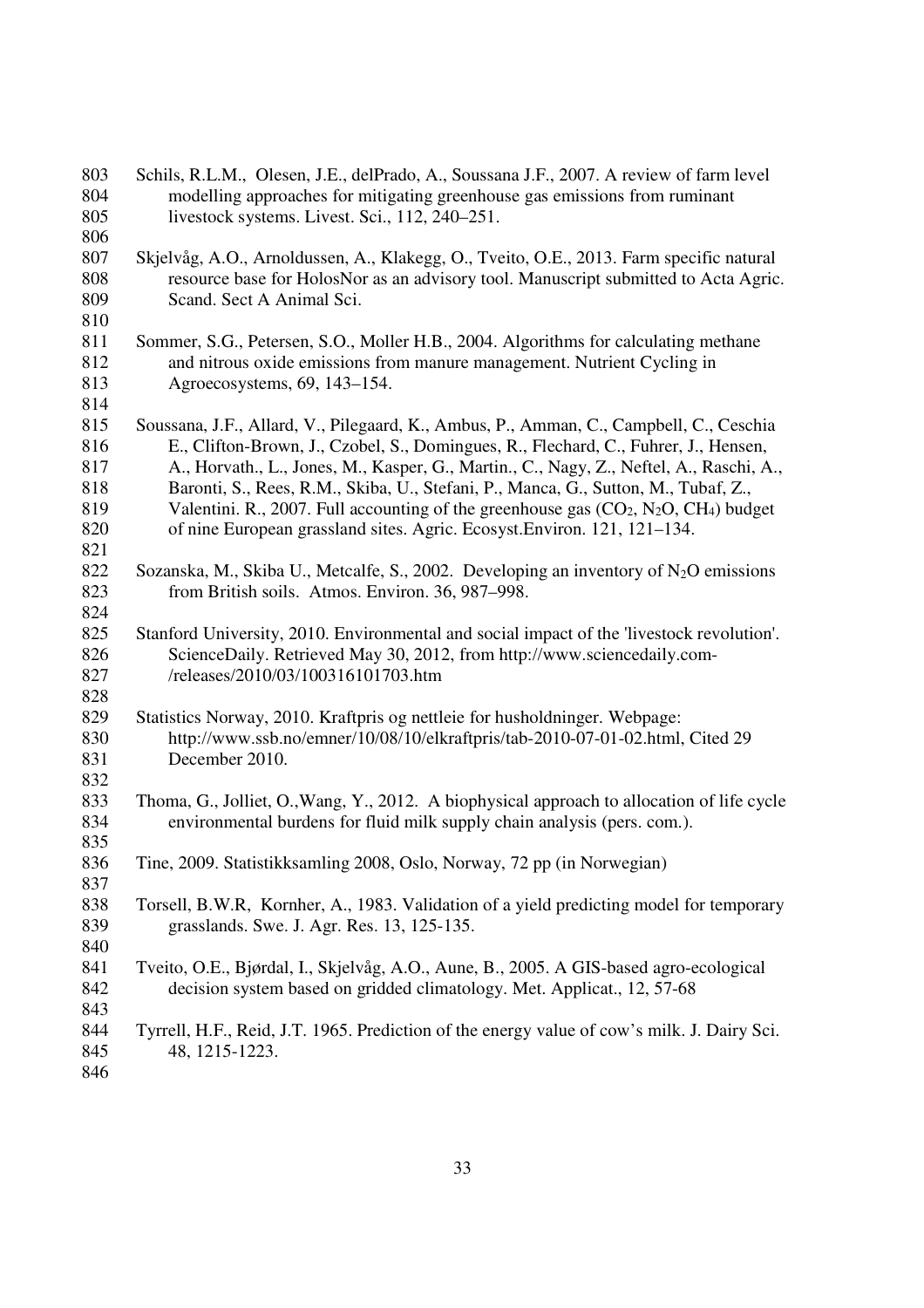| 847 | Vellinga, T, de Haan, M.H.A. Schils, R.L.M., Evers, A., van den Pol-van Dasselaar, A.,  |
|-----|-----------------------------------------------------------------------------------------|
| 848 | 2011. Implementation of GHG mitigation on intensive dairy farms: farmers                |
| 849 | preferences and variation in cost effectiveness. Livest. Sci. 137, 185-195.             |
| 850 |                                                                                         |
| 851 | Watts, D.G., Hanks, R.J., 1978. A soil-water-nitrogen model for irrigated corn on sandy |
| 852 | soils. Soil Sci. Soc. Am. J. 42, 492-499.                                               |
| 853 |                                                                                         |
| 854 | Williams, A.G., Audsley, E., Sanders, D.L., 2006. Determining the environmental         |
| 855 | burdens and resource use in the production of agricultural and horticultural            |
| 856 | commodities. Main Report. Defra Research Project IS0205. Bedford: Cranfield             |
| 857 | University and Defra. 97 pp.                                                            |
| 858 |                                                                                         |
| 859 | Wu, Z., Skjelvåg, A.O., Baadshaug, O.H., 2004. Quantification of photoperiodic          |
| 860 | effects on growth of Phleum pratense. Annals of Botany 94: 535-543.                     |
| 861 |                                                                                         |
| 862 |                                                                                         |
|     |                                                                                         |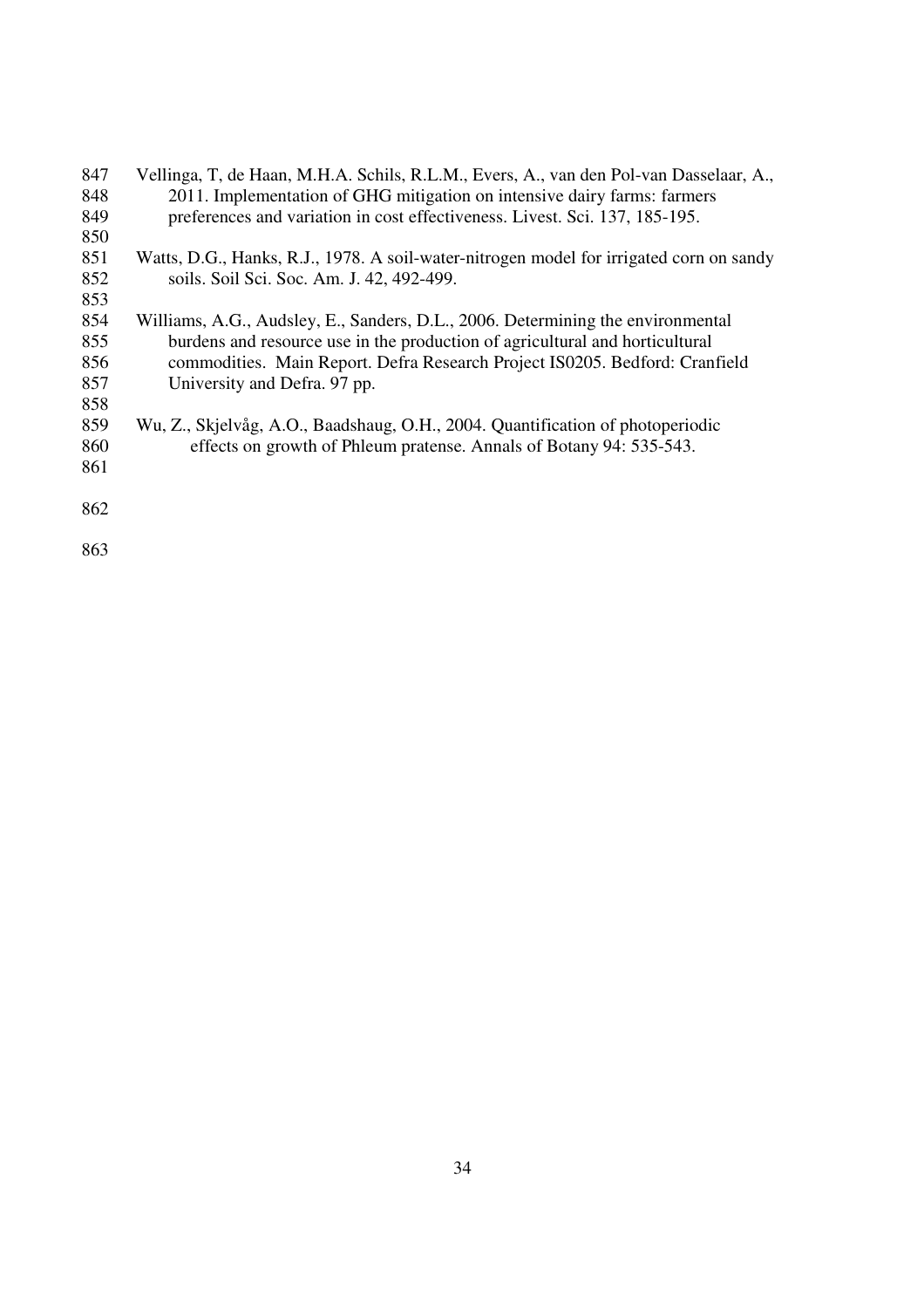## 864 **Table 1.**

# 865 Sources of GHG emissions, emission factors or equation used, and reference source.

| Gas/source                                                                                                   | Emission factor/equation                                                                   | Reference                                                                 |  |
|--------------------------------------------------------------------------------------------------------------|--------------------------------------------------------------------------------------------|---------------------------------------------------------------------------|--|
| Methane                                                                                                      |                                                                                            |                                                                           |  |
| Enteric fermentation                                                                                         | $(0.065/ 55.64)$ kg CH <sub>4</sub> (MJ gross energy intake) <sup>-1</sup>                 | <b>IPCC</b> (2006)                                                        |  |
| Relative effect of digestiblity (DE %) of feed                                                               | $1.769 - 0.01231 \times DE$                                                                | Little et al. (2008) <sup>a</sup> , Beauchemin et al. (2010) <sup>a</sup> |  |
| Stored manure, liquid/ slurry with natural crust cover                                                       | $(0.67 \times 0.24 \times 0.10)$ kg CH <sub>4</sub> (kg volatile solids) <sup>-1</sup>     | <b>IPCC</b> (2006)                                                        |  |
| Pasture manure                                                                                               | $(0.67 \times 0.24 \times 0.01)$ kg CH <sub>4</sub> (kg volatile solids) <sup>-1</sup>     | <b>IPCC</b> (2006)                                                        |  |
| Direct nitrous oxide                                                                                         |                                                                                            |                                                                           |  |
| Soil N inputs (includes land applied manure, grass and crop                                                  | 0.01 kg N <sub>2</sub> O-N (kg N) <sup>-1</sup>                                            | <b>IPCC</b> (2006)                                                        |  |
| residue, synthetic N fertilizer, mineralized N)<br>Relative effect of soil water filled pore space (WFPS mm) | $0.4573 + 0.01102 \times WFPS$                                                             | Sozanska et al. (2002) <sup>b</sup> , Bonesmo et al. (2012) <sup>b</sup>  |  |
| Relative effect of soil temperature at 30 cm (ts30 °C)                                                       | $0.5862 + 0.03130 \times$ ts30                                                             | Sozanska et al. (2002) <sup>b</sup> , Bonesmo et al. (2012) <sup>b</sup>  |  |
| Stored manure, liquid/ slurry with natural crust cover                                                       | 0.005 kg N <sub>2</sub> O-N (kg N) <sup>-1</sup>                                           | <b>IPCC</b> (2006)                                                        |  |
| Pasture manure                                                                                               | $0.02$ kg N <sub>2</sub> O-N (kg N) <sup>-1</sup>                                          | <b>IPCC</b> (2006)                                                        |  |
| Indirect nitrous oxide                                                                                       |                                                                                            |                                                                           |  |
| Soil N inputs (includes land applied manure, grass and crop                                                  | Leaching:                                                                                  |                                                                           |  |
| residue, synthetic N fertilizer, mineralized N)                                                              | 0.0075 kg N <sub>2</sub> O-N (kg N) <sup>-1</sup> , Frac <sub>leach</sub> 0.3              | IPCC (2006), Little et al. (2008) <sup>c</sup>                            |  |
|                                                                                                              | Volatilization:                                                                            |                                                                           |  |
|                                                                                                              | 0.01 kg N <sub>2</sub> O-N (kg N) <sup>-1</sup> , Frac <sub>volatilization</sub> 0.1       | <b>IPCC</b> (2006)                                                        |  |
| Stored manure, liquid/slurry with natural crust cover                                                        | Leaching:                                                                                  |                                                                           |  |
|                                                                                                              | 0.0075 kg N <sub>2</sub> O-N (kg N) <sup>-1</sup> , Frac <sub>leach</sub> 0                | <b>IPCC</b> (2006)                                                        |  |
|                                                                                                              | Volatilization:                                                                            |                                                                           |  |
|                                                                                                              | 0.01 kg N <sub>2</sub> O-N (kg N) <sup>-1</sup> , Frac <sub>volatilization</sub> 0.4       | <b>IPCC</b> (2006)                                                        |  |
| Pasture manure                                                                                               | Leaching:<br>0.0075 kg N <sub>2</sub> O-N (kg N) <sup>-1</sup> , Frac <sub>leach</sub> 0.3 |                                                                           |  |
|                                                                                                              | Volatilization:                                                                            | IPCC (2006), Little et al. $(2008)^c$                                     |  |
|                                                                                                              | 0.01 kg N <sub>2</sub> O-N (kg N) <sup>-1</sup> , Frac <sub>volatilization</sub> 0.2       | <b>IPCC</b> (2006)                                                        |  |
| Soil C change                                                                                                |                                                                                            |                                                                           |  |
| Young soil C decomposition rate                                                                              | $0.8$ year <sup>-1</sup>                                                                   | Andrén et al. (2004)                                                      |  |
| Old soil C decomposition rate                                                                                | $0.007$ year <sup>-1</sup>                                                                 | Andrén et al. (2004)                                                      |  |
| Humification coefficient of grass and crop residue                                                           | 0.13                                                                                       | Kätterer et al. (2008)                                                    |  |
| Humification coefficient of cattle manure                                                                    | 0.31                                                                                       | Kätterer et al. (2008)                                                    |  |
| Direct energy                                                                                                |                                                                                            |                                                                           |  |
| Diesel fuel use                                                                                              | 2.6 kg $CO2$ litre <sup>-1</sup>                                                           | Raux (2010)                                                               |  |
| Off-farm emissions                                                                                           |                                                                                            | DNV (2010)                                                                |  |
| Manufacturing N-based synthetic compound fertilizer                                                          | $4 \text{ kg CO}$ , eq $\text{(kg N)}^{-1}$                                                |                                                                           |  |
| Manufacturing pesticides                                                                                     | $0.069$ kg CO <sub>2</sub> eq (MJ pesticide energy) <sup>-1</sup>                          | Audsley et al. (2009)                                                     |  |
| Manufacturing silage additives                                                                               | $0.72$ kg CO <sub>2</sub> eq (kg CH <sub>2</sub> O <sub>2</sub> ) <sup>-1</sup>            | Flysjö et al. (2008)                                                      |  |
| Production of diesel fuel                                                                                    | $0.4 \text{ kg CO}_2$ eq litre <sup>-1</sup>                                               | Ökoinst (2010)                                                            |  |
| Production of electricity                                                                                    | $0.11$ kg CO <sub>2</sub> eq kWh <sup>-1</sup>                                             | Berglund et al. (2009)                                                    |  |
| Purchased soya meal                                                                                          | $0.93$ kg CO <sub>2</sub> eq (kg DM) <sup>-1</sup>                                         | Dalgaard et al. (2008)                                                    |  |
| Purchased barley grain                                                                                       | $0.62$ kg CO <sub>2</sub> eq (kg DM) <sup>-1</sup>                                         | Bonesmo et al. (2012)                                                     |  |

Purchased barley grain **10.62 kg CO<sub>2</sub>**<br>
<sup>a</sup> Equation based on Little et al. (2008) and Beauchemin et al. (2010)<br>
<sup>9</sup> Equation derived by Bonesmo et al. (2012) using data from<br>
<sup>8</sup> Equation derived by Bonesmo et al. (2012)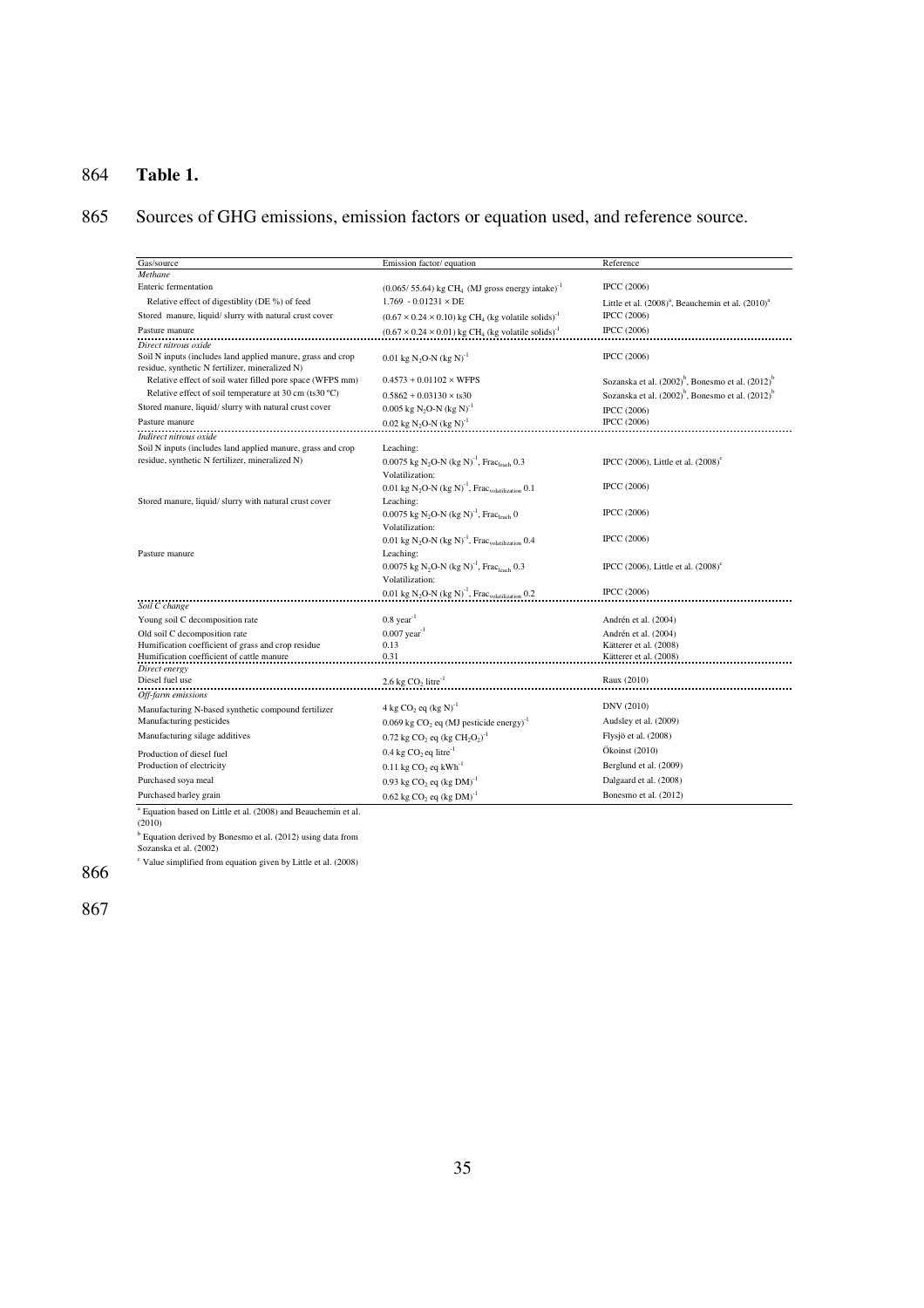# 868 **Table 2.**

- 869 Animal, crop and fuel usage data for the 30 Norwegian dairy farms used to estimate GHG
- 870 emissions intensities.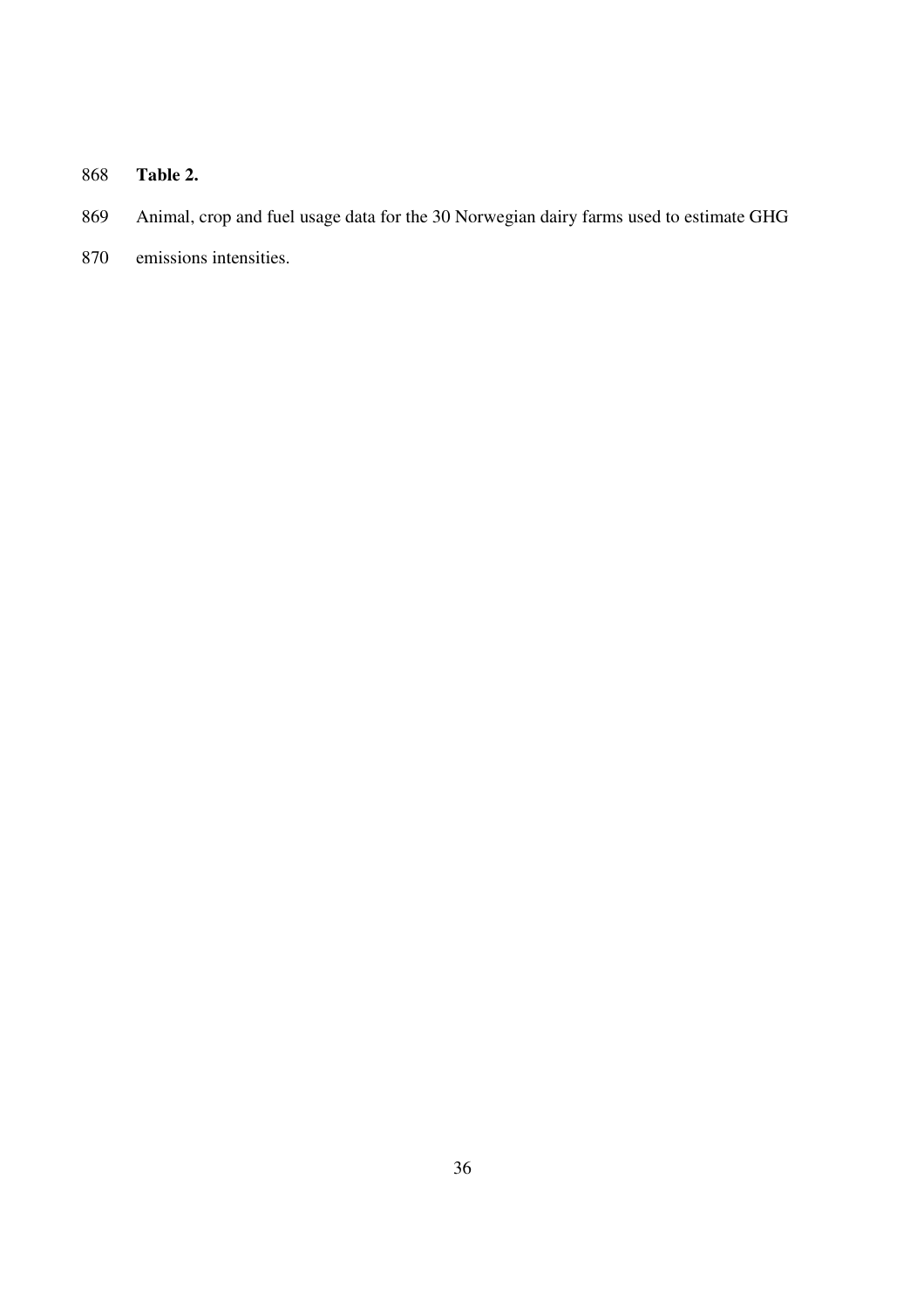| Farm characteristics, units                                             | $\bf n$                       | Mean       | Range [min, max]          | Source of farm specific data |
|-------------------------------------------------------------------------|-------------------------------|------------|---------------------------|------------------------------|
| Dairy, beef <sup>a</sup>                                                |                               |            |                           |                              |
| Milk, yield, kg raw milk year <sup>-1</sup>                             | 30                            | 150517     | [39636, 24393]            | NILF (2009), Tine (2009)     |
| Milk, fat content, %                                                    | 30                            | 4,11       | [3.75, 4.38]              | Tine (2009)                  |
| Milk, protein content, %                                                | $30\,$                        | 3,40       | [3.28, 3.58]              | Tine (2009)                  |
| Cows heifers, CW culled incl. sold live animals, kg year <sup>-1</sup>  | 30                            | 3398       | [815, 5860]               | NILF (2009), Tine (2009)     |
| Cows heifers, number culled incl. sold loss -bought, year <sup>-1</sup> | $30\,$                        | 11         | [0, 25]                   | NILF (2009), Tine (2009)     |
| Cows, average number, year <sup>-1</sup>                                | 30                            | 25         | [9, 38]                   | NILF (2009), Tine (2009)     |
| Cows, average final LW, kg                                              | $30\,$                        | 539        | [435, 619]                | NILF (2009), Tine (2009)     |
| Cows, concentrate total, kg DM year <sup>-1</sup>                       | 30                            | 44280      | [16130, 89955]            | Tine (2009)                  |
| Cows, time on pasture, %                                                | $30\,$                        | 30         | [13, 44]                  | NILF (2009)                  |
| Heifers, average number, year <sup>-1</sup>                             | 30                            | 25         | [5, 44]                   | NILF (2009), Tine (2009)     |
| Heifers, concentrate total, kg DM year <sup>-1</sup>                    | 30                            | 6575       | [1125, 17745]             | Tine (2009)                  |
| Heifers, time on pasture, %                                             | 30                            | 17         | [0, 53]                   | NILF (2009)                  |
| Young bulls, number slaughtered, year <sup>-1</sup>                     | 18                            | 19         | [8, 56]                   | NILF (2009), Tine (2009)     |
| Young bulls, average final LW, kg                                       | 18                            | 586        | [248, 674]                | NILF (2009), Tine (2009)     |
| Young bulls, averag slaughter age, months                               | 18                            | 18         | [6.5, 22.5]               | NILF (2009), Tine (2009)     |
| Young bulls, concentrate total, kg DM year <sup>-1</sup>                | 18                            | 23895      | [7000, 55735]             | Tine (2009)                  |
| Energy, direct usage<br>Fuel, litre year <sup>-1</sup>                  |                               |            |                           |                              |
|                                                                         | 30                            | 5495       | [1685, 12980]             | NILF (2009)                  |
| Electricity, kWh year <sup>-1</sup><br>Grass silage                     | 30                            | 42990      | [14675, 107410]           | NILF (2009)                  |
| Silage yield, kg DM year <sup>1</sup>                                   | 30                            |            |                           |                              |
|                                                                         |                               | 164245     | [37586, 386174]           | NILF(2009)                   |
| Silage nutritve value, MJ NE <sub>L</sub> kg <sup>-1</sup> DM           | $30\,$                        | 5,87       | [5.59, 6.00]              | Tine (2009)                  |
| Silage additive, kg $CH2O2 year-1$                                      | 30                            | 770        | [0, 2450]                 | NILF (2009)                  |
| Ley area, ha                                                            | 30                            | 30         | [10, 57]                  | NILF (2009)                  |
| Ley synthetic fertilzer, kg $N$ ha <sup>-1</sup>                        | 30                            | 100        | [0, 215]                  | NILF (2009)                  |
| Ley pesticide, MJ ha <sup>-1</sup>                                      | 30                            | 40         | [0, 290]                  | NILF (2009)                  |
| $Crops^b$                                                               |                               |            |                           |                              |
| Barley area, ha                                                         | 15                            | 12         | [2, 60]                   | NILF (2009)                  |
| Barley yield, kg DM ha <sup>-1</sup>                                    | 15                            | 3330       | [1390, 5730]              | NILF (2009)                  |
| Barley synthetic fertilizer, kg N ha <sup>-1</sup>                      | 15                            | 60         | [0, 120]                  | NILF (2009)                  |
| Barley reduced tilllage, ratio                                          | 15                            | 0,7        | [0, 1]                    | NILF (2009)                  |
| Barley pesticide, MJ ha <sup>-1</sup>                                   | 15                            | 144        | [0, 356]                  | NILF (2009)                  |
| Oats area, ha                                                           | $\overline{4}$                | 5          | [2, 12]                   | NILF (2009)                  |
| Oats yield, kg DM ha <sup>-1</sup>                                      | 4                             | 3670       | [2550, 4330]              | NILF (2009)                  |
| Oats synthetic fertilizer, kg N ha <sup>-1</sup>                        | 4                             | 57         | [0, 80]                   | NILF (2009)                  |
| Oats reduced tillage, ratio<br>Oats pesticide, MJ ha <sup>-1</sup>      | 4                             | 0,8        | [0.6, 1.0]                | NILF (2009)                  |
| Spring wheat area, ha                                                   | $\overline{\mathcal{L}}$<br>8 | 144<br>10  | [0, 268]                  | NILF (2009)                  |
| Spring wheat yield, kg DM ha <sup>-1</sup>                              | 8                             |            | [3, 25]                   | NILF (2009)                  |
| Spring we hat synthetic fertilizer, $kg N h a^{-1}$                     |                               | 3760       | [2460, 5620]<br>[20, 140] | NILF (2009)<br>NILF (2009)   |
| Spring wheat reduced tillage, ratio                                     | 8<br>8                        | 100<br>0,8 | [0.4, 1.0]                | NILF (2009)                  |
| Spring wheat pesticide, MJ ha <sup>-1</sup>                             | 8                             | 180        | [0, 280]                  | NILF (2009)                  |
| Winter wheat area, ha                                                   | 2                             | 7          | [6, 8]                    | NILF (2009)                  |
| Winter wheat yield, kg DM ha <sup>-1</sup>                              | $\mathbf{2}$                  | 5040       | [3970, 6130]              | NILF (2009)                  |
| Winter wheat synthetic fertilzer, kg N $ha^{-1}$                        | $\overline{c}$                | 125        | [125, 125]                | NILF (2009)                  |
| Winter wheat pesticide, MJ ha <sup>-1</sup>                             | $\overline{c}$                | 427        | [374, 481]                | NILF (2009)                  |
|                                                                         |                               |            |                           |                              |
| 18 of the 30 farms finished bulls                                       |                               |            |                           |                              |
| <sup>b</sup> 17 of the 30 farms grew field crops                        |                               |            |                           |                              |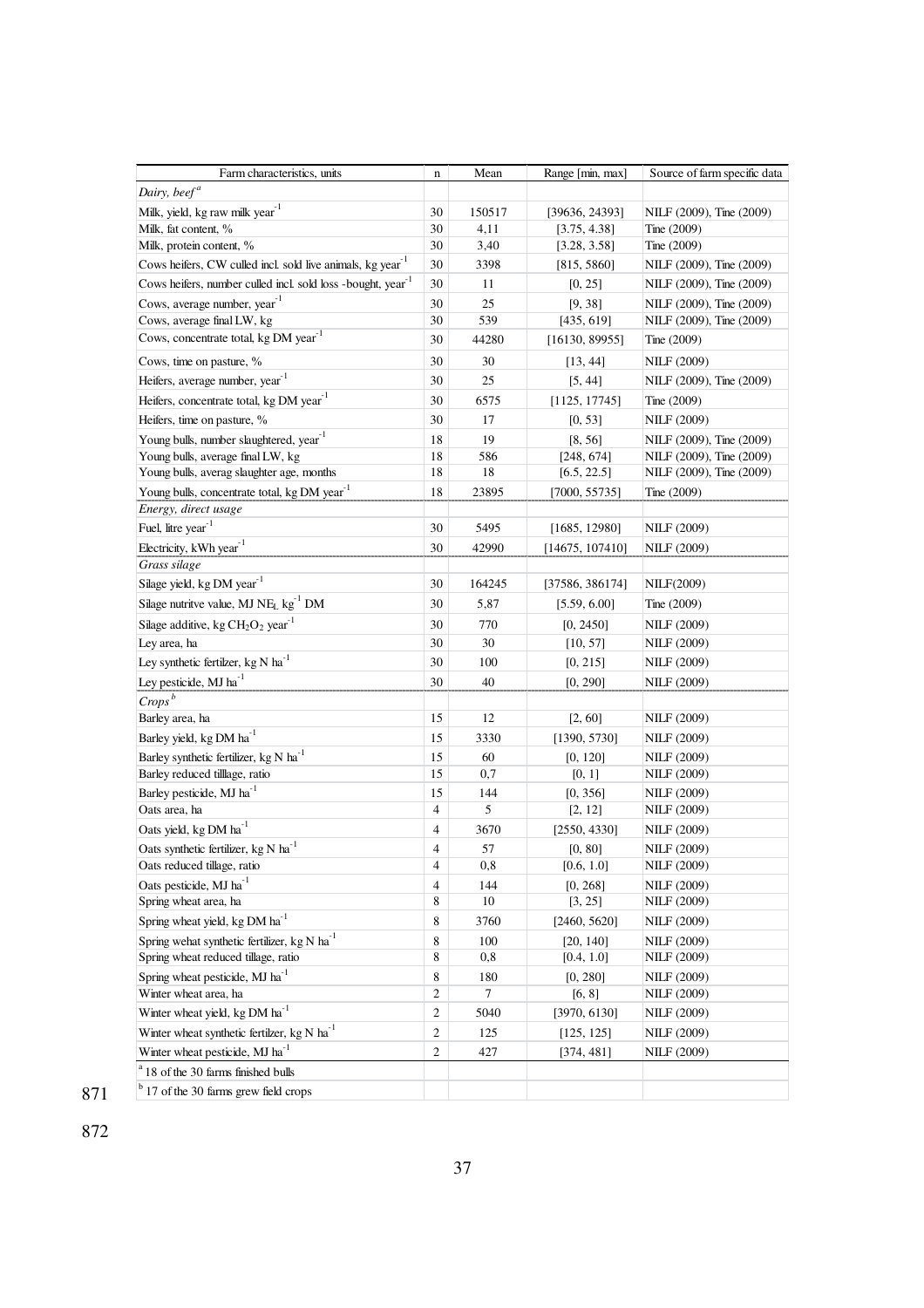## 873 **Table 3.**

# 874 Natural resource data for the 30 Norwegian dairy farms used to estimate GHG emissions

### 875 intensities.

| Farm characteristics, units                                        |    |      | Grassland        | Field crops |      |                  |
|--------------------------------------------------------------------|----|------|------------------|-------------|------|------------------|
|                                                                    | n  | Mean | Range [min, max] |             | Mean | Range [min, max] |
| Soil temperature at 30 cm depth <sup>4</sup> , winter, $^{\circ}C$ | 30 | 0.7  | $[-0.9, 3.4]$    | 17          | 0.7  | $[-0.3, 2.0]$    |
| Soil temperature at 30 cm depth, spring, °C                        | 30 | 6.3  | [2.7, 8.8]       | 17          | 7.3  | [5.8, 9.4]       |
| Soil temperature at 30 cm depth, summer, °C                        | 30 | 14.3 | [10.0, 16.6]     | 17          | 15.1 | [13.6, 16.7]     |
| Soil temperature at 30 cm depth, fall, <sup>o</sup> C              | 30 | 6.2  | [3.7, 9.0]       | 17          | 6.3  | [5.0, 8.3]       |
| Water filled pore space <sup>b</sup> , winter, %                   | 30 | 74   | [59,86]          | 17          | 76   | [65, 86]         |
| Water filled pore space, spring, %                                 | 30 | 61   | [45, 75]         | 17          | 65   | [56, 78]         |
| Water filled pore space, summer, %                                 | 30 | 55   | [33,70]          | 17          | 61   | [53, 72]         |
| Water filled pore space, fall, %                                   | 30 | 72   | [47, 84]         | 17          | 76   | [62, 85]         |
| $r_w \times r_T$ yearly <sup>c</sup> , dimensionless               | 30 | 1.41 | [0.80, 1.90]     | 17          | 1.60 | [1.34, 2.03]     |
| Soil organic C, Mg ha <sup>1</sup>                                 | 30 | 71.3 | [40.3, 99.5]     | 17          | 71.9 | [55.8, 97.6]     |

<sup>a</sup> Estimated according to Kätterer and Andrén (2009)

<sup>b</sup> Estimated according to Bonesmo et al. (2012)<sup>c</sup> Estimated according to Andrén et al. (2004)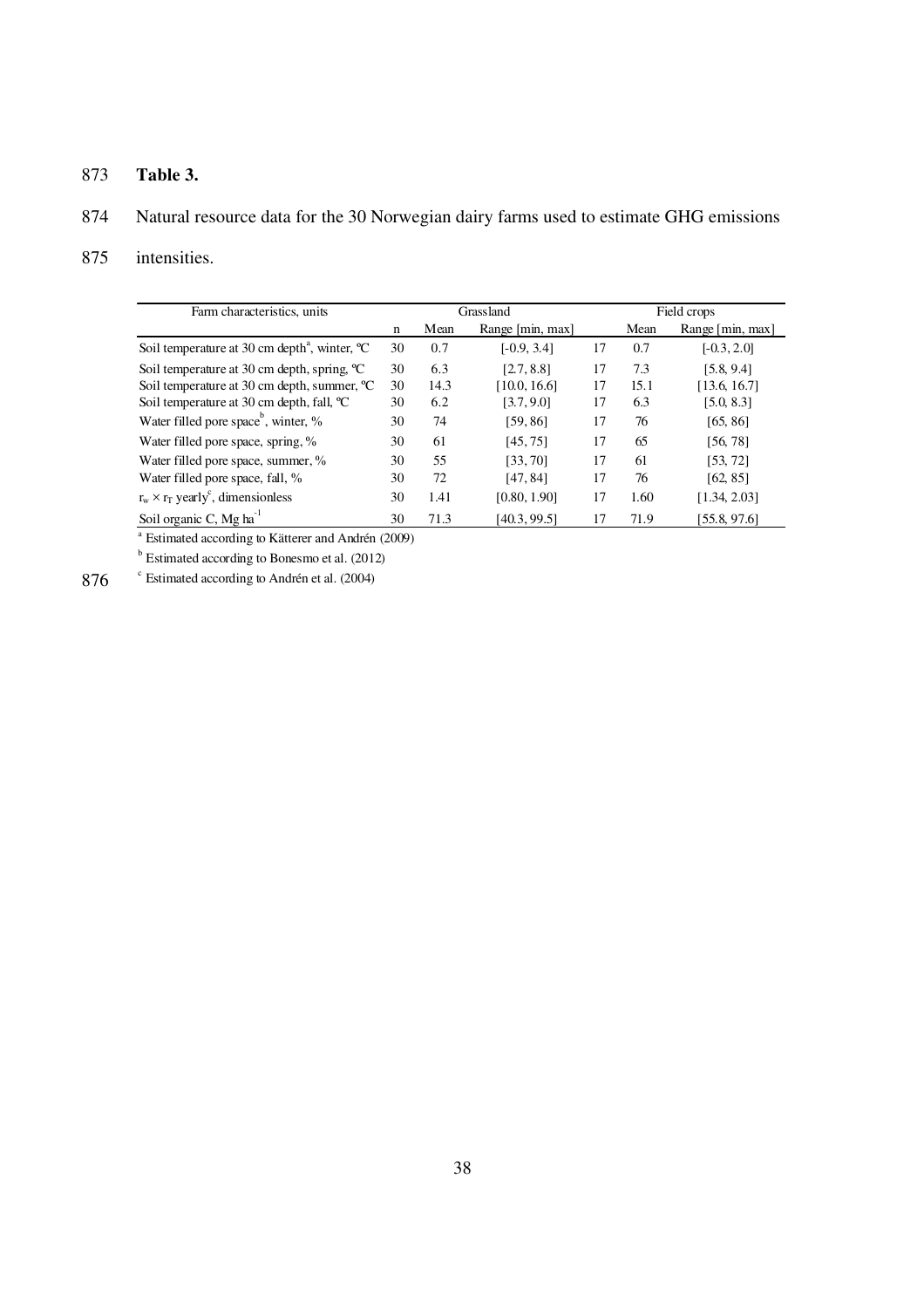877 **Table 4.** 

878 Mean, minimum, and maximum values of GHG emission intensities, expressed as kg  $CO<sub>2</sub>$ eq kg<sup>-1</sup> fat and protein corrected milk (FPCM) and kg  $CO<sub>2</sub>$ eq kg<sup>-1</sup> carcass weight 880 (CW), for culled cows/heifers and for young bulls based on data from 30 Norwegian 881 dairy farms in 2008. Values less than 0 indicate removal from the atmosphere (i.e., soil C 882 gain).

|                                     | GHG emissions, kg CO <sub>2</sub> eq kg <sup>-1</sup> FPCM |                  | GHG emissions, kg $CO_2$ eq kg <sup>-1</sup> CW<br>culled cows and heifers |                  | GHG emissions, kg $CO_2$ eq kg <sup>-1</sup> CW<br>finished young bulls |                  |
|-------------------------------------|------------------------------------------------------------|------------------|----------------------------------------------------------------------------|------------------|-------------------------------------------------------------------------|------------------|
|                                     | Mean                                                       | Range [min, max] | Mean                                                                       | Range [min, max] | Mean                                                                    | Range [min, max] |
| <b>Total GHGs</b>                   | 1.02                                                       | [0.82, 1.36]     | 21.67                                                                      | [12, 37, 46]     | 17.25                                                                   | [11, 75, 22.90]  |
| Enteric CH <sub>1</sub>             | 0.39                                                       | [0.36, 0.45]     | 8.34                                                                       | [5.05, 15.44]    | 6.84                                                                    | [4.12, 8.06]     |
| Manure $CH4 N2O$                    | 0.18                                                       | [0.13, 0.23]     | 3.89                                                                       | [2.62, 7.48]     | 2.98                                                                    | [2.21, 3.59]     |
| Soil N <sub>2</sub> O               | 0.21                                                       | [0.11, 0.41]     | 4.37                                                                       | [1.84, 8.27]     | 3.08                                                                    | [0.29, 6.78]     |
| Soil C change                       | $-0.03$                                                    | $[-0.14, 0.10]$  | $-0.82$                                                                    | [-4.79, 2.08]    | $-0.51$                                                                 | $[-1.64, 1.45]$  |
| Off-farm barley, $CO2$ eq           | 0.06                                                       | [0.00, 0.13]     | 1.33                                                                       | [0.00, 3.93]     | 1.26                                                                    | [0.00, 4.11]     |
| Off-farm soya, CO <sub>2</sub> eq   | 0.09                                                       | [0.00, 0.17]     | 2.08                                                                       | [0.00, 5.00]     | 1.88                                                                    | [0.00, 5.22]     |
| Indirect energy, CO <sub>2</sub> eq | 0.07                                                       | [0.00, 0.14]     | 1.39                                                                       | [0.10, 3.01]     | 0.97                                                                    | [0.09, 1.99]     |
| Direct energy, CO <sub>2</sub>      | 0.05                                                       | [0.01, 0.11]     | 1.09                                                                       | [0.33, 3.42]     | 0.75                                                                    | [0.19, 1.45]     |

883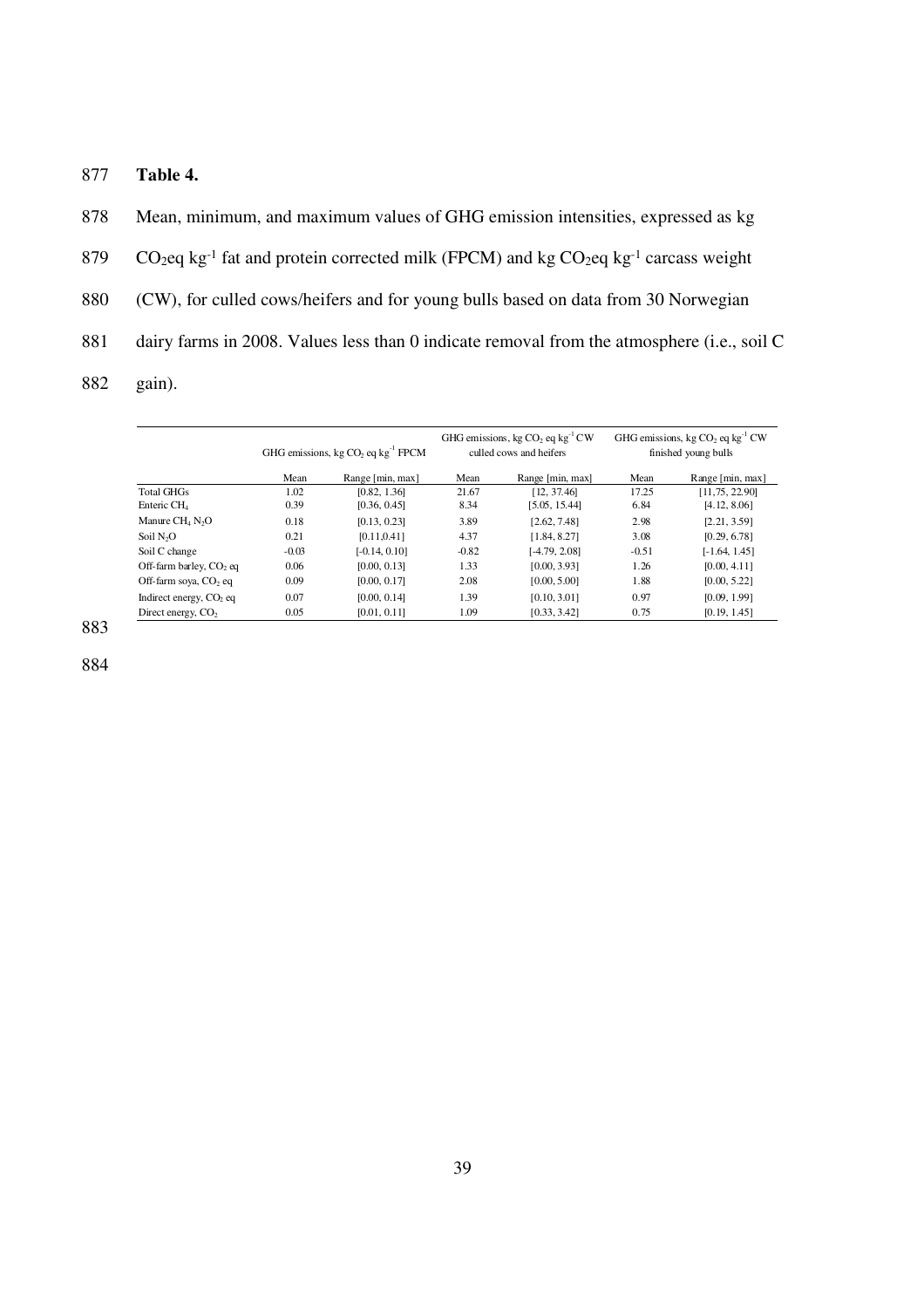- 885 **Table 5.**
- 886 Sensitivity elasticities (%) for the effect of one percentage change in selected emission
- 887 factors on the GHG emission intensities, kg CO<sub>2</sub>eq kg<sup>-1</sup> FPCM and kg CO<sub>2</sub>eq kg<sup>-1</sup> CW
- 888 sold, young bulls.

|                                                 |                | $\%$ change in kg CO <sub>2</sub> eq kg <sup>-1</sup> | $%$ change in CO <sub>2</sub> eq kg <sup>-1</sup> CW sold, |
|-------------------------------------------------|----------------|-------------------------------------------------------|------------------------------------------------------------|
| Emission factor (EF)                            | Response       | FPCM by 1% change in EF                               | young bulls by 1 % change in EF                            |
| Enteric $CH4$ conversion factor, Ym             | Linear         | 0.37                                                  | 0.39                                                       |
| Manure $N_2O$ EF                                | Linear         | 0.10                                                  | 0.04                                                       |
| IPCC soil N <sub>2</sub> O EF                   | Linear         | 0.15                                                  | 0.17                                                       |
| Soil C change external factor, $r_w \times r_T$ | Non-linear $a$ | 0.17                                                  | 0.19                                                       |
| Manufacturing fertilizer EF                     | Linear         | 0.04                                                  | 0.05                                                       |
| Fuel combined EF                                | Linear         | 0.04                                                  | 0.05                                                       |

889  $^{\circ}$  Mean sensitivity elasticity (%) for the change +/- 10% of r<sub>w</sub> × r<sub>T</sub>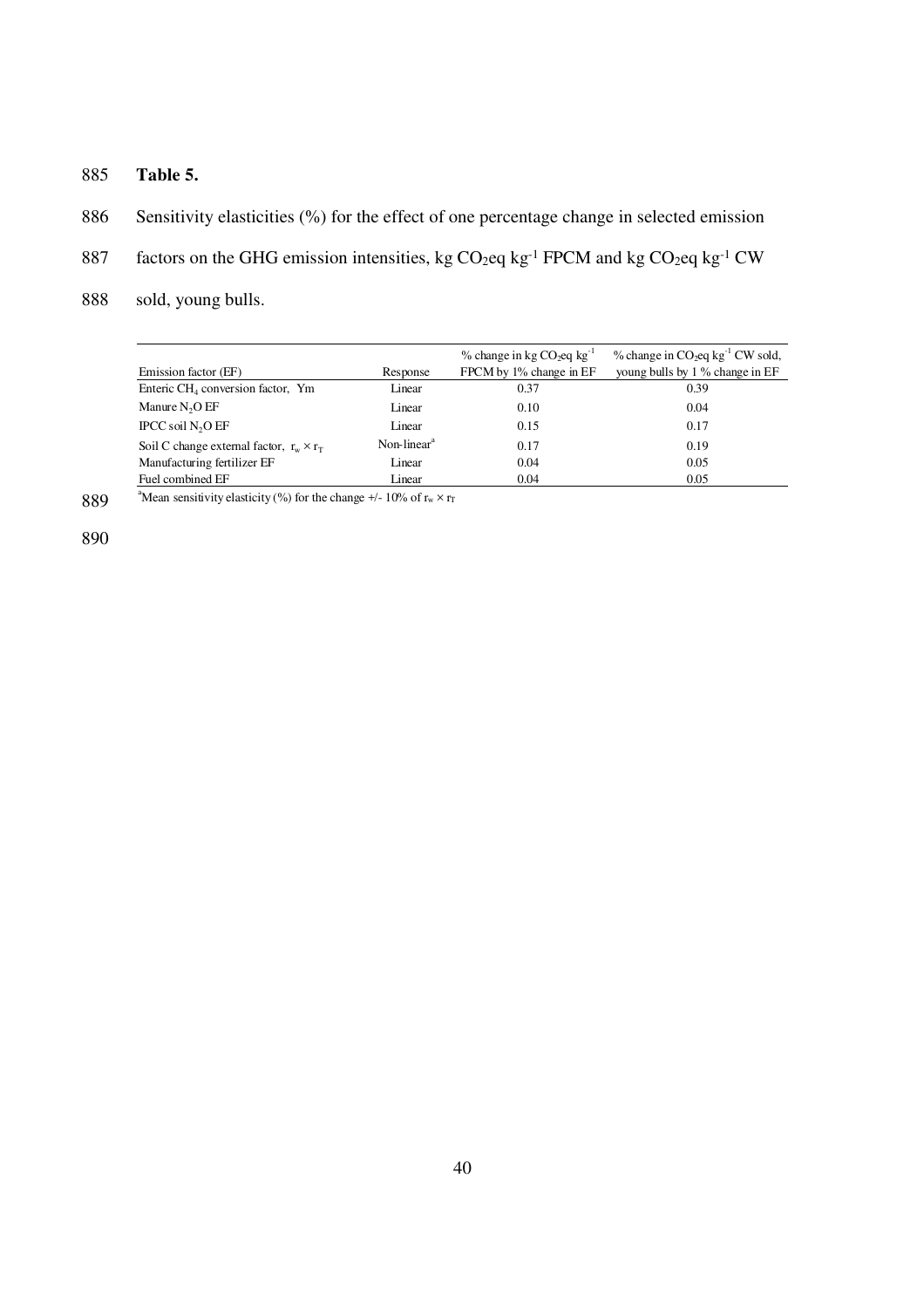

891 892

893 **Fig 1.** Calculated feed based ratios for allocation (AR<sub>milk</sub>) of GHG emissions to milk 894 (closed and open symbols) compared with empirical beef milk ratio (BMR) estimated AR 895 for 30 Norwegian dairy farms. Closed symbols represent  $AR<sub>milk</sub>$  less or equal to 5% 896 deviation from the IDF (2010) equation. 897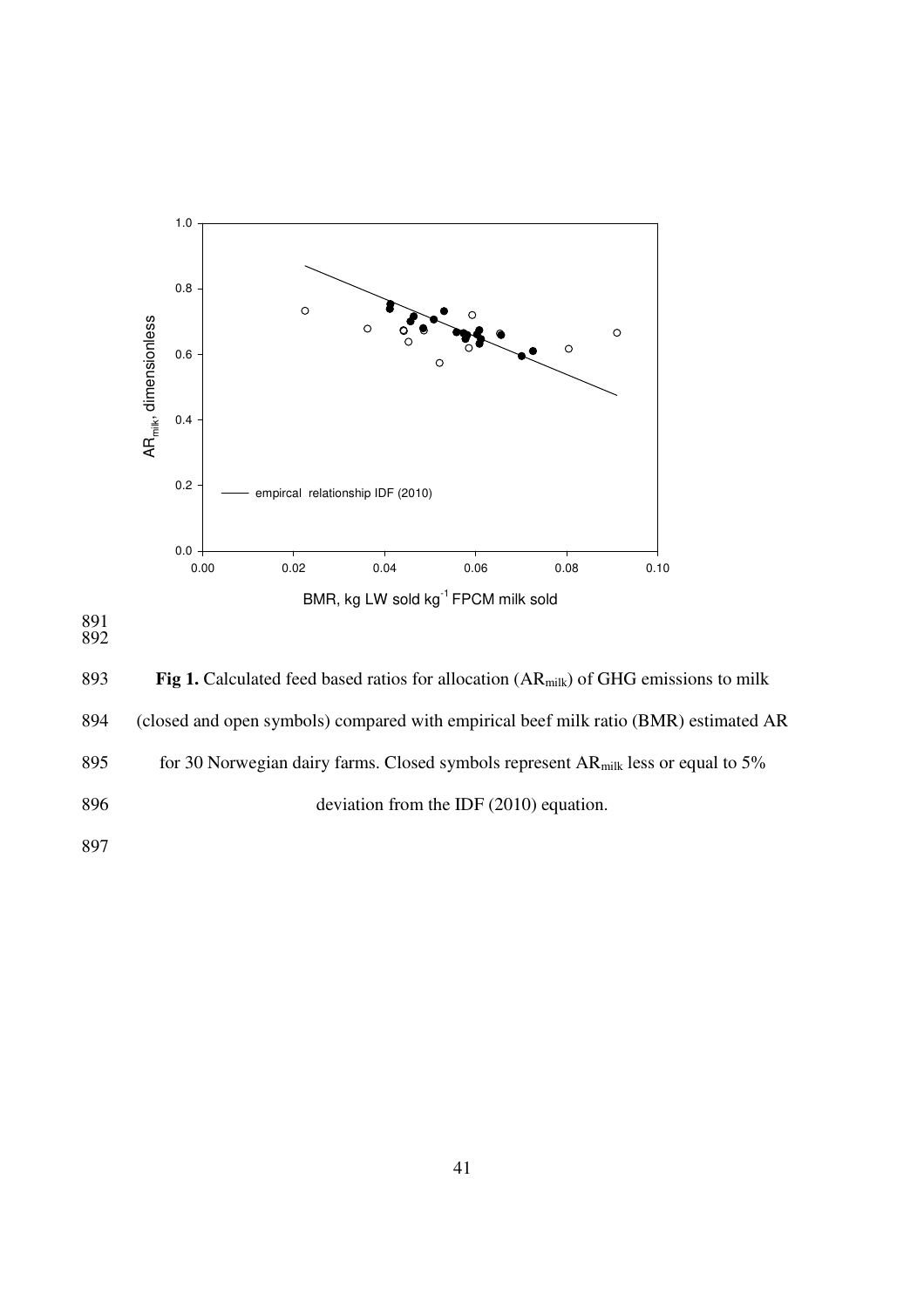



900 **Fig 2.** Relationships between estimated sources of GHG emission and total GHG 901 emission as kg  $CO_2$ eq kg<sup>-1</sup> FPCM (A) and kg  $CO_2$ eq kg<sup>-1</sup> CW sold as young bulls (B) 902 based on a data set for 30 dairy farms; closed circles enteric CH<sub>4</sub>, open triangles soil N<sub>2</sub>O, 903 closed squares indirect energy, open diamonds soil C change, solid lines indicate trends. 904 Values less than 0 indicate removal from atmosphere (i.e., soil C sequestration).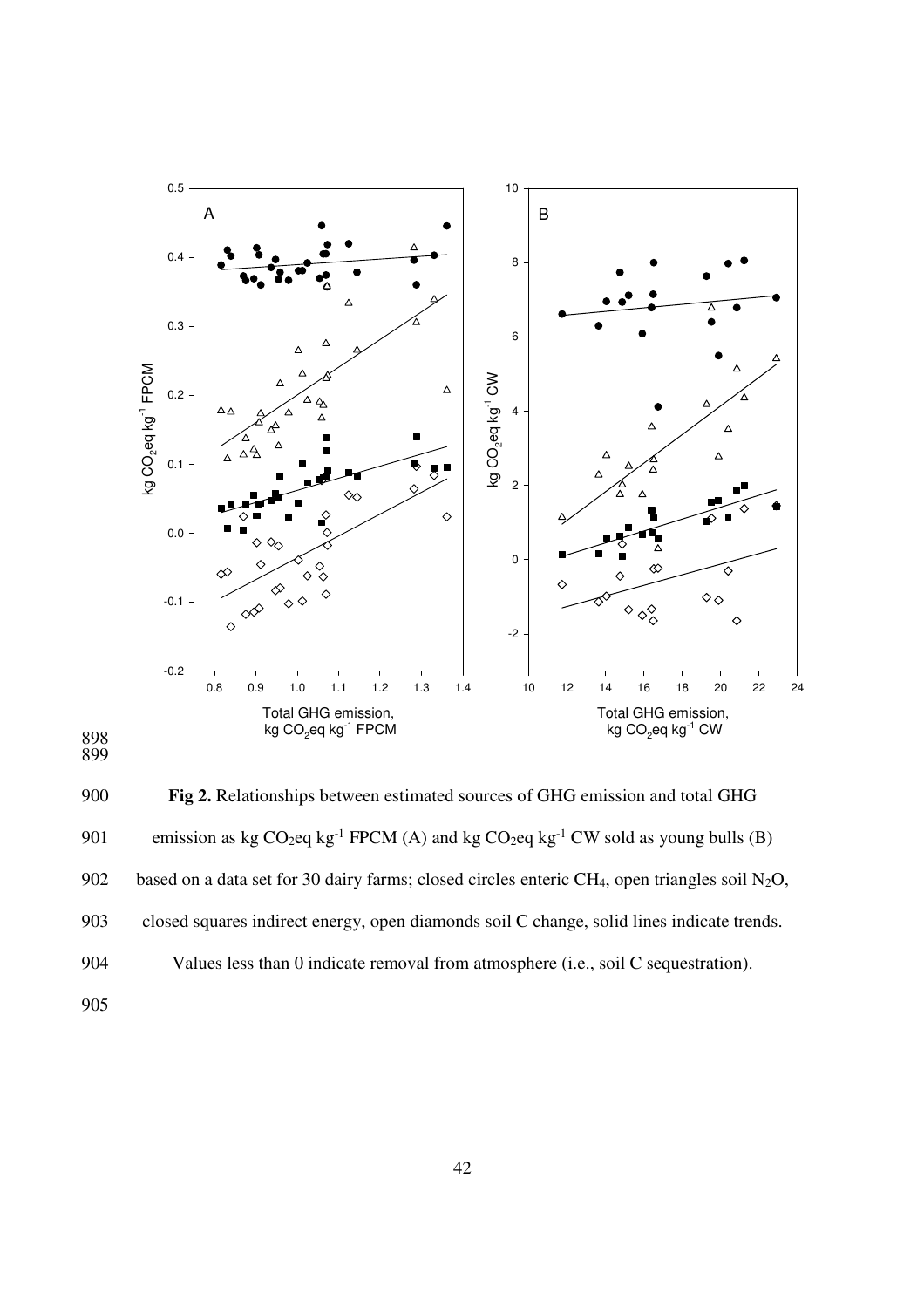

906 907

**Fig 3.** Relationships between estimated GHG emission intensities as kg  $CO_2$ eq kg<sup>-1</sup>

909 FPCM (open circles) and kg  $CO_2$ eq kg<sup>-1</sup> CW sold as young bulls (closed circles) in data 910 from 30 dairy farms: economic efficiency as the gross margin (NOK  $kg^{-1}$  FPCM and 911 NOK kg<sup>-1</sup> CW), production intensity (kg milk yield cow<sup>-1</sup>, daily LW gain bull<sup>-1</sup> d<sup>-1</sup>); and 912 grassland N fertilization rate  $(kg N ha^{-1})$ . Solid lines indicate trends.